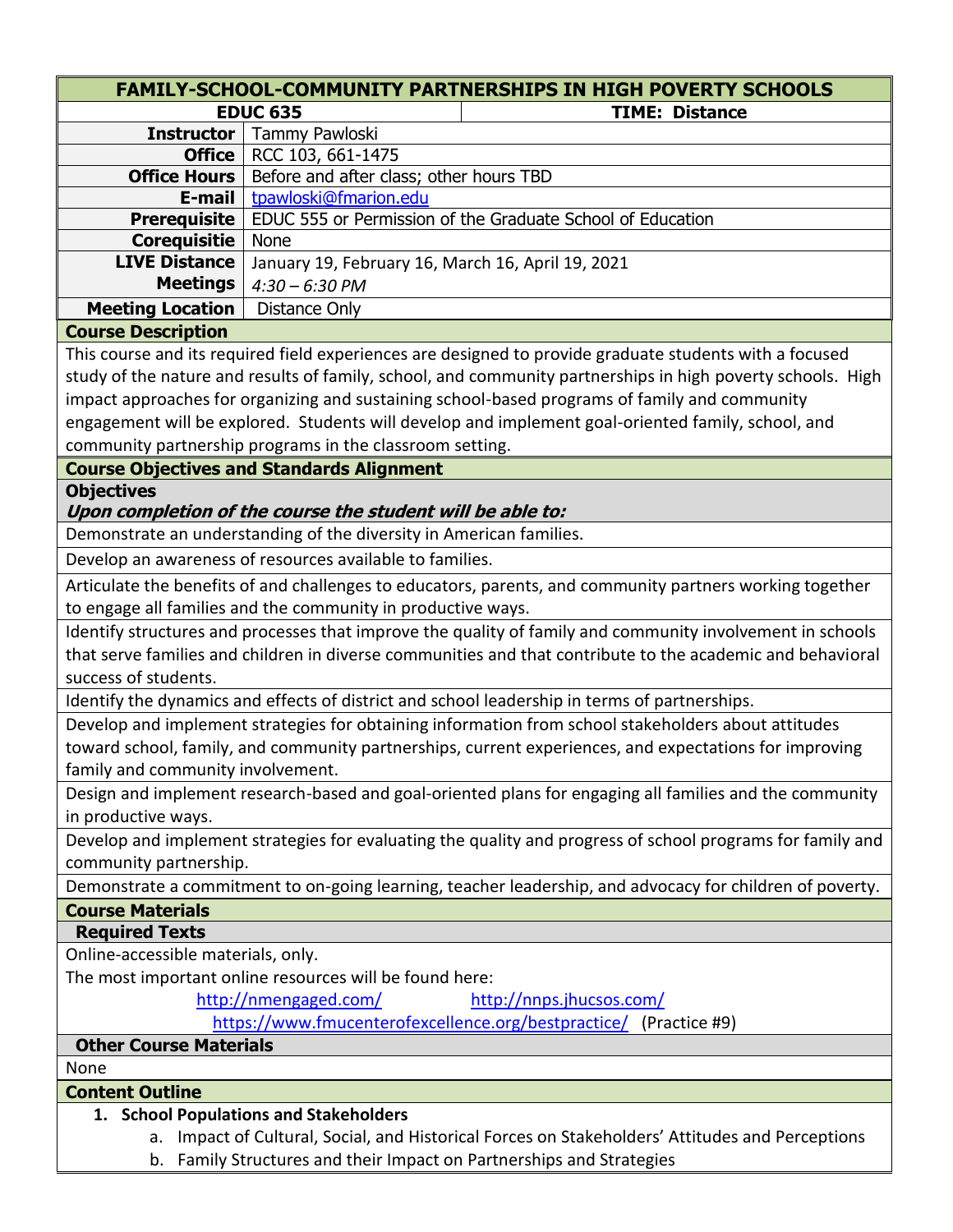c. Community Resources and their Impact on Partnerships and Strategies

#### **2. Framework and Strategies for Family and Community Partnerships**

- a. Parenting
- b. Communicating
- c. Volunteering
- d. Learning at Home
- e. Decision Making
- f. Collaborating with Community

### **3. Research-based and Goal-directed Partnership Planning**

- a. Establishing Goals
- b. Developing and Implementing a Plan
- c. Assessing Results

## **4. Teachers as Learners, Leaders and Advocates**

- a. The Teacher as a Learner
- b. The Teacher as a Leader
- c. The Teacher as an Advocate for Children of Poverty

#### **Methods of Presentation**

The format for this course is hybrid by design, including some face-to-face class meetings and asynchronous distance instruction. All instructional modules will be available online through the Blackboard platform and may viewed within a window of time at the convenience of the student.

#### **Course Requirements**

Attendance and participation in every face-to-face class is required. There are **NO EXCUSED** absences for face-to-face class meetings. **NOTE**: Final course grades are dropped one letter grade for every class absence. More than two absences will result in withdrawal from class.

Successful completion of all class assignments as outlined in syllabus and on Blackboard.

## **Course Policies (Attendance, Grading, Professional Behavior)**

#### **Professional Behavior**

Dispositions are as important as academic work. Graduate students are expected to conduct themselves in a professional manner at all times. The graduate student in education will participate in each class discussion and related activity in a genuine and informed manner to exemplify preparation for class. Students are expected to activity cultivate positive peer and teacher relationships and participate in class appropriately. All students have the right to learn in a respectful environment and the instructor has the right to teach in a respectful environment. Engaging in personal conversations, preparing for other activities, and inattentive behavior distracts other class participants, including the professor, and will not be tolerated. Any failure to demonstrate appropriate professional dispositions mat result in disciplinary actions that comply with FMU School of Education policies that may include withdrawal from the course.

#### **Collaboration**

Students are encouraged to take advantage of peers as resources as appropriate throughout the course, and, **when approved in advance by the professor**, students may collaborate on assignments.

## **Assignment Deadlines and Assessments**

Assignments and course responsibilities are outlined in the syllabus and posted in Blackboard. Assignments will be considered unacceptable past the due date, unless approved in advance by the professor, and late assignment grades may be dropped one letter grade for each day late even if a late submission is approved by the professor. Note: Blackboard access to assignments may be closed after the due date. Should students have questions about an assignment or its due date, the professor must be contacted WELL IN ADVANCE of the due date for clarification or other assistance.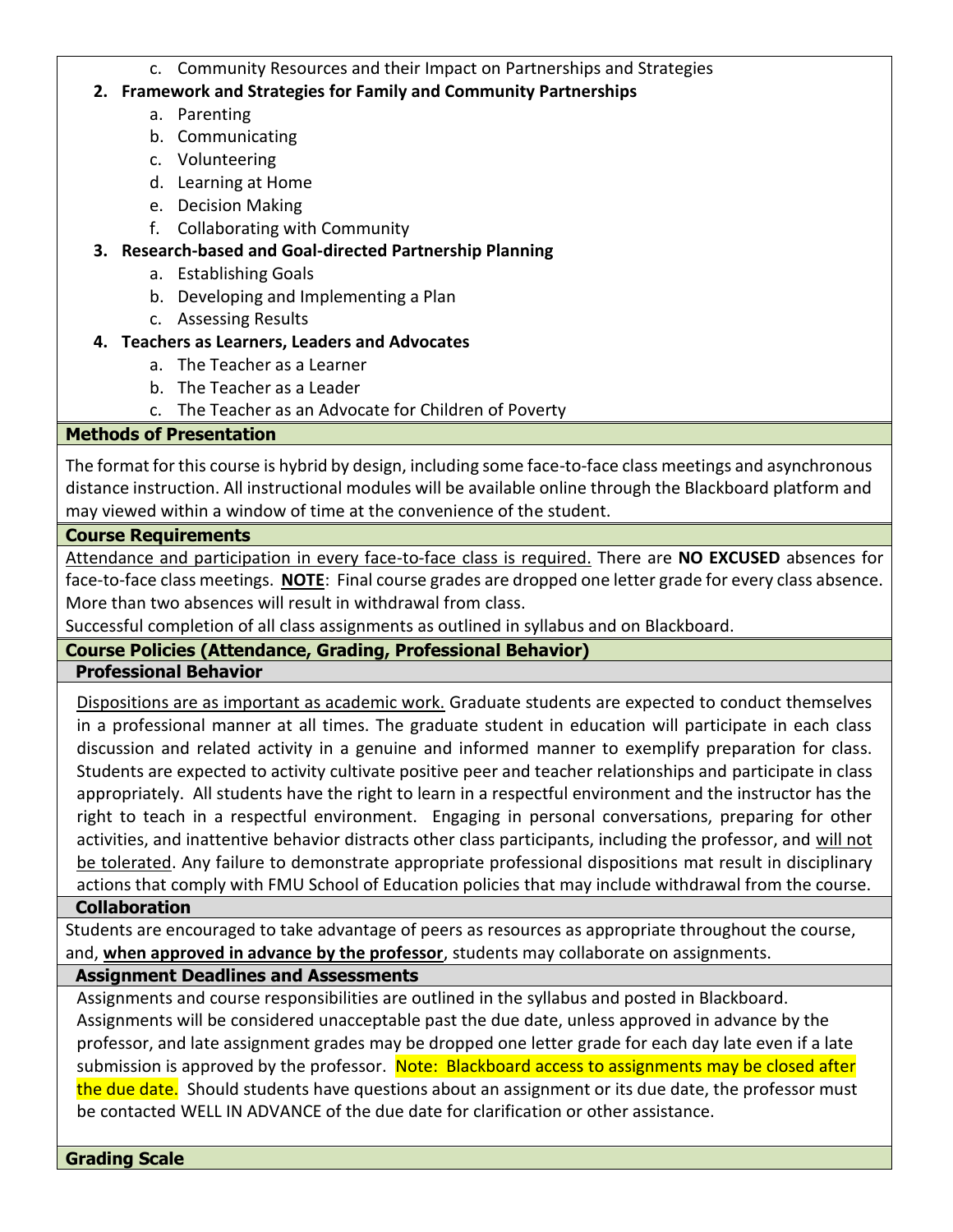**The following generic Scoring Rubric should be used for guidance:**

| <b>SCORE</b>                                                  |  | <b>DESCRIPTORS</b>                                                                                                                                                                                                                                                                 |  |
|---------------------------------------------------------------|--|------------------------------------------------------------------------------------------------------------------------------------------------------------------------------------------------------------------------------------------------------------------------------------|--|
| OK FOR<br><b>CREDIT</b>                                       |  | Exceeds Expectations. Completely thorough and thoughtful submission.<br>Well organized throughout; followed all instructions fully.<br>Details are clear and supportive of the topic under investigation.<br>Reflection includes deep analysis, application, and plans for future. |  |
|                                                               |  | Meets Expectations. Mostly thorough and thoughtful submission.<br>Generally well organized; followed most instructions.<br>Details are mostly clear and supportive of the topic under investigation.<br>Reflection includes basic analysis, application, and plans for future.     |  |
| <b>MUST</b><br><b>RESUBMIT</b><br><b>FOR</b><br><i>CREDIT</i> |  | Does not meet expectations.                                                                                                                                                                                                                                                        |  |

## **REMEMBER:**

– **Must score 1 or higher** for assignment to count —

*(76 total possible; Required to complete course: 39 points AND a minimum score of '1' on ALL assignments*

**GRADING SCALE: A = 78 - 69 B+ = 68-62 B = 61-55 C+ = 54-48 C = 47-39 NC= Below 39**

| <b>SKETCH NOTES CHECK-BRIC</b><br>Each item must be present and acceptable in order to earn the minimum<br>acceptable grade of 1 on a sketch notes assignment. |  |  |
|----------------------------------------------------------------------------------------------------------------------------------------------------------------|--|--|
| <b>ORGANIZATION</b>                                                                                                                                            |  |  |
| Follows format - Left side - Content                                                                                                                           |  |  |
| Follows format - Right upper - Application                                                                                                                     |  |  |
| Follows format - Right lower - Reflection                                                                                                                      |  |  |
| <b>DESIGN &amp; DEVELOPMENT</b>                                                                                                                                |  |  |
| Neat, easily read                                                                                                                                              |  |  |
| Photo submission clear and readable                                                                                                                            |  |  |
| Inserts or glue-ins well-constructed                                                                                                                           |  |  |
| Color used as a basic creative element throughout                                                                                                              |  |  |
| Emphasizers (highlights, boxes, bold lines or circles) used as basic creative elements                                                                         |  |  |
| Minimum of 2 inserts, glue-ins, doodles, sketches, etc. included on a 2-page spread                                                                            |  |  |
| Bullet points or numbering used to illuminate key points (avoid narratives!)                                                                                   |  |  |
| <b>CONTENT</b>                                                                                                                                                 |  |  |
| Content (left side) accurate                                                                                                                                   |  |  |
| Content (left side) detailed and thorough                                                                                                                      |  |  |
| 3 high-quality applications (upper right) included                                                                                                             |  |  |
| Reflection (lower right) shows evidence of thought                                                                                                             |  |  |
| Reflection (lower right) relates content to self or personal experiences                                                                                       |  |  |
| Reflection (lower right) includes 'take-aways' for self                                                                                                        |  |  |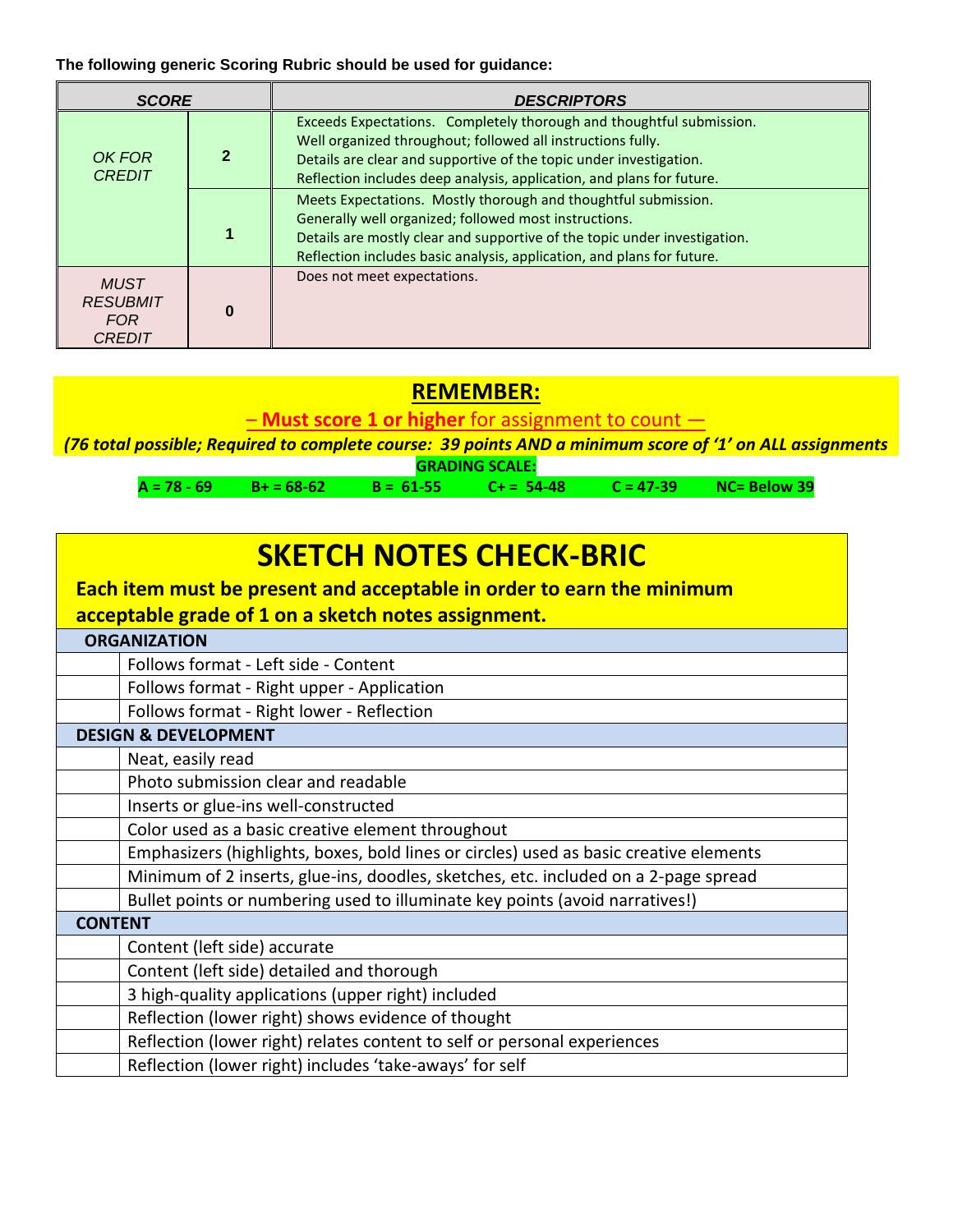|                                                                                             | Due         | <b>Score</b><br>(1 or 2) | Weight                  | <b>Points</b><br><b>Earned</b> |
|---------------------------------------------------------------------------------------------|-------------|--------------------------|-------------------------|--------------------------------|
| Module 1 - Establishing the Baseline                                                        |             |                          |                         |                                |
| Assignment 1.1 - Your Attitudes and Beliefs                                                 | 1/24        |                          | $\mathbf{1}$            |                                |
| Assignment 1.2 - Speaking Up for Every Child School Level Reflection Rubric                 | 2/1         |                          | $\mathbf{1}$            |                                |
| Assignment 1.3 - School Level Inventory Checklist                                           | 2/1         |                          | $\blacktriangleleft$    |                                |
| Module 2 - What do we mean by FACE?                                                         |             |                          |                         |                                |
| Assignment 2.1 - NNPS Reference                                                             | 2/1         |                          | 1                       |                                |
| Assignment 2.2 - Sketch Notes                                                               | 2/1         |                          | $\overline{1}$          |                                |
| Module 3 - Epstein's Six Types of Engagement                                                |             |                          |                         |                                |
| Assignment 3.1 - Parenting Jot List                                                         | 2/8         |                          | $\mathbf{1}$            |                                |
| Assignment 3.2 - Communicating Jot List                                                     | 2/8         |                          | $\mathbf{1}$            |                                |
| Assignment 3.3 - Volunteering Jot List                                                      | 2/8         |                          | 1                       |                                |
| Assignment 3.4 - Learning at Home Jot List                                                  | 2/8         |                          | $\overline{1}$          |                                |
| Assignment 3.5 - Decision Making Jot List                                                   | 2/8         |                          | $\mathbf{1}$            |                                |
| Assignment 3.6 - Collaborating with the Community Jot List                                  | 2/8         |                          | 1                       |                                |
| Assignment 3.7 - Choice Activity for Deeper Study (Choose 1 of the 3 choices)               | 3/1         |                          | $\mathbf{2}$            |                                |
| Module 4 - Who are my Families and Community Stakeholders?                                  |             |                          |                         |                                |
| Assignment 4 - Demographic Data Worksheet                                                   | 2/22        |                          | $\overline{2}$          |                                |
| Module 5 - Who are Underserved Populations?                                                 |             |                          |                         |                                |
| Assignment 5 - Underserved Populations Worksheet                                            | 2/28        |                          | $\overline{2}$          |                                |
| Module 6 - What do Parents and Community Stakeholders Think?                                |             |                          |                         |                                |
| Assignment 6.1 - School Staff Survey MUST BEGIN BY 2/15                                     | 3/8         |                          | $\mathbf{2}$            |                                |
| Assignment 6.2 - Family and Community Survey MUST BEGIN BY 2/15                             | 3/8         |                          | $\overline{\mathbf{2}}$ |                                |
| Assignment 6.3 - Family-Friendly School Walkthrough Checklist                               | 3/8         |                          | $\mathbf{1}$            |                                |
| Assignment 6.4 - Data Summary Guide                                                         | 3/8         |                          | 1                       |                                |
| Module 7 - Creating a Welcoming School Climate                                              |             |                          |                         |                                |
| Assignment 7 - Plan for Welcoming School Climate                                            | 3/15        |                          | $\overline{2}$          |                                |
| Module 8 - Partnership Planning with an Academic Goal                                       |             |                          |                         |                                |
| Assignment 8 - Plan for Partnerships around Academic Goal                                   | 3/15        |                          | $\overline{2}$          |                                |
| Module 9 - Partnership Planning with a Behavior Goal                                        |             |                          |                         |                                |
| Assignment 9 - Plan for Partnerships around Behavior Goal                                   | 3/15        |                          | $\mathbf{2}$            |                                |
| Module 10 - Partnership Plan Implementation                                                 |             |                          |                         |                                |
| Assignment 10 - Implementation of Partnership Activities (selected from Modules 6, 7, or 8) | 4/30        |                          | 4                       |                                |
| Module 11 - Action Research with Students (NOTE: Requires 6 weeks of implementation)        |             |                          |                         |                                |
| Assignment 11 - Action Research with Student - 6 week project-MUST BEGIN BY 3/19!           | 4/30        |                          | 4                       |                                |
| Module 12 - I used to think Final Reflection                                                |             |                          |                         |                                |
| Assignment 12 - "I used to think and now I think" - Final Reflection                        | 4/30        |                          | $\mathbf{2}$            |                                |
|                                                                                             |             |                          |                         |                                |
|                                                                                             |             |                          |                         |                                |
| <b>GRADING SCALE:</b>                                                                       |             |                          |                         |                                |
| $A = 78 - 69$<br>$B+ = 68-62$<br>$B = 61 - 55$<br>$C + = 54-48$                             | $C = 47-39$ |                          | <b>NC= Below 39</b>     |                                |
|                                                                                             |             |                          |                         |                                |
| LIVE DISTANCE CLASS MEETINGS:                                                               |             |                          |                         |                                |
| January 19, February 16, March 16, April 19, 2021                                           |             |                          |                         |                                |
| $4:30 - 6:30$ PM                                                                            |             |                          |                         |                                |
| -ATTENDANCE (or substitute assignment) IS REQUIRED TO PASS COURSE---                        |             |                          |                         |                                |
|                                                                                             |             |                          |                         |                                |
|                                                                                             |             |                          |                         |                                |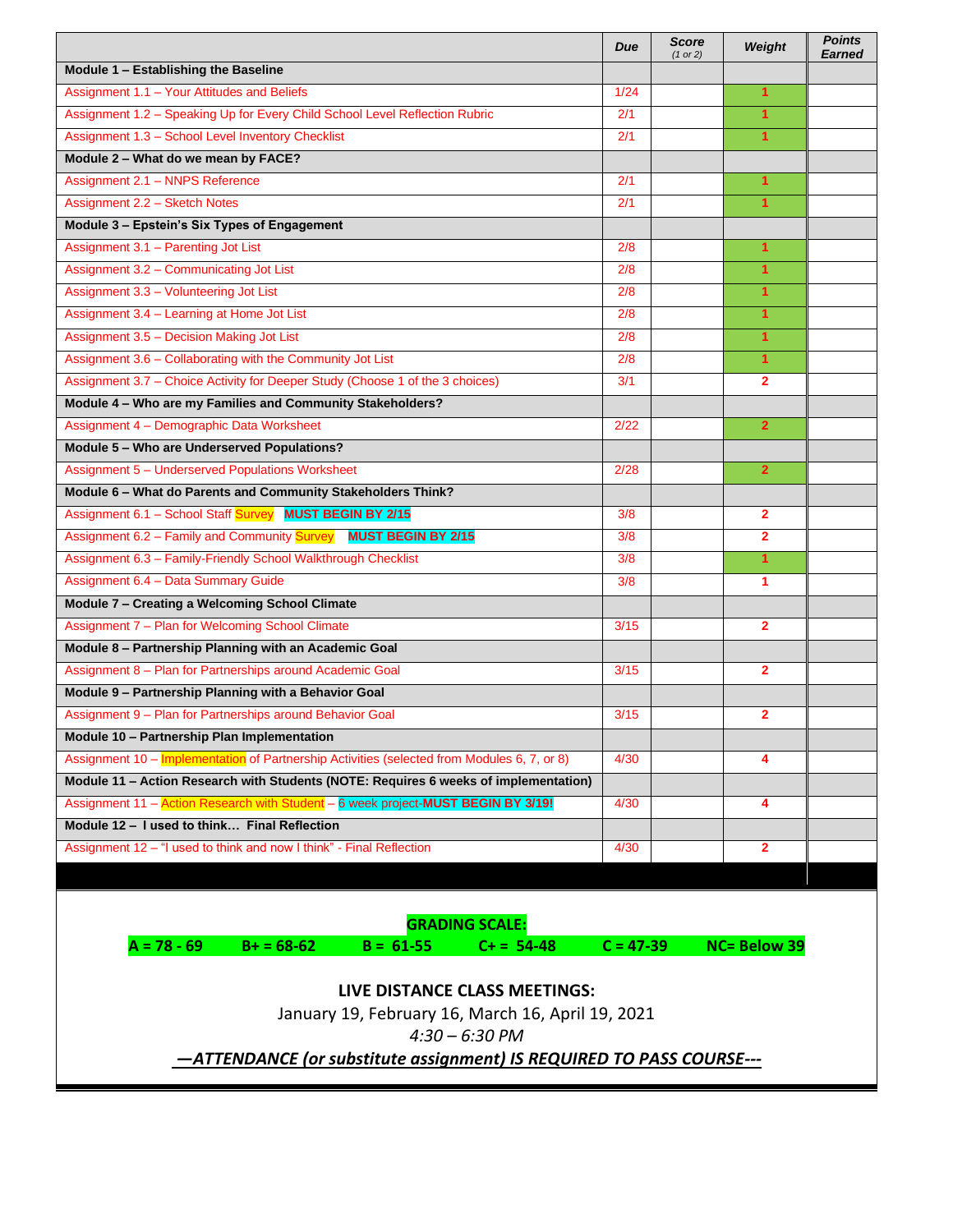## **Modules 1 & 2**

**Module 1** will give you the opportunity to:

- 1. Record your attitudes and beliefs about family, school, and community partnerships before the course of study begins (Assignment 1.1)
- 2. Complete *Speaking Up for Every Child School Level Reflection Rubric* (Assignment 1.2)
- 3. Complete *School-Level Inventory Starting Points Checklist* (Assignment 1.3)

**Module 2** is the deep study module. You will be asked to:

- 1. View a 72- minute video and study a number of online resources that will serve as your 'textbook' throughout the course. No sketch notes are required.
- 2. Complete a mind map on the six types of partnerships (Assignment 2.1), and
- 3. Complete Sketch Notes (Assignment 2.2) on **FACE**, in general.

 *\*Highlighted assignments require school or other human resources; all others may be done 'on your own.'*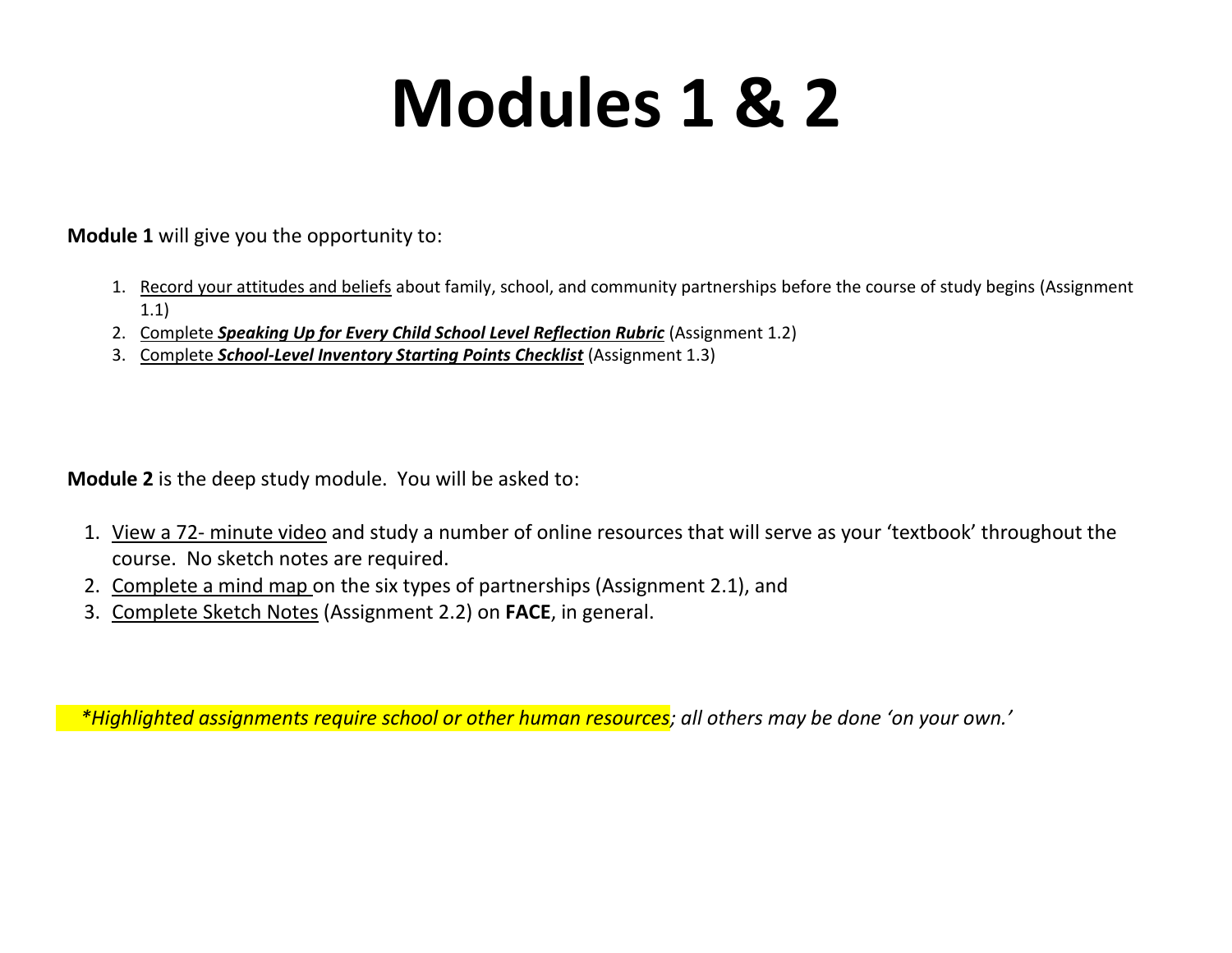## **Module 1: Establishing the Baseline**

#### **Family and Community Engagement (FACE) in my world.**

Educators often carry a variety of attitudes and beliefs about the rights, roles, and responsibilities of family and community stakeholders. Similarly, schools and districts have policies, procedures, and activities that reflect their level of commitment to engaging those family and community stakeholders as partners in the educational process. This module will provide an opportunity to explore your personal perspectives and real life experiences at the beginning of this course and before any study occurs. Use the prompts below to guide your study and reflection. There are no right or wrong answers!

## **Assignment 1:** Record your personal attitudes and beliefs. What roles do family members and/or the community play in your classroom or school? How important is FACE to the work you do? Why or why not? How much do you already know about FACE and current research and strategies? Explain. What was the most effective FACE activity in your class/school last year? Why? What was the least effective FACE activity in your class/school last year? Why?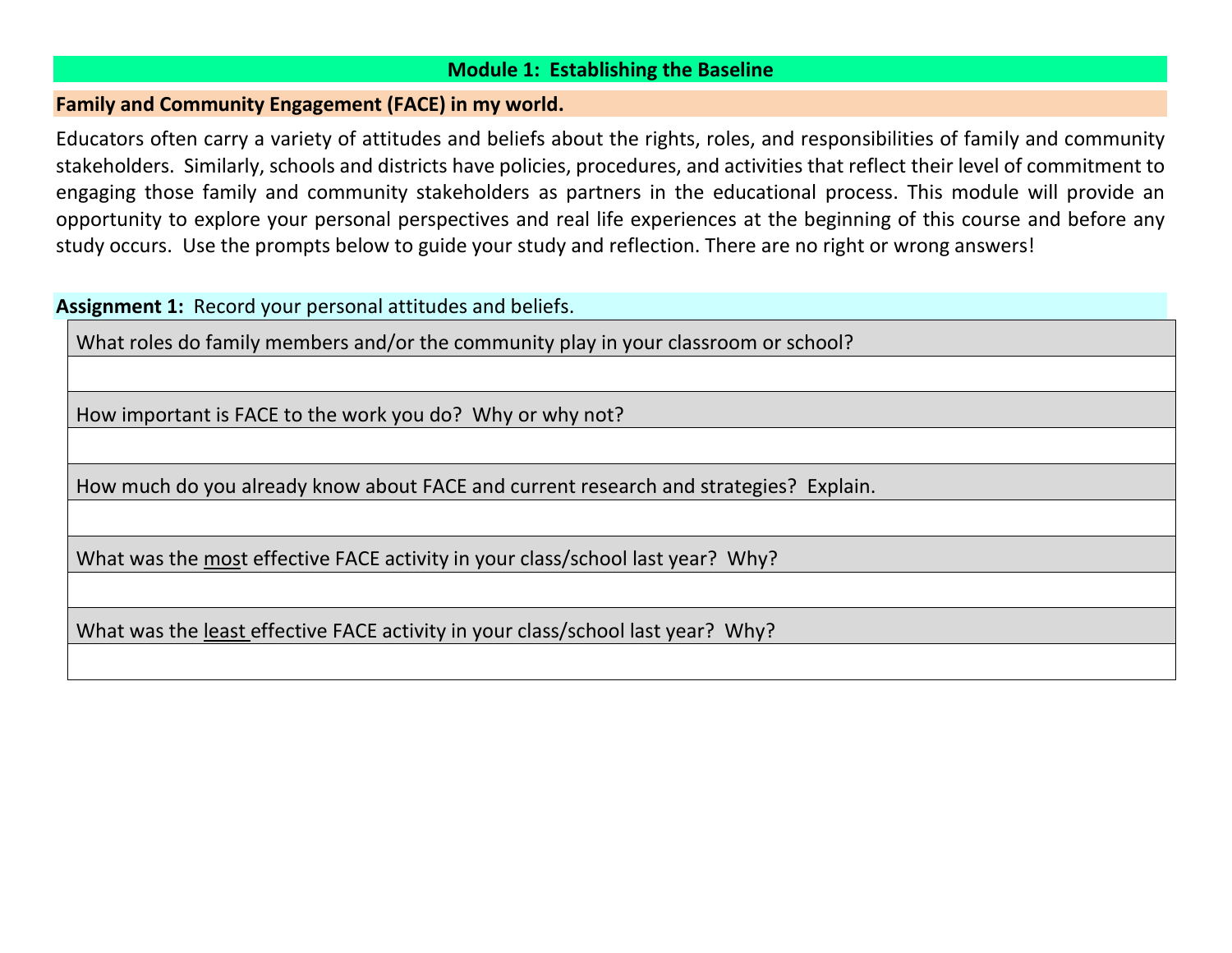## **Assignment 1.2: Speaking Up for Every Child School Level Reflection Rubric**

The *Speaking Up for Every Child School Level Reflection Rubric* is designed to allow one to think about how schools speak up for every student at the school level. Download the rubric and use it to guide your thinking about your school, marking your informal assessment of your school as you begin this study.

**Rubric:**

**<http://nmengaged.com/wp-content/uploads/2017/05/Speaking-Up-for-every-Child-Rubric-Toolkit-2017.pdf>**

© 2016 NM PED and CESDP. May be copied and distributed within the public domain. All other rights reserved. www.nmengaged.com\* Adapted for NM from NJ State PIRC Family Friendly Schools Checklist

## **Assignment 1.3: School-Level Inventory Starting Points Checklist**

The *School-Level Inventory* may be used to assess school-wide progress in strengthening partnerships between school personnel and the school's families and community members. Download the document and use it as another tool for thinking about how your school is doing. You do not need to share this now with others-just use it, yourself, to think where your school stands. Link: <http://nmengaged.com/step-2/>Scroll down to see this:



## **SCHOOL-LEVEL STARTING POINTS INVENTORY: FAMILY, SCHOOL, AND COMMUNITY PARTNERSHIPS**

Meet with your Action Team to complete the School-Level Starting Points **Inventory: Family, School, and Community Partnerships to begin to** assess strengths and needs around family-school partnerships within your school community.

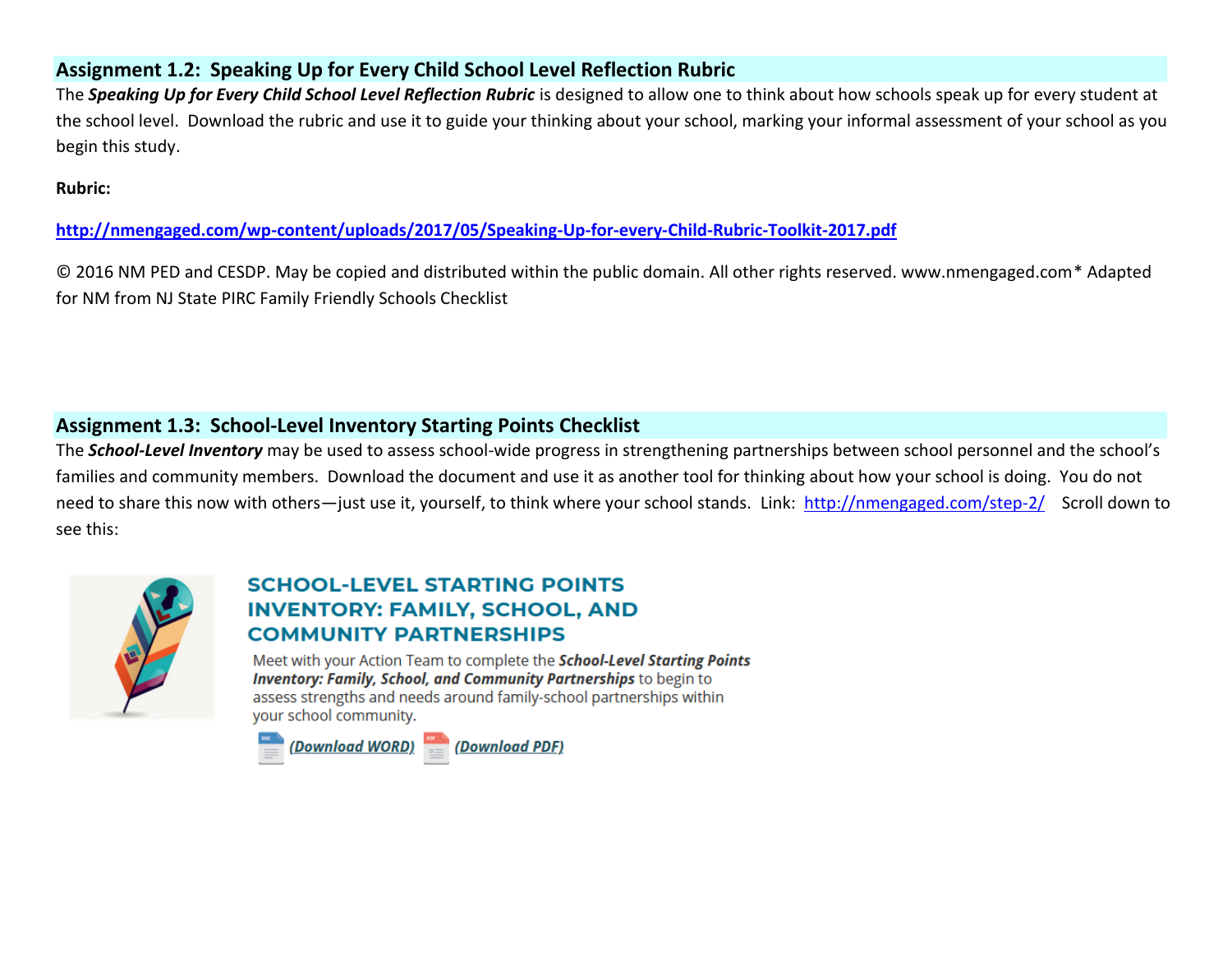### **Research-Based Foundation for Family and Community Engagement**

A number of projects are in place around the country that focus on research and practice as it relates to family and community engagement. In this module you will have the opportunity to explore some of their websites with an eye to services and resources available. You will use these sites throughout the course to inform the work you will plan and implement in your own school or classroom.

## **Key Family and Community Engagement Study Resources**

IMPORTANT: View one of these videos before any further study. It will form the framework for the entire course:

- $\Box$  I have prepared my one-and-only narrated PowerPoint presentation for this course and it is available at this link: <https://youtu.be/GK3xJYMYRmM> This presentation will provide an overview of the content (first), followed by a walkthrough of each module and assignment. I hope you will find it helpful and that you will refer to it often throughout the course as you have questions about assignments.
- □ Video Dr. Joyce Epstein bij CPS AVS National Congres Ouderbetrokkenheid 2012 (this one shows her slides) <https://www.youtube.com/watch?v=SZ0vdvxfaXU>
- □ Dr. Joyce Epstein, NPC & EPA conference 2013 <https://www.youtube.com/watch?v=8NjvqaUg7l4>

Refer to the TYPES OF PARTNERSHIPS PPT that was emailed to you as a non-narrated resource to accompany this presentation.

 $\Box$  Joyce L. Epstein – Center Stage Live video (no slide visuals) <http://www.centerstagelive.com/index.php/speaker/joyce-l-epstein> Refer to the TYPES OF PARTNERSHIPS PPT that is attached in Blackboard to accompany this presentation.

Take some time to carefully study these two websites which will serve as your primary textbook for this course:

 **National Network of Partnership Schools, Johns Hopkins University** <http://nnps.jhucsos.com/> or [http://www.partnershipschools.org](http://www.partnershipschools.org/)

This project is directed by Dr. Joyce Epstein, a leading researcher in the area of family and community engagement. **We will use this model to guide each module in this course, so do spend some extra time looking at the resources available**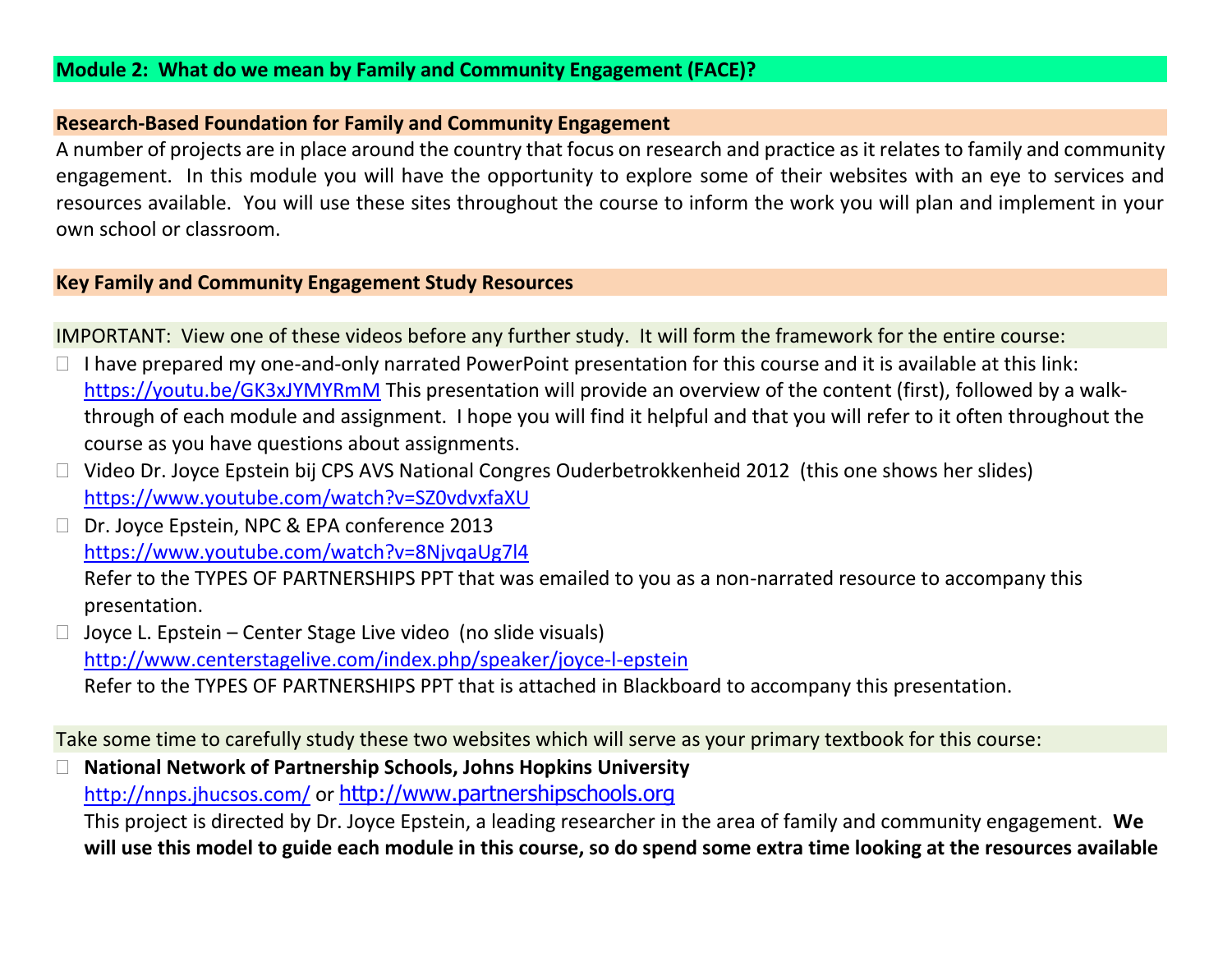**on this site.** You will be asked to revisit this site over and over throughout the semester. I have also included a brief PowerPoint presentation to introduce the important areas of the website.

## **Working Together: School, Family, and Community Partnership New Mexico Toolkit** <http://nmengaged.com/>

This Toolkit is rich in resources designed to strengthen connections between schools, families, and communities as they work together in partnerships to support student success across all grade levels. It is most effective when used with integrated groups of educators, school staff, families, and community members.

## Other resource materials you may want to explore:

## **Other Website Resources**

## **Harvard Family Research Project**

## <http://www.hfrp.org/>

This multifaceted project includes an arm that focuses on FACE. Click on the Family Involvement tab to link to research, strategies, and especially outstanding webinars that are excellent resources for teachers and schools seeking researchbased methods for improving connections with families.

## **Turnaround Principle #8 - Family & Community Engagement**

<http://www.doe.in.gov/outreach/turnaround-principles/turnaround-principle-8-family-community-engagement>

The Indiana Department of Education has developed an extensive collection family and community engagement resource materials that are all housed on their website. Take some time to explore!

## **[The Center for Parent Information and Resources](http://www.parentcenterhub.org/)**

Find links to resources and products related to children with disabilities, NICHCY Legacy resources, as well as links to every state's Parent Center.

## **[National PTA](http://www.pta.org/index.cfm)**

National organization site provides news and events, advocacy information, tool kits, and guidance for parents and teachers.

## **Flamboyan Foundation — [Family Engagement Rubric](http://flamboyanfoundation.org/resources_and_publications/family-engagement-classroom-rubric/)**

A rubric that provides educators a vision for family engagement, helps teachers effectively plan, assists with teacher professional development and teacher reflection and self-assessment

## **[School Community Network](http://www.schoolcommunitynetwork.org/fet.aspx) — Family Engagement Tool**

PDF booklet for a school team with a 2-year plan based on assessed needs and effect practice, with rich library of resources.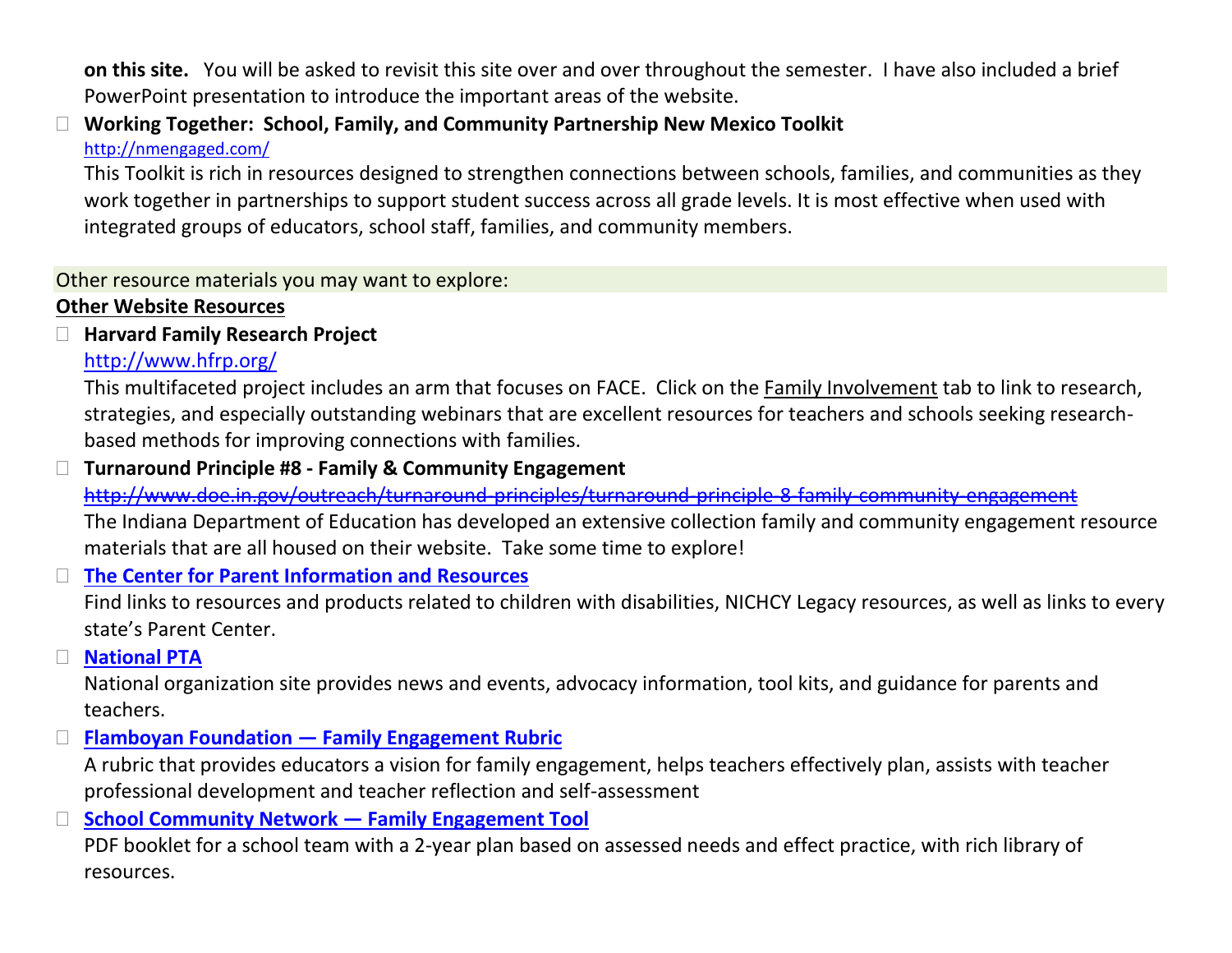## **Other Print Resources**

- [National Standards for Family-School Partnerships](https://www.google.com/url?sa=t&rct=j&q=&esrc=s&source=web&cd=14&ved=0ahUKEwims_2Gq_3MAhWLJCYKHSSzBo84ChAWCC0wAw&url=https%3A%2F%2Fs3.amazonaws.com%2Frdcms-pta%2Ffiles%2Fproduction%2Fpublic%2FBSP_PP_National_Standards_to_ParentsCommunity_redx.ppt&usg=AFQjCNHesNxHS4rOIziOwLIm0IFKgujWgg&sig2=KdfEod_MLw4uNhOUVmFSJw)
- $\Box$  The Power of Parents: Research underscores the impact of parent involvement in schools <http://edsource.org/wp-content/publications/Power-of-Parents-Feb-2014.pdf>
- Epstein's Framework of Six Types of Involvement <https://www.sps186.org/downloads/table/13040/6TypesJ.Epstien.pdf>
- $\Box$  Partnering with Families and Communities [http://www.ascd.org/ASCD/pdf/journals/ed\\_lead/el200405\\_epstein.pdf](http://www.ascd.org/ASCD/pdf/journals/ed_lead/el200405_epstein.pdf)
- San Diego State University Parent Involvement <http://go.sdsu.edu/education/parent/involve.aspx>
- \*\*Classic Article: A Comprehensive Framework [http://www.corwin.com/sites/default/files/upm-binaries/6799\\_epstein\\_ch\\_1.pdf](http://www.corwin.com/sites/default/files/upm-binaries/6799_epstein_ch_1.pdf)
- The Power of Family School Community Partnerships: A Training Resource Manual [http://www2.nea.org/mediafiles/pdf/FSCP\\_Manual\\_2012.pdf](http://www2.nea.org/mediafiles/pdf/FSCP_Manual_2012.pdf)
- What Research Says About Family-School-Community Partnerships [http://www.ndpc-sd.org/documents/2012ITS/family\\_school\\_community\\_partnerships.pdf](http://www.ndpc-sd.org/documents/2012ITS/family_school_community_partnerships.pdf)
- $\Box$  Epstein's Six Types of Parent Involvement <http://www.livestrong.com/article/78816-epsteins-six-types-parent-involvement/>
- School Leadership: How to Team with Families <http://www.middleweb.com/30066/school-leadership-how-to-team-with-families/>
- New Mexico Parent Information and Resource Center (uses NNPS model [http://parentsreachingout.org/cd/pdfs\\_es/fclearning.pdf](http://parentsreachingout.org/cd/pdfs_es/fclearning.pdf)
- Center for Public Education Back to school: How parent involvement affects student achievement (full report) <http://www.centerforpubliceducation.org/Main-Menu/Public-education/Parent-Involvement/Parent-Involvement.html>
- *[Family Engagement Framework: A Tool for California School Districts -](http://www.cde.ca.gov/ls/pf/pf/documents/famengageframeenglish.pdf) English*
- *Family Engagement on Education- [Seven Principles for Success National Resource Center of Charter School](http://www.uscrossier.org/ceg/wp-content/uploads/publications/Family-Engagement-in-Education.pdf)*
- *Building Blocks – [A Down East Partnership for Children Newsletter](http://www.depc.org/pages/ccr_rsprng11.pdf)*
- *[Family Engagement, Diverse Families, and Early Childhood Education Programs: An Integrated Review of the Literature](https://www.naeyc.org/files/naeyc/file/research/FamEngage.pdf)  [NAEYC Research paper](https://www.naeyc.org/files/naeyc/file/research/FamEngage.pdf)*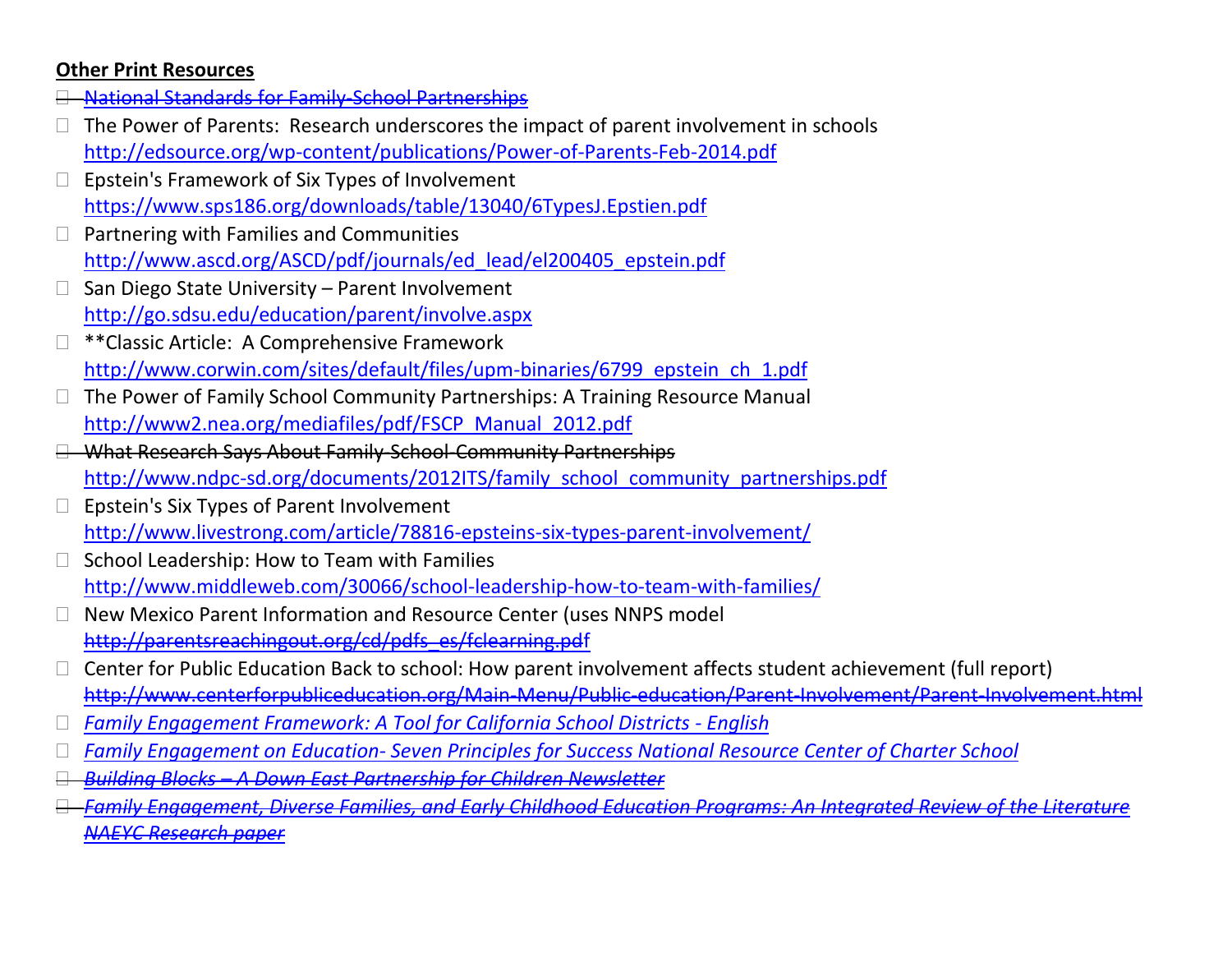*[Partnering with Families and Communities](http://www.ascd.org/ASCD/pdf/journals/ed_lead/el200405_epstein.pdf)* by Joyce Epstein and Karen Clark Salinas - Educational Leadership Volume 61, No 8

## **Additional Video Resources**

- $\Box$  Dr. Joyce Epstein on schools and families [https://www.youtube.com/watch?v=z1T\\_5qVy1gU](https://www.youtube.com/watch?v=z1T_5qVy1gU)
- Dr. Joyce Epstein, NPC & EPA conference 2013 <https://www.youtube.com/watch?v=8NjvqaUg7l4>
- $\Box$  Dr. Karen Mapp on the Recipe for School Improvement <http://www.youtube.com/watch?v=PO2dZsshoMg>
- □ Dr Karen Mapp on Parents as Agents of Change <http://www.youtube.com/watch?v=AMZqHVDiw7w>
- D Dr Karen Mapp on student success **<http://www.youtube.com/watch?v=Y3sZquFe9Ug>**
- □ What really matters <http://www.debbiepushor.com/video/parent-to-parent/>
- $\Box$  How Do We Build Effective Parent Partnerships in Inclusive Schools? <http://www.youtube.com/watch?v=g2-sw-v40Gs>
- □ Parents & Teachers, Working Together, Help Students' Succeed [http://www.youtube.com/watch?v=b\\_vjtSflhe0](http://www.youtube.com/watch?v=b_vjtSflhe0)
- Principles of teaching partnership with parents <http://www.youtube.com/watch?v=FRwMUnCjVrc>
- $\Box$  Family School and community partnerships Bureau Videos of the month <http://www.familyschool.org.au/index.php/resources/videos-month/>
- $\Box$  Parents assisting with writing activities <http://www.youtube.com/watch?v=CUaHVFhwjs8>
- $\Box$  Illustrations of effective practice engaging parents in the education process [https://www.youtube.com/watch?v=YUXJSr\\_apsM](https://www.youtube.com/watch?v=YUXJSr_apsM)
- $\Box$  Secondary Parent Engagement <http://vimeo.com/94936460>
- [Dr. Joyce Epstein on Schools and Families](https://www.youtube.com/watch?v=z1T_5qVy1gU&noredirect=1)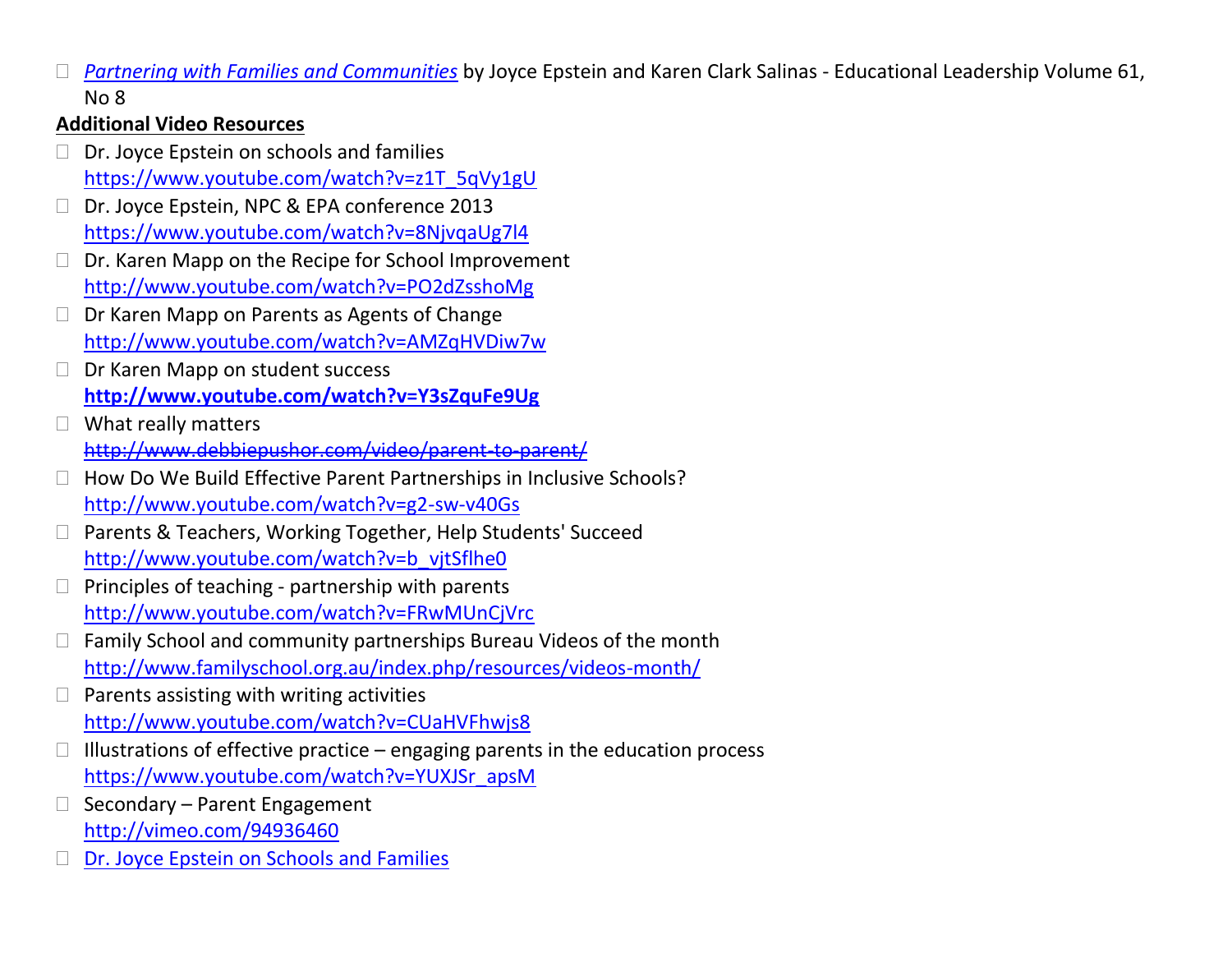- **[The ABCs of Parent Involvement](https://www.youtube.com/watch?v=NvQSGvtmuTI)**
- □ [Increasing Parent Engagement through Absent Narratives](https://www.youtube.com/watch?v=OV27REQzL3w)
- $\Box$  [SWIFT in 60: Trusting Family Partnerships](https://vimeo.com/103284196)
- **[SWIFT in 60: Trusting Community Partnerships](https://vimeo.com/103283558)**
- Building relationships between parents and teachers: Megan Olivia Hall at TEDxBurnsvilleED <https://www.youtube.com/watch?v=kin2OdchKMQ>

## *There are many other resources online—just search "family and community engagement" and you will find many to explore.*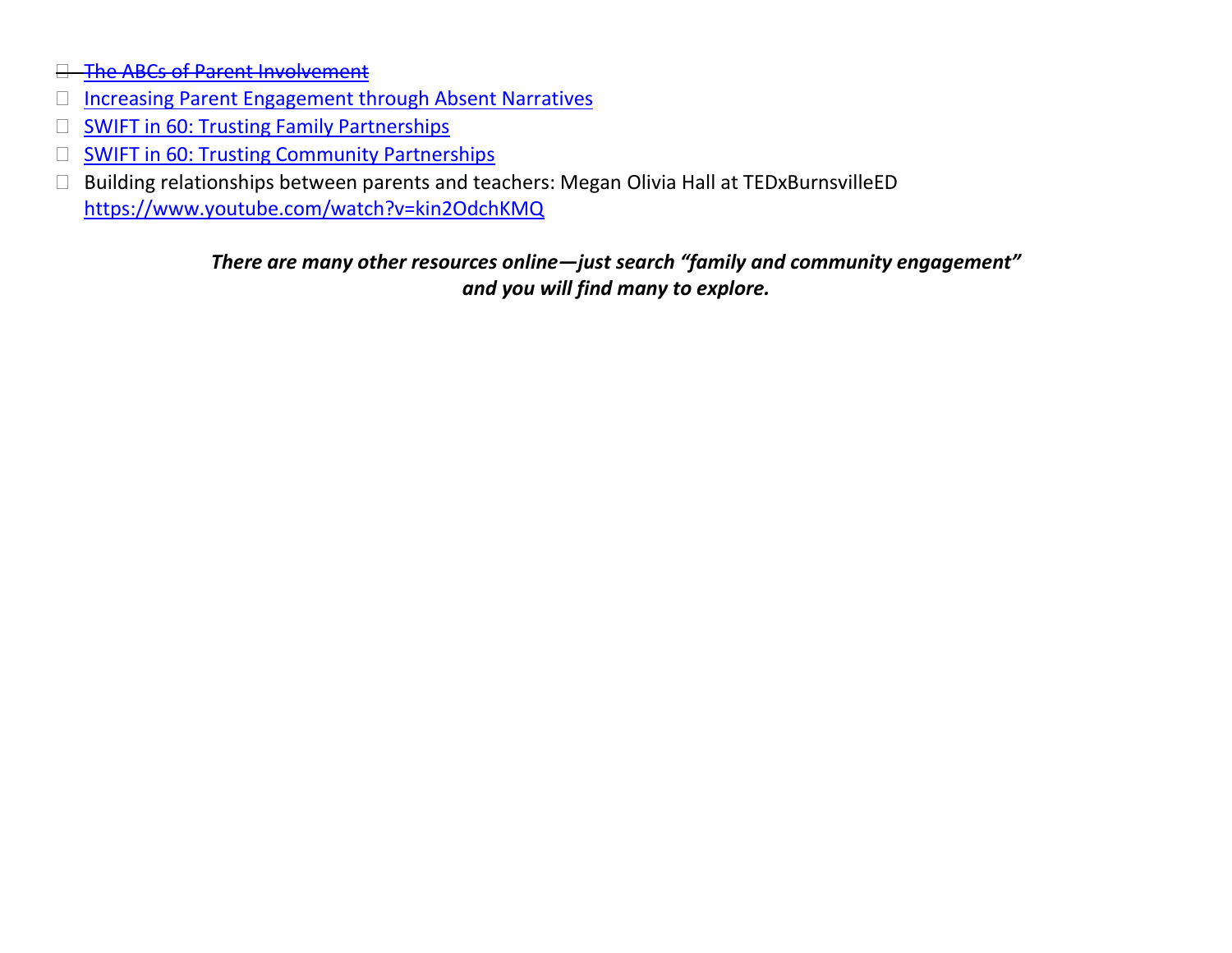| What is meant by family and community engagement (FACE)?                    |         |    |
|-----------------------------------------------------------------------------|---------|----|
|                                                                             |         |    |
|                                                                             |         |    |
| What are the benefits of partnership programs for parents or caregivers?    |         |    |
|                                                                             |         |    |
|                                                                             |         |    |
|                                                                             |         |    |
| What are the benefits of partnership programs for teachers?                 |         |    |
|                                                                             |         |    |
|                                                                             |         |    |
|                                                                             |         |    |
| What are the benefits of partnership programs for students?                 |         |    |
|                                                                             |         |    |
|                                                                             |         |    |
|                                                                             |         |    |
| Name the three types of focused goals for partnership plans.                |         |    |
| 1.                                                                          | 2.      | 3. |
|                                                                             |         |    |
|                                                                             |         |    |
| Name, define, and give an example of each of the six types of partnerships: |         |    |
| Type 1:                                                                     |         |    |
| Define                                                                      | Example |    |
|                                                                             |         |    |
|                                                                             |         |    |
|                                                                             |         |    |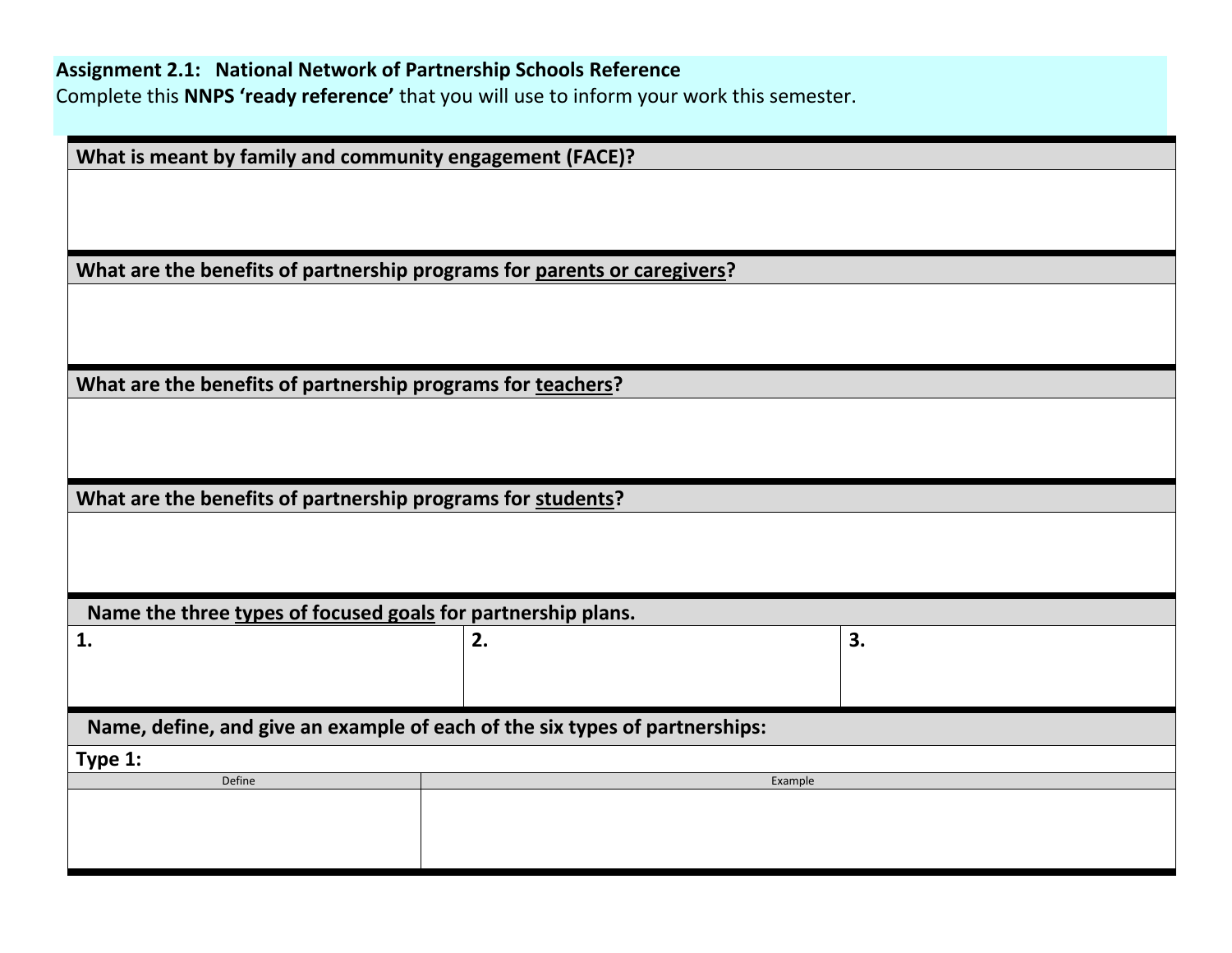| Type 2: |         |
|---------|---------|
| Define  | Example |
|         |         |
|         |         |
|         |         |
|         |         |
|         |         |
| Type 3: |         |
| Define  | Example |
|         |         |
|         |         |
|         |         |
|         |         |
|         |         |
| Type 4: |         |
| Define  | Example |
|         |         |
|         |         |
|         |         |
|         |         |
|         |         |
| Type 5: |         |
| Define  | Example |
|         |         |
|         |         |
|         |         |
|         |         |
|         |         |
| Type 6: |         |
| Define  | Example |
|         |         |
|         |         |
|         |         |
|         |         |

## **Assignment 2.2: Sketch Notes**

Complete a **Sketch Notes Entry** to document general take-aways from your study of resources. The purpose of this is to be sure you have included some information in your developing Sketch Notes Journal.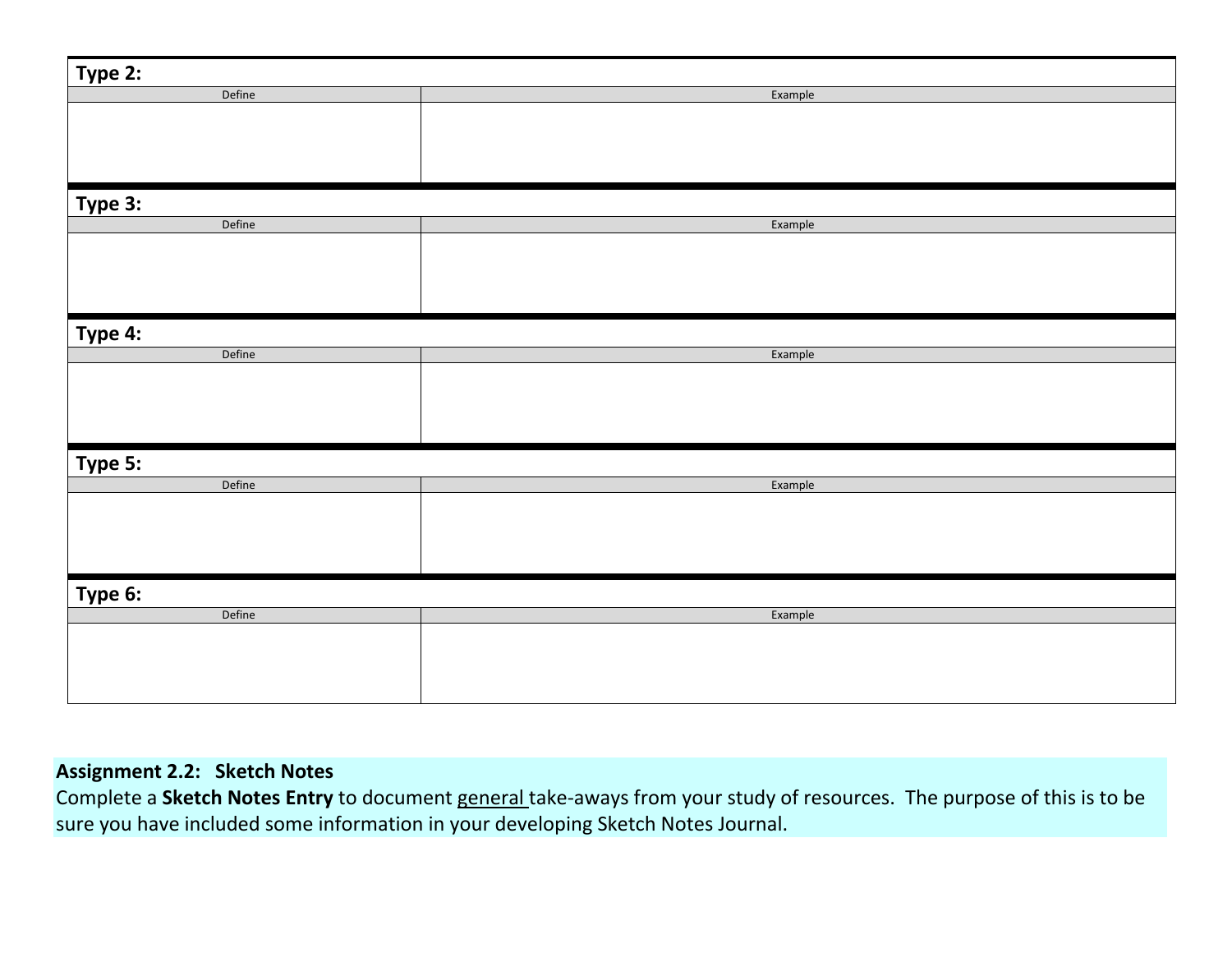## **Module 3**

**Module 3** is a deep dive into each of six types of partnerships. You will complete two types of assignments for this module, but note that the first section has six parts (one for each type), and the second section offers three choices.

In Assignments 3.1 through 3.6, you will be asked to complete a jot list of activities for each of the 6 types of partnerships:

Assignment 3.1 – Parenting

Assignment 3.2 – Communicating

Assignment 3.3 - Volunteering

Assignment 3.4 – Learning at Home

Assignment 3.5 – Decision Making

Assignment 3.6 – Collaborating with the Community

Assignment 3.7: You will be asked to select one activity from the following group of three choices for deeper study:

Choice 1 – Newsletter, Home Visit Plan

Choice 2 – TIPS Homework

Choice 3 – School Improvement Council Meeting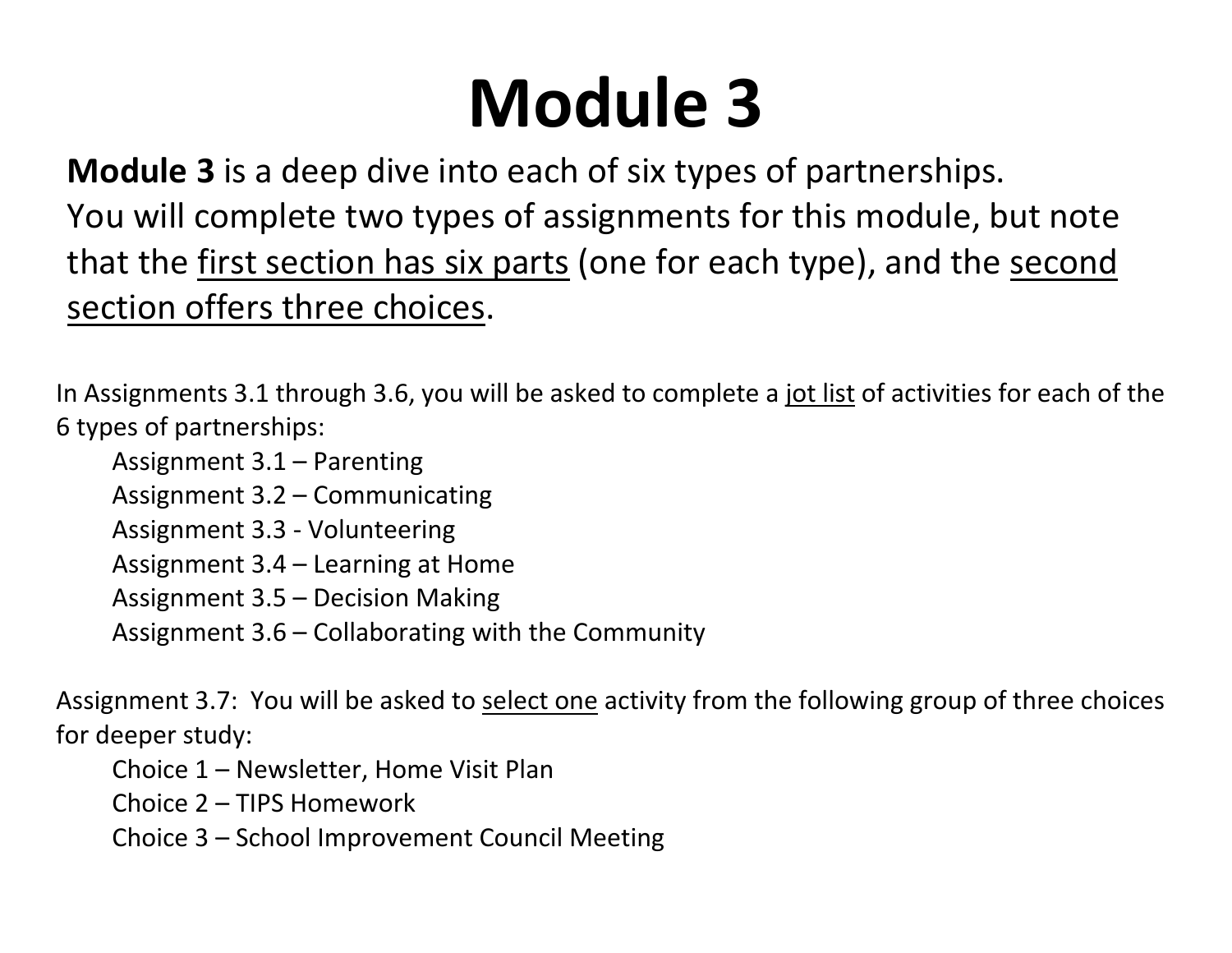### **Module 3: Epstein's Six Types of Partnerships**

This module will focus on a deeper study of each of Epstein's types of partnerships. The goal for this module is to better understand each type so that authentic and effective goal-directed plans can be developed that include activities from each type. You will complete two assignments for this module, but note that the first assignment has several parts.

In Assignments 3.1 through 3.6, you will be asked to **complete a jot list of activities for each of the 6 types of partnerships**:

Assignment 3.1 - Parenting

Assignment 3.2 – Communicating

Assignment 3.3 - Volunteering

Assignment 3.4 – Learning at Home

Assignment 3.5 – Decision Making

Assignment 3.6 – Collaborating with the Community

Assignment 3.7: You will be asked to **select one activity from the following group of three choices for deeper study**:

- Choice 1 Newsletter, Home Visit Plan
- Choice 2 TIPS Homework

Choice 3 – School Improvement Council Meeting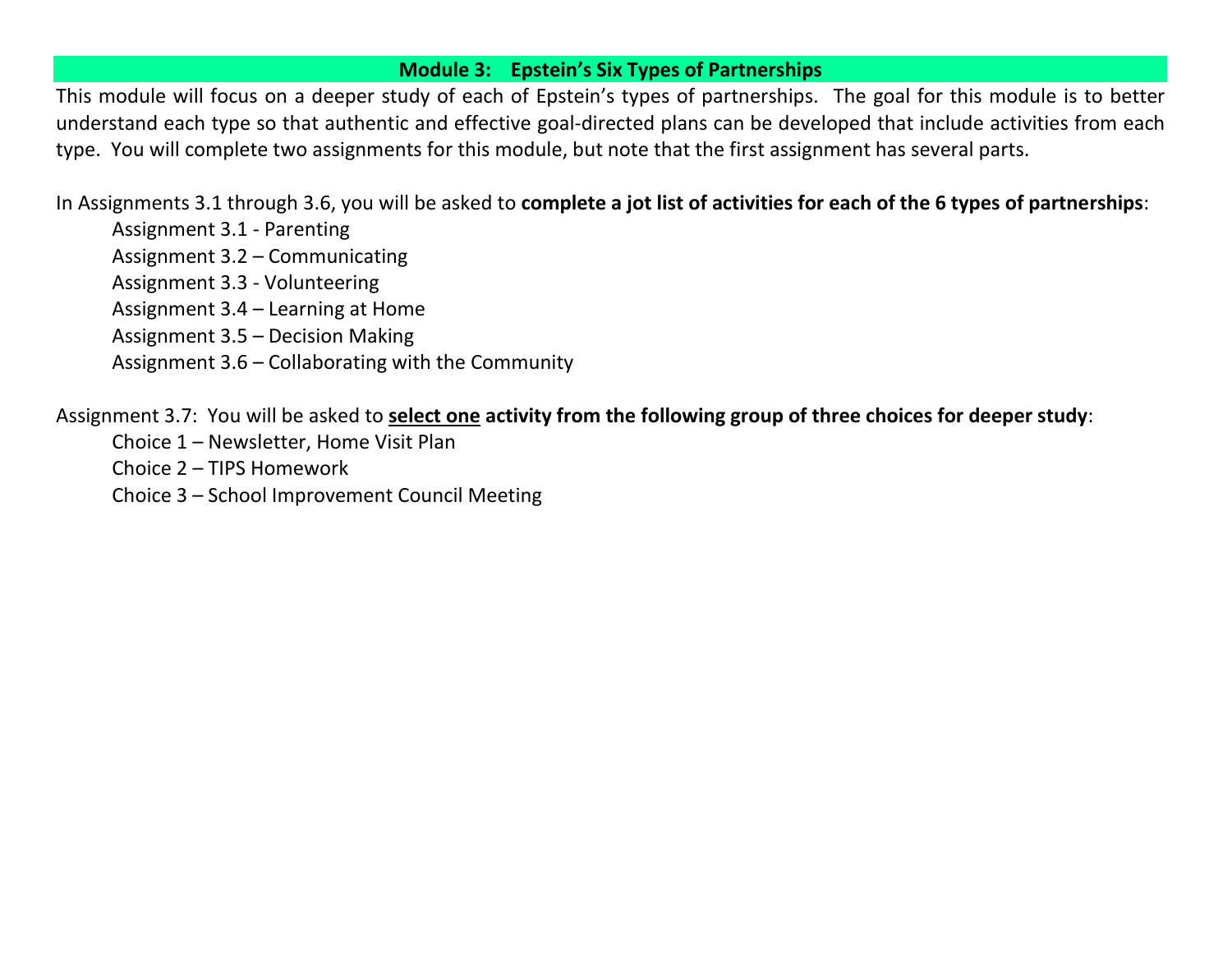## **Type 1: Parenting**

Epstein's model for developing partnerships includes a multi-pronged approach that focuses on six types of engagement. Type 1 – Parenting – is grounded by the theory that parents (or caregivers) are students' first and most important teacher. When parenting strategies are in place that are developmentally appropriate, students are more likely to arrive at school ready to learn and continue in school as learners. Many parents do not have opportunities to enroll in child development or parenting courses. They are often busy, stressed, and struggling to make ends meet. Parents report that the pressures of an everchanging society make it even more difficult for them to parent effectively. In this module, you will have the opportunity to explore the school's role as a support for parents in their important roles.

## **Key Parent Education Study Resources**

Use the following resources to study the school's role in parenting and parent education.

- $\Box$  Parent Education to Strengthen Families and Reduce the Risk of Maltreatment <https://www.childwelfare.gov/pubs/issue-briefs/parented/>
- $\Box$  The Center for Parenting Education <http://centerforparentingeducation.org/>
- □ National Parenting Education Network <http://npen.org/>
- $\Box$  What is parent Education? [https://parenteducation.unt.edu/resources/publication-university-north-texas-center-parent-education-partnership](https://parenteducation.unt.edu/resources/publication-university-north-texas-center-parent-education-partnership-texas-council-fam-2)[texas-council-fam-2](https://parenteducation.unt.edu/resources/publication-university-north-texas-center-parent-education-partnership-texas-council-fam-2)
- $\Box$  Office of Family Science <http://parenteducation.unt.edu/>
- **D** PEP: Parent Encouragement Program <http://pepparent.org/>
- $\Box$  Providing Information and Training to Parents and School Staff <http://www2.ed.gov/pubs/FamInvolve/local3.html>
- $\Box$  Parent Educational Advocacy Training Center (PEATC) <http://www.peatc.org/>
- Social and Emotional Learning: Strategies for Parents <http://www.edutopia.org/social-emotional-learning-parent-resources>
- $\Box$  The Parent Project <http://www.parentproject.com/index.php/about-us/54-parenting-tip-of-the-month-april-2015>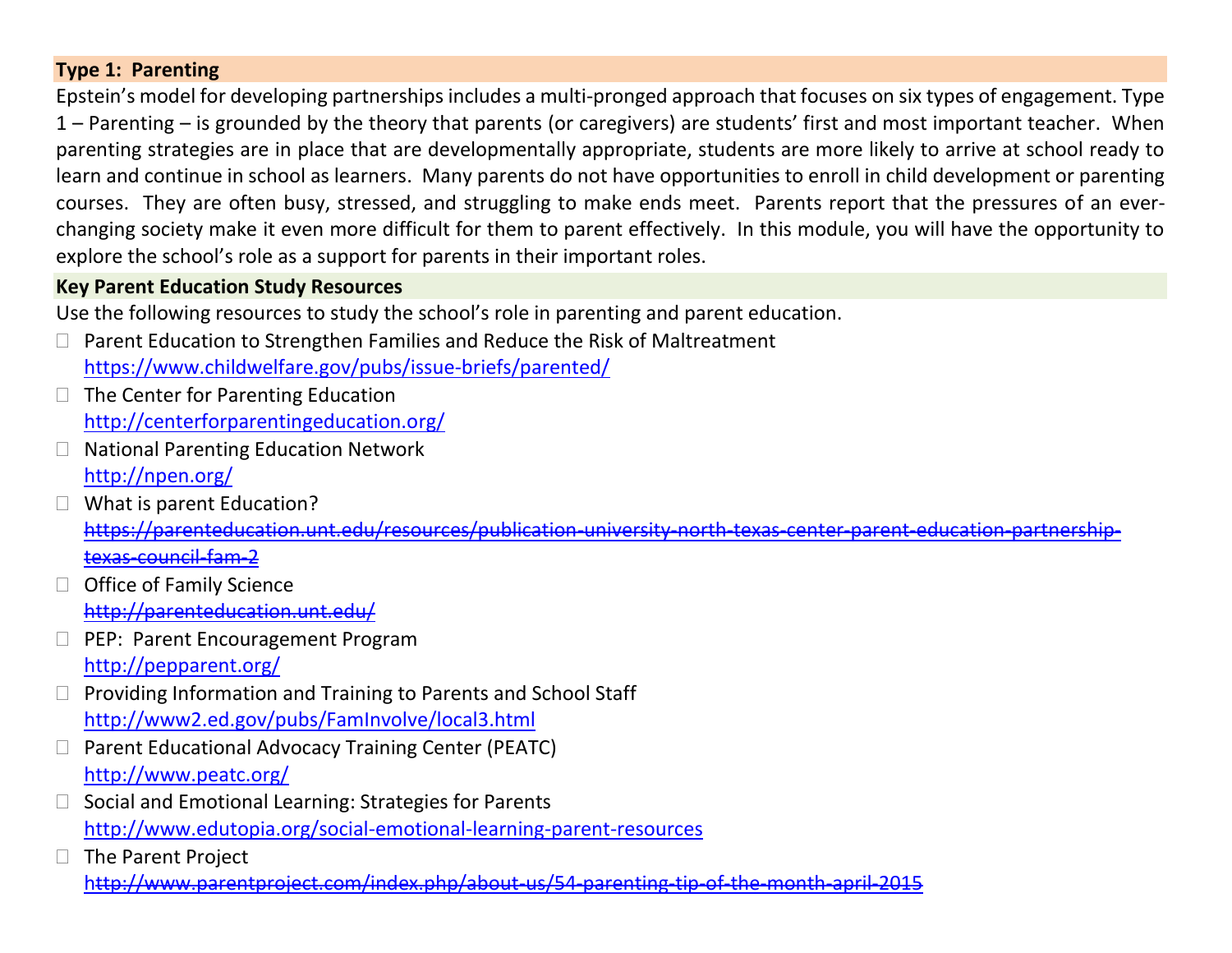**Assignment 3.1: Parenting Jot List.** Use what you have learned to create a list of **at least five Type 1: Parenting** activities or resources that you might use during the school year and share with colleagues.

| <b>Activity or Resource</b> | <b>Goal of Activity</b> | <b>Notes</b> |
|-----------------------------|-------------------------|--------------|
|                             |                         |              |
|                             |                         |              |
|                             |                         |              |
|                             |                         |              |
|                             |                         |              |
|                             |                         |              |
|                             |                         |              |
|                             |                         |              |
|                             |                         |              |
|                             |                         |              |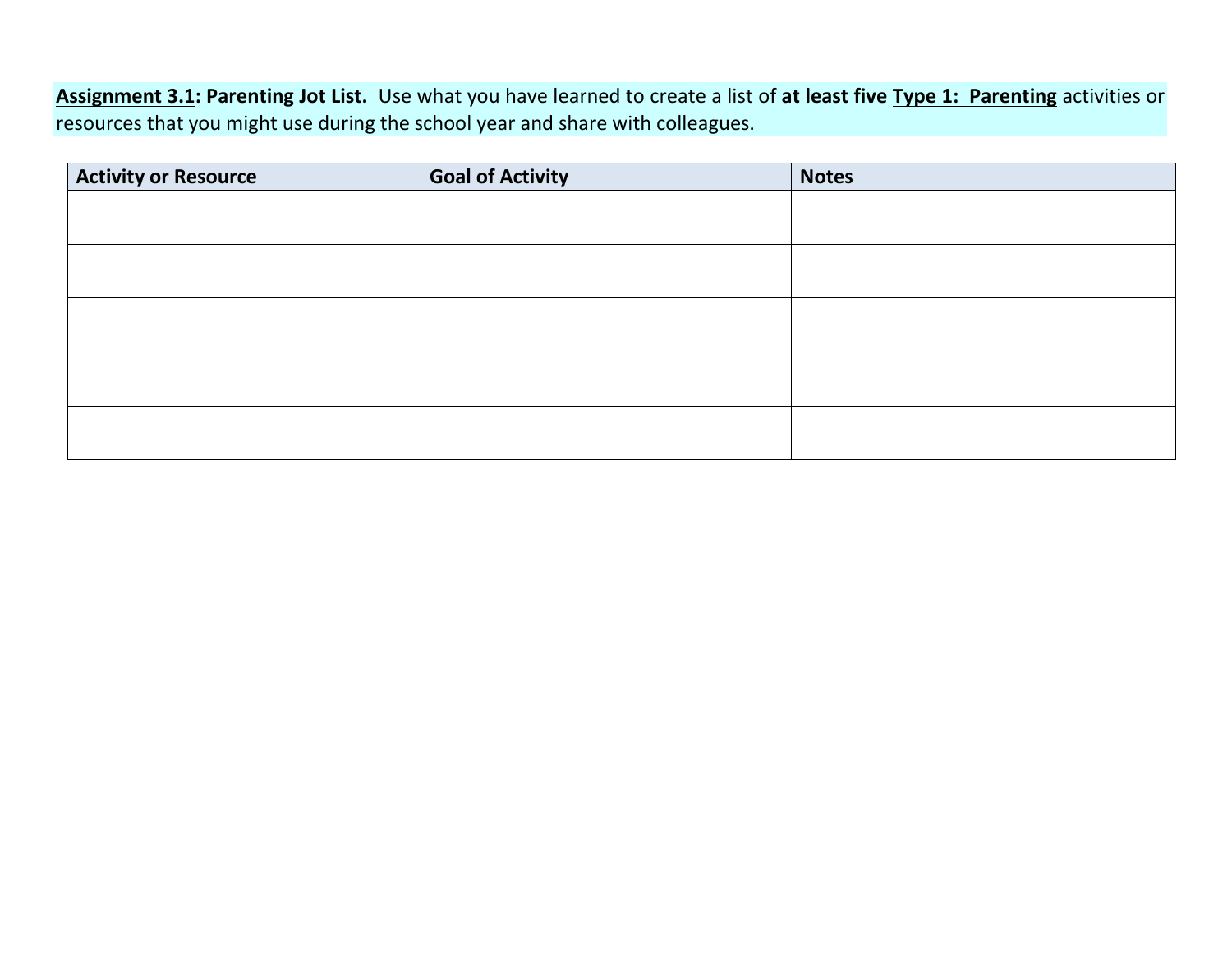## **Type 2: Communicating**

Epstein's model for developing partnerships includes a multi-pronged approach that focuses on six types of engagement. Type 2 – Communicating – is grounded by the theory that effective communication with parents yields strong and positive partnerships that, in turn, yield increases in student academic and life success. Many parents have not previously enjoyed positive school experiences, either as a student or as a parent. Parents also lead busy and stress-filled lives that create time, transportation, and energy challenges. There are many techniques for communicating with family and community stakeholders, and we know that one size does not fit all. In this module you will have the opportunity to explore a variety of communication strategies, some with which you have wide experience, and others you may never have tried.

## **Key General Communicating with Parents Study Resources**

Use the following resources to study techniques for communicating effectively with family and community stakeholders.

- $\Box$  Study Type 2 activities on the NNPS website at: <http://nnps.jhucsos.com/publications-products/type-2/>
- □ Working Together Toolkit <http://www.cesdp.nmhu.edu/toolkit/improving-communication/index.asp>
- $\Box$  Communicating with Parents: Strategies for Teachers <http://www.adi.org/journal/ss05/Graham-Clay.pdf>
- $\Box$  20 Tips for Developing Positive Relationships With Parents <http://www.edutopia.org/blog/20-tips-developing-positive-relationships-parents-elena-aguilar>
- □ 7 Effective Parent Teacher Communication Tips <http://www.teachhub.com/parent-teacher-communication-tips>
- $\Box$  11 Ideas for Better Communication with Parents <http://www.nea.org/home/59822.htm>
- $\Box$  Effective Communication Between Parents and Teachers [http://theparentacademy.dadeschools.net/pdfs/Effective\\_Communication.pdf](http://theparentacademy.dadeschools.net/pdfs/Effective_Communication.pdf)
- $\Box$  Tips for Highly Successful Parent Teacher Communication <http://teaching.about.com/od/pd/a/Parent-And-Teacher-Communication.htm>
- $\Box$  Teaching Secrets: Communicating With Parents <http://www.edweek.org/tm/articles/2011/06/21/tillery.html>
- □ A Teacher's Guide to Communicating with Parents <https://www.edsurge.com/news/a-teacher-s-guide-to-communicating-with-parents>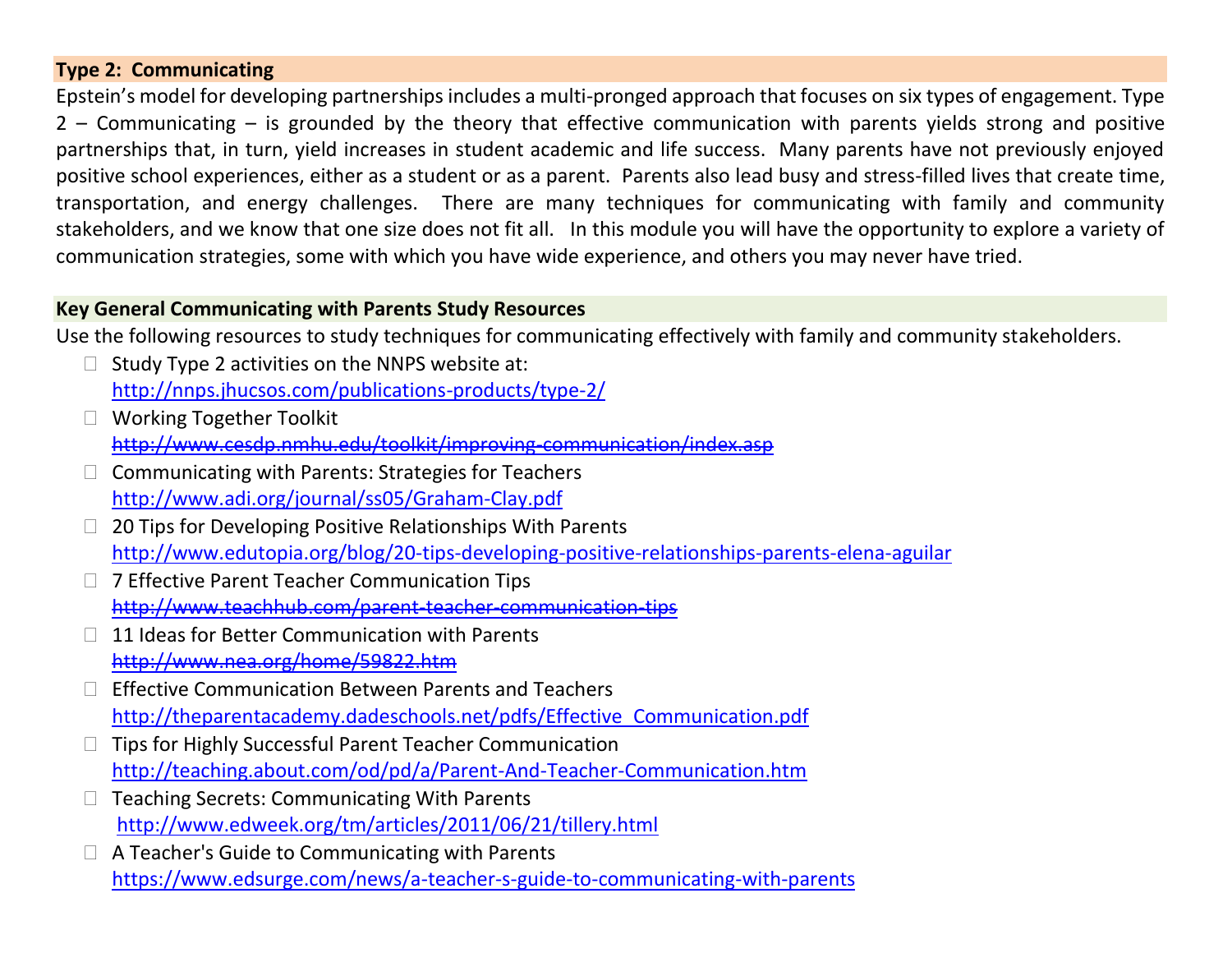- □ What a Lesson Plan for Parent Engagement Looks Like [http://blogs.edweek.org/teachers/teaching\\_ahead/engaging-and-communicating-with-parents-a-teacher-guide/](http://blogs.edweek.org/teachers/teaching_ahead/engaging-and-communicating-with-parents-a-teacher-guide/)
- Principals Share Lessons Learned About Communicating With Parents, Others See more at [http://www.educationworld.com/a\\_admin/admin/admin511.shtml#sthash.WwV58EVC.dpuf](http://www.educationworld.com/a_admin/admin/admin511.shtml#sthash.WwV58EVC.dpuf)
- □ What a Lesson Plan for Parent Engagement Looks Like [http://blogs.edweek.org/teachers/teaching\\_ahead/engaging-and-communicating-with-parents-a-teacher-guide/](http://blogs.edweek.org/teachers/teaching_ahead/engaging-and-communicating-with-parents-a-teacher-guide/)
- $\Box$  Communicating With Parents <http://www.p21.org/news-events/p21blog/1870-communicating-with-parents>
- $\Box$  Communicating with Parents Over 400 of Them! <https://www.classdojo.com/stories/communicating-with-parents---over-400-of-them/>

**Assignment 3.2:** Use what you have learned to create a list of **at least five Type 2: Communicating** activities or resources that you might use during the school year and share with colleagues.

| <b>Activity or Resource</b> | <b>Goal of Activity</b> | <b>Notes</b> |
|-----------------------------|-------------------------|--------------|
|                             |                         |              |
|                             |                         |              |
|                             |                         |              |
|                             |                         |              |
|                             |                         |              |
|                             |                         |              |
|                             |                         |              |
|                             |                         |              |
|                             |                         |              |
|                             |                         |              |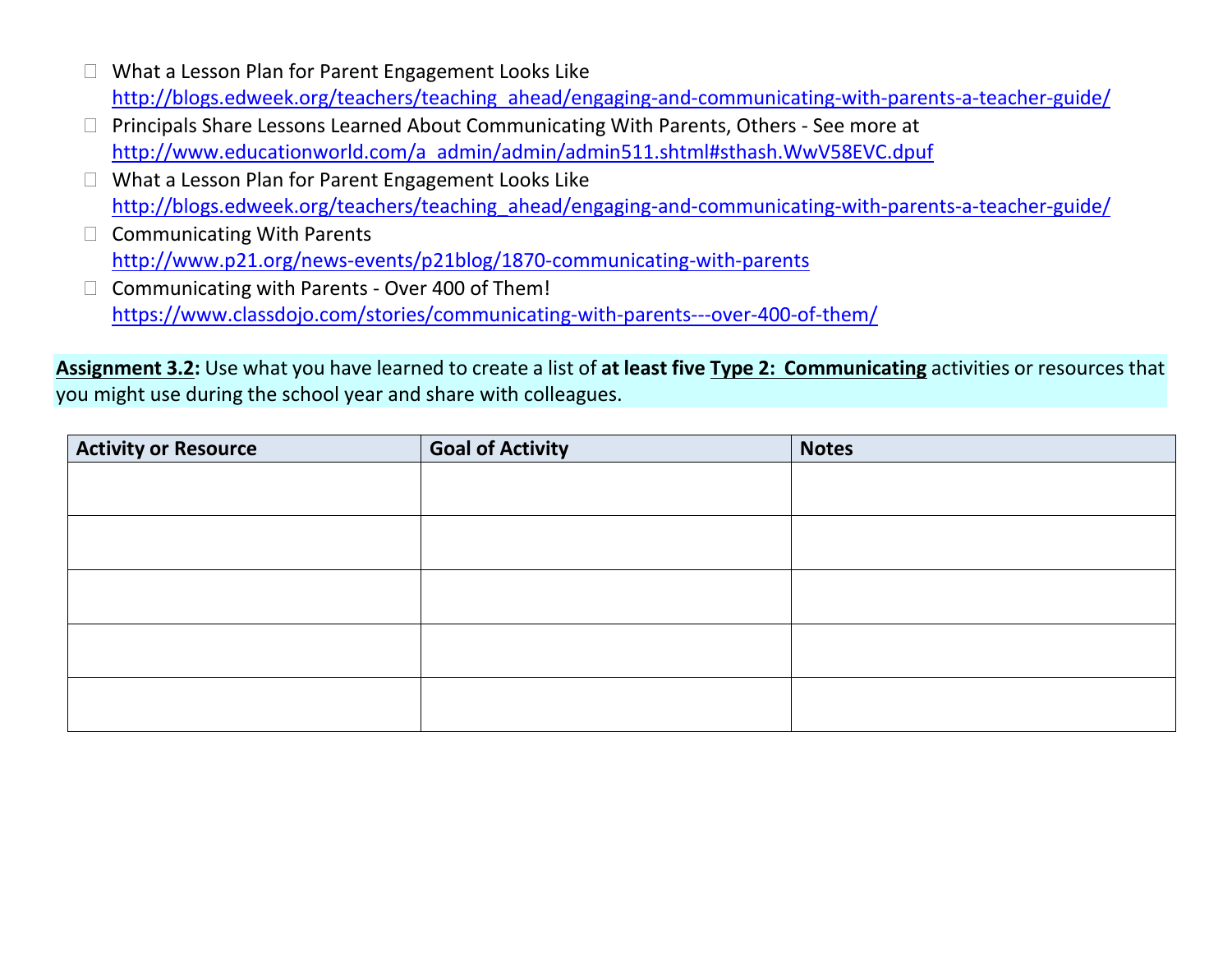## **Specialized Communicating with Parents Study Resources**

There are a number of specialized forms of communication that can be effectively used in classrooms and schools. You may already be using some of these, or maybe you have never considered them. Take the time to explore at least two resources in each of three topic areas: Conferences, Newsletters, Home Visits.

## Home Visits

Home visits by teachers were popular decades ago, especially for young children, but today more and more teachers and schools are re-examining the value of this commitment of time, emotional energy, and financial resources. Use some of the provided resources to explore this family and community engagement strategy.

- □ Home Visits & Academic Parent Teacher Teams: A Winning Combination <http://www.today.com/video/teachers-make-house-calls-see-payoff-in-classroom-52666947535>
- $\Box$  Teachers make house calls, see payoff in classroom <http://www.today.com/video/teachers-make-house-calls-see-payoff-in-classroom-52666947535>
- $\Box$  Home Visits: Reaching Beyond the Classroom <http://www.edutopia.org/blog/home-visits-reaching-beyond-classroom-jill-thomas>
- □ Family Engagement that Works: Parent-Teacher Home Visits <http://www.edutopia.org/blog/family-engagement-works-parent-teacher-home-visits-anne-obrien>
- There's No Place Like Home Visits with Parents <http://www.nea.org/home/34090.htm>
- □ Knock Knock, Teacher's Here: The Power Of Home Visits <http://www.npr.org/sections/ed/2015/08/26/434358793/knock-knock-teachers-here-the-power-of-home-visits>
- $\Box$  The Positive Effects Of Teacher Home Visits <http://www.projectappleseed.org/#!teacher-home-visits/c14k>
- $\Box$  Should teachers visit student homes? [https://www.washingtonpost.com/blogs/class-struggle/post/should-teachers-visit-student](https://www.washingtonpost.com/blogs/class-struggle/post/should-teachers-visit-student-homes/2011/08/17/gIQApbzoMJ_blog.html)[homes/2011/08/17/gIQApbzoMJ\\_blog.html](https://www.washingtonpost.com/blogs/class-struggle/post/should-teachers-visit-student-homes/2011/08/17/gIQApbzoMJ_blog.html)
- Parent/Teacher Home Visits: Creating a Bridge Between Parents and Teachers as Co-Educators https://www.neafoundation.org/content/assets/2012/03/nthy-full-issue-brief-5.pdf
- $\Box$  Teacher Home Visits: The Importance of Sharing a Meal <http://www.edweek.org/tm/articles/2014/03/10/kp-kilgore.html>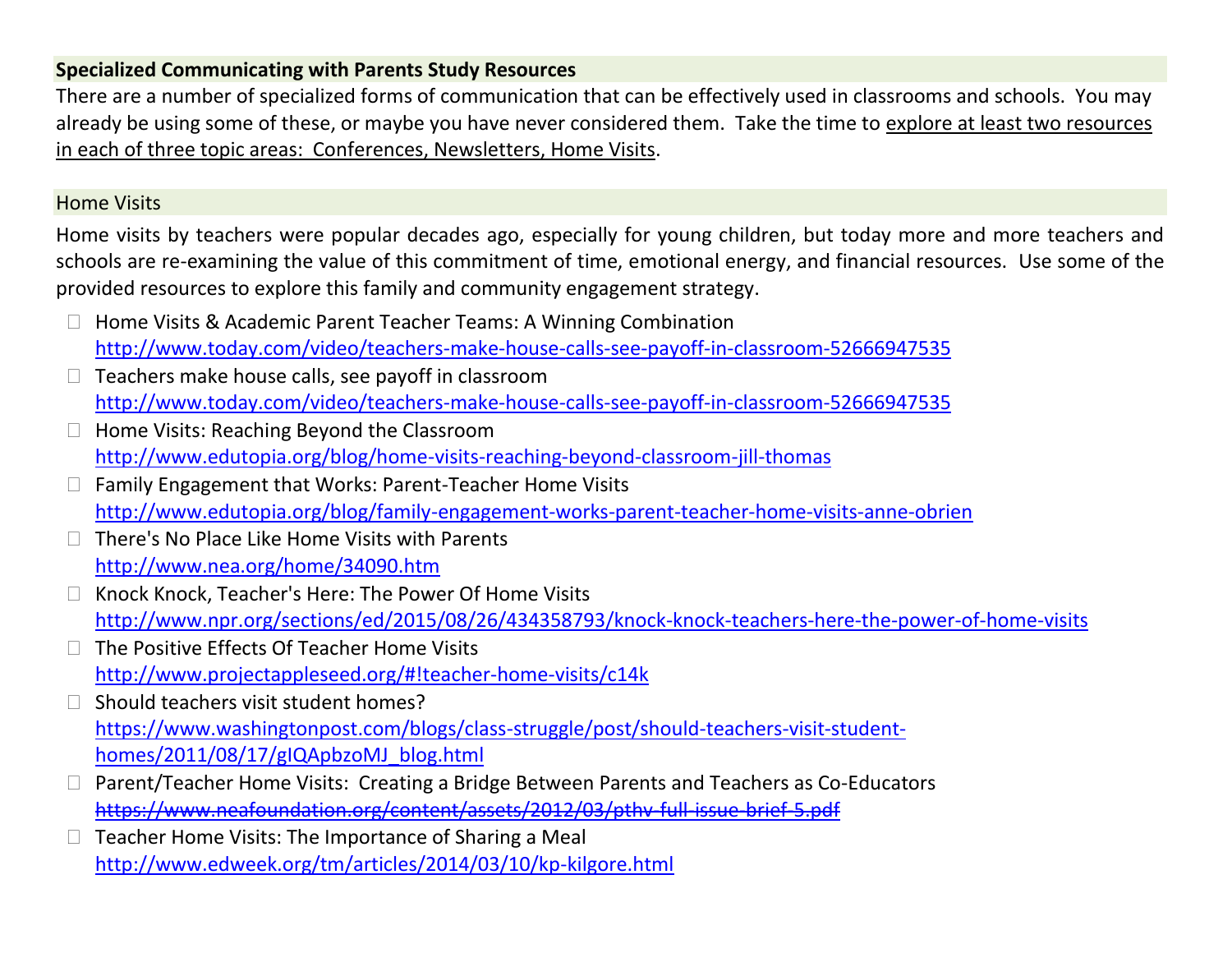- Teacher Home Visits <http://educationnext.org/teacher-homevisits-school-family-partnerships/>
- $\Box$  Home visits forge school, family links [http://www.educationworld.com/a\\_admin/admin/admin342.shtml](http://www.educationworld.com/a_admin/admin/admin342.shtml) [Parent Teacher Home Visit Project](file:///C:/Users/bmhill/AppData/Local/Microsoft/Windows/INetCache/Content.Outlook/W11RU565/Parent%20Teacher%20Home%20Visit%20Projecthttps:/www.youtube.com/watch%3fv=qK8J3RKYjgY) [https://www.youtube.com/watch?v=qK8J3RKYjgY](file:///C:/Users/bmhill/AppData/Local/Microsoft/Windows/INetCache/Content.Outlook/W11RU565/Parent%20Teacher%20Home%20Visit%20Projecthttps:/www.youtube.com/watch%3fv=qK8J3RKYjgY)
- Parents as Teachers is approved model for federal home visiting <http://www.parentsasteachers.org/resources/federal-home-visiting-program>
- The Parent Teacher Home Visit Project <http://www.pthvp.org/>

## Parent-Teacher-Student Conferences

- When Students Lead Parent-Teacher Conferences [http://www.ascd.org/publications/educational\\_leadership/apr96/vol53/num07/When\\_Students\\_Lead\\_Parent-](http://www.ascd.org/publications/educational_leadership/apr96/vol53/num07/When_Students_Lead_Parent-Teacher_Conferences.aspx)[Teacher\\_Conferences.aspx](http://www.ascd.org/publications/educational_leadership/apr96/vol53/num07/When_Students_Lead_Parent-Teacher_Conferences.aspx)
- Student-Led Conferences: Empowerment and Ownership <http://www.edutopia.org/practice/student-led-conferences-empowerment-and-ownership>
- Student-led conferences: A growing trend [http://www.educationworld.com/a\\_admin/admin/admin112.shtml](http://www.educationworld.com/a_admin/admin/admin112.shtml)
- $\Box$  Student-Led Conference Faculty Handbook [http://schools.nyc.gov/NR/rdonlyres/74094537-E265-44BE-A841-](http://schools.nyc.gov/NR/rdonlyres/74094537-E265-44BE-A841-EBE5C6139714/0/WHEELSStudentLedConferenceHandbook20082009.pdf) [EBE5C6139714/0/WHEELSStudentLedConferenceHandbook20082009.pdf](http://schools.nyc.gov/NR/rdonlyres/74094537-E265-44BE-A841-EBE5C6139714/0/WHEELSStudentLedConferenceHandbook20082009.pdf)
- A Step-by-Step Plan for Student-Led Conferences at the Elementary Level <https://www.teachingchannel.org/blog/2013/03/20/student-led-conferences/>
- A Guide to Student-Led Conferences <http://www.edudemic.com/guide-to-student-led-conferences/>
- □ Parent–Teacher Conference Tip Sheets for Principals, Teachers, and Parents <http://www.hfrp.org/var/hfrp/storage/fckeditor/File/Parent-Teacher-ConferenceTipSheet-100610.pdf>
- Tips for Parents: Parent-Teacher Conferences <http://www.colorincolorado.org/article/tips-parents-parent-teacher-conferences>
- New Teacher Survival Guide: The Parent-Teacher Conference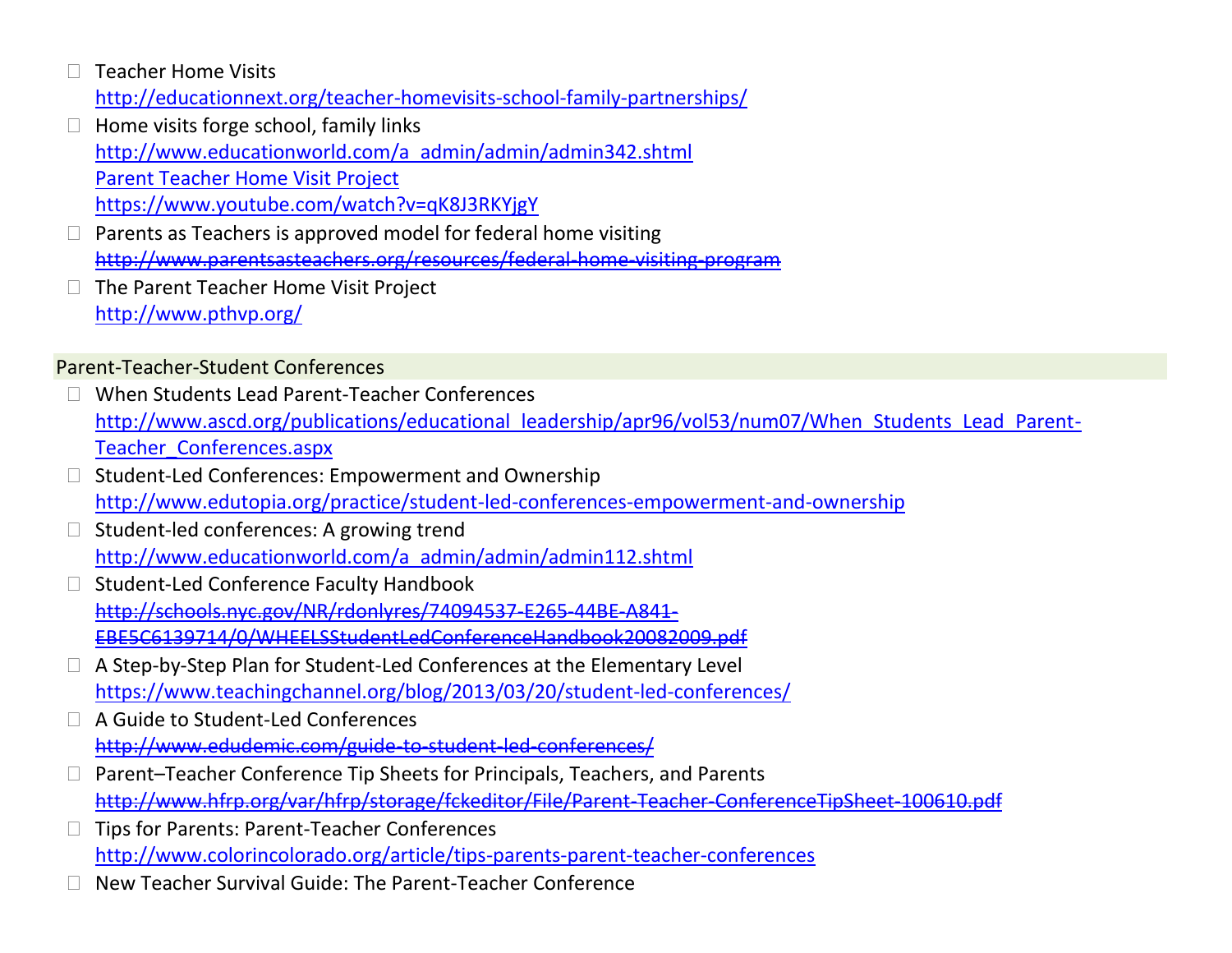<https://www.teachingchannel.org/videos/parent-teacher-conference-tips>

- □ 20 Questions to Ask During a Parent-Teacher Conference <https://www.care.com/a/20-questions-to-ask-during-a-parent-teacher-conference-1309201640>
- □ 5 Resources for Parent-Teacher Conferences <http://www.edutopia.org/blog/parent-teacher-conference-resources-matt-davis>
- Parent-Teacher Conferences Preparing for and Conducting Parent-Teacher Conferences <http://www.nea.org/tools/parent-teacher-conferences.html>
- $\Box$  Tips for New Teachers Making the Most of Parent-Teacher Conferences <http://www.ascd.org/ascd-express/vol6/612-wilson.aspx>

Also, search (especially Pinterest):

- parent teacher conference checklist and search images for examples
- parent teacher conference checklist template

### **Newsletters**

- $\Box$  Effective communication with Classroom Newsletters <http://www.teachhub.com/effective-communication-classroom-newsletter>
- □ 1000+ Ideas about Class Newsletters on Pinterest <https://www.pinterest.com/explore/class-newsletter/>
- □ Pinterest Newsletters <https://www.pinterest.com/explore/class-newsletter/> (this is a duplicate)
- $\Box$  Teaching Tip: Newsletters Made Easy <http://www.scholastic.com/teachers/article/teaching-tip-newsletters-made-easy>
- Amazing Newsletters <https://www.amazingclassroom.com/newsletters/>
- □ Why No One Reads Your Classroom Newsletter <http://corkboardconnections.blogspot.com/2015/02/why-no-one-reads-your-newsletter.html>
- Is Your Parent Newsletter the Best It Can Be? [http://www.educationworld.com/a\\_admin/admin/admin414\\_a.shtml](http://www.educationworld.com/a_admin/admin/admin414_a.shtml)
- $\Box$  How to create in publisher <https://www.youtube.com/watch?v=k-vhRVtmQdk>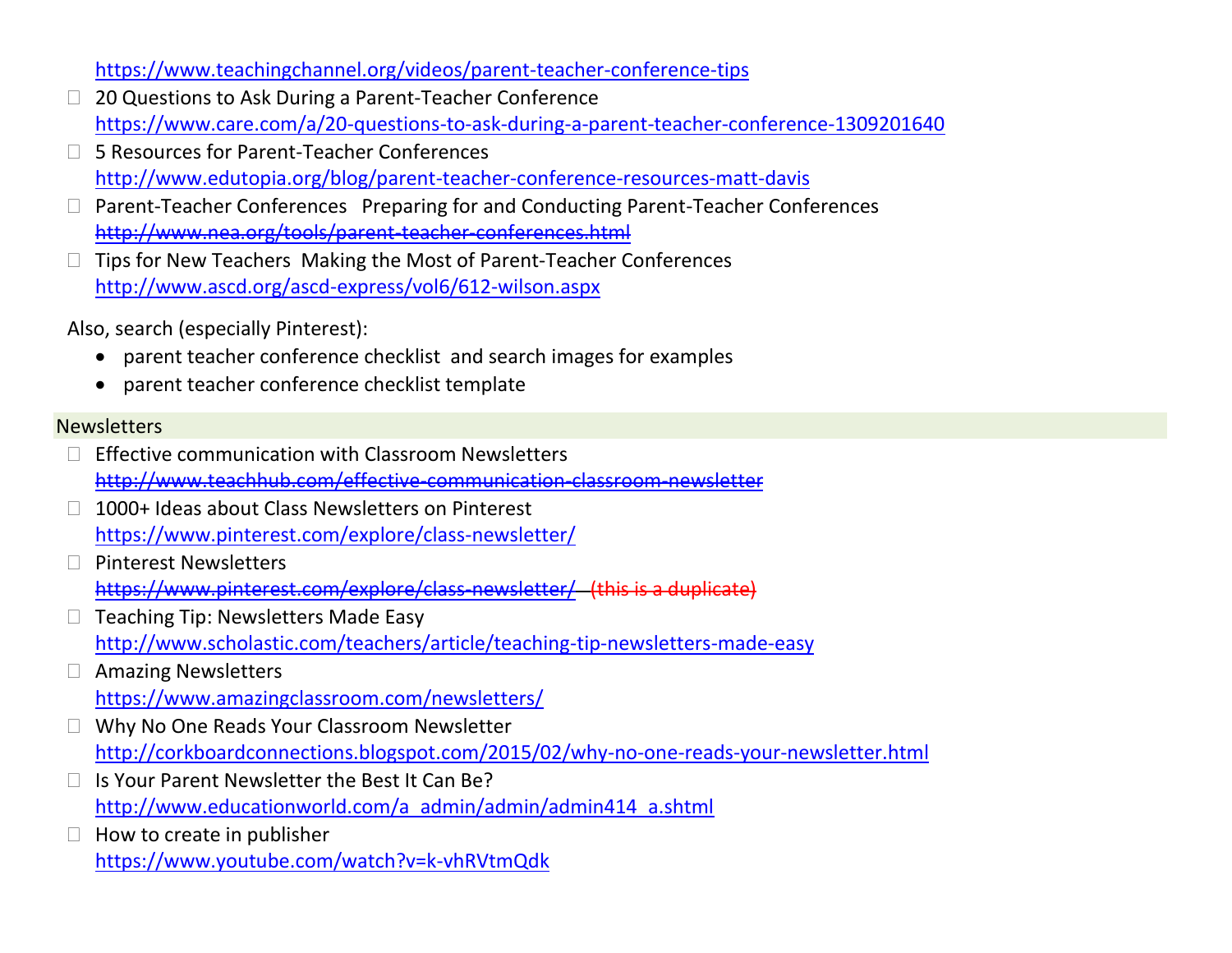## **Type 3: Volunteering**

Epstein's model for developing partnerships includes a multi-pronged approach that focuses on six types of engagement. Type 3, Volunteering, is the type of engagement usually associated with FACE. It has historically taken the form of bringing cupcakes for parties, chaperoning field trips, serving in booster clubs, or the like. All of these activities are valuable and hold a strong and important place in the school and class community, however Epstein suggests that family and community volunteers can be more broadly leveraged if they are used in a more strategic, goal-based manner. For example, volunteers have typically been defined by their physical presence within the school building. Epstein suggests that the definition of a volunteer should be expanded to include the efforts of those who are unable to volunteer on site during school hours. She identifies a number of ways to include parents in these non-traditional volunteer roles. Another NNPS re-definition includes the identification of audience members as volunteers. Many times family members who attend performances and other events do not consider themselves as volunteers. Publically identifying them in that role, and then later inviting them to participate in volunteer recognition events, can validate their efforts and the important roles they play and lead to increased comfort within school activities and build stronger connections with teachers and school leaders. In this module, you will have the opportunity to explore some ways that volunteer roles can be redefined and enhanced.

## **Key Volunteering Study Resources**

- $\Box$  Parental Involvement in Schools (Excellent data here) <http://www.childtrends.org/?indicators=parental-involvement-in-schools>
- □ Involvement Matters: What To Tell Parents <https://www.ptotoday.com/pto-today-articles/article/399-involvement-matters-what-to-tell-parents>
- □ 5 Tips for Engaging Parent Volunteers in the Classroom <http://www.edutopia.org/blog/strategies-for-engaging-parent-volunteers-karen-bantuveris>
- Powerful parents transform schools <http://www.greatschools.org/gk/articles/powerful-parents-transform-schools/>
- □ Tips for Welcoming Parent Volunteers Into Your Classroom [http://www.educationworld.com/a\\_curr/voice/voice094.shtml](http://www.educationworld.com/a_curr/voice/voice094.shtml)
- $\Box$  The Busy Mom's Guide to Volunteering in School <http://www.parenting.com/article/school-volunteering-ideas>
- □ When Elite Parents Dominate Volunteers, Children Lose http://parenting.blogs.nytimes.com/2014/01/19/a-balanced-school-needs-a-balance-of-volunteers/?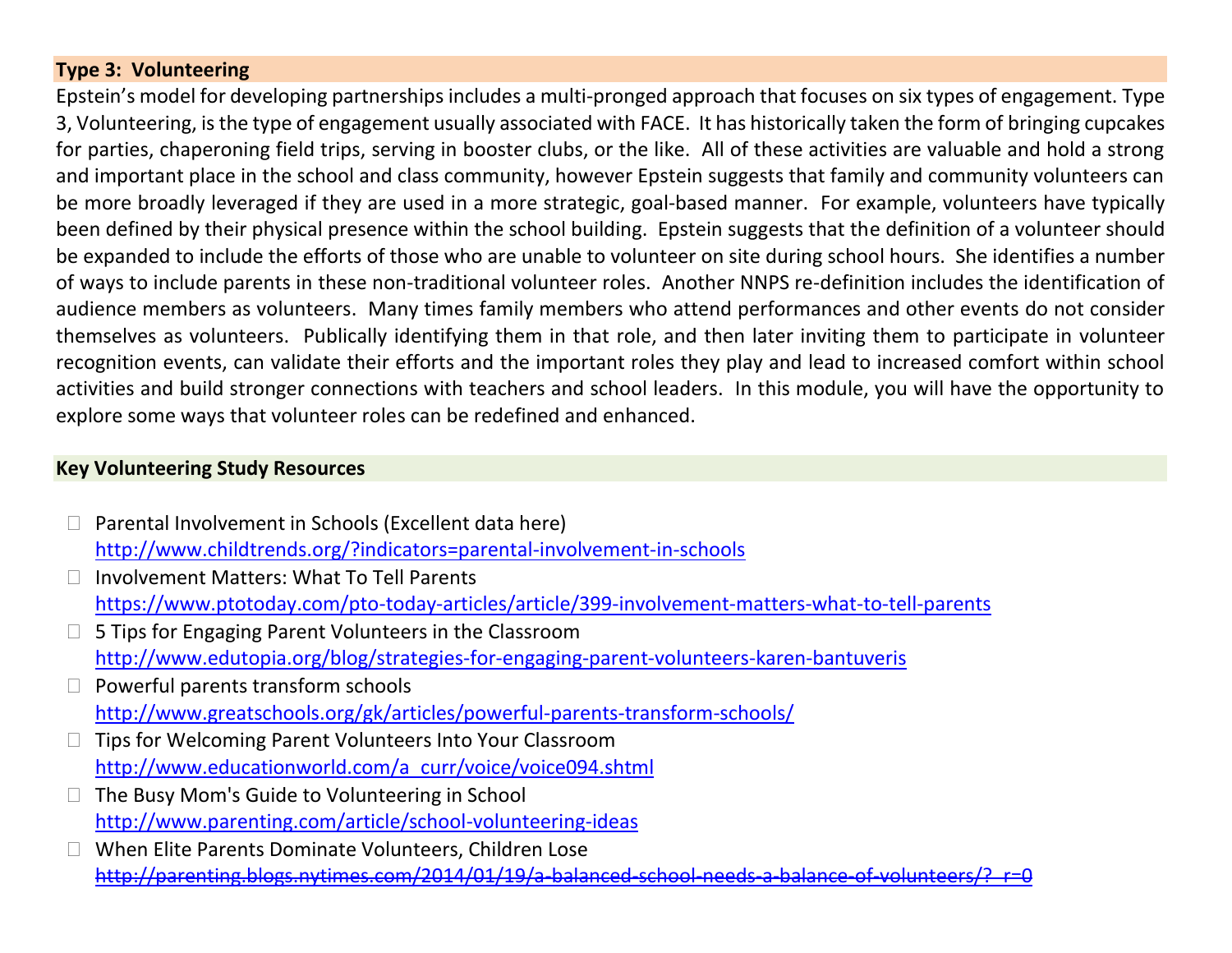- □ What Are the Benefits of Parent Involvement in Schools? <http://www.livestrong.com/article/142517-what-are-benefits-parent-involvement-schools/>
- $\Box$  Thinking 'Out of the Box' on Recruiting Parent Volunteers http://blogs.edweek.org/edweek/k-12 parents the public/2010/09/a few years ago an.html
- 5 reasons you should volunteer at your child's school <http://www.ocregister.com/articles/child-374635-reasons-volunteer.html>

**Assignment 3.3:** Use what you have learned to create **a list of at least five Type 3: Volunteering** activities or resources that you might use during the school year and share with colleagues.

| <b>Activity or Resource</b> | <b>Goal of Activity</b> | <b>Notes</b> |
|-----------------------------|-------------------------|--------------|
|                             |                         |              |
|                             |                         |              |
|                             |                         |              |
|                             |                         |              |
|                             |                         |              |
|                             |                         |              |
|                             |                         |              |
|                             |                         |              |
|                             |                         |              |
|                             |                         |              |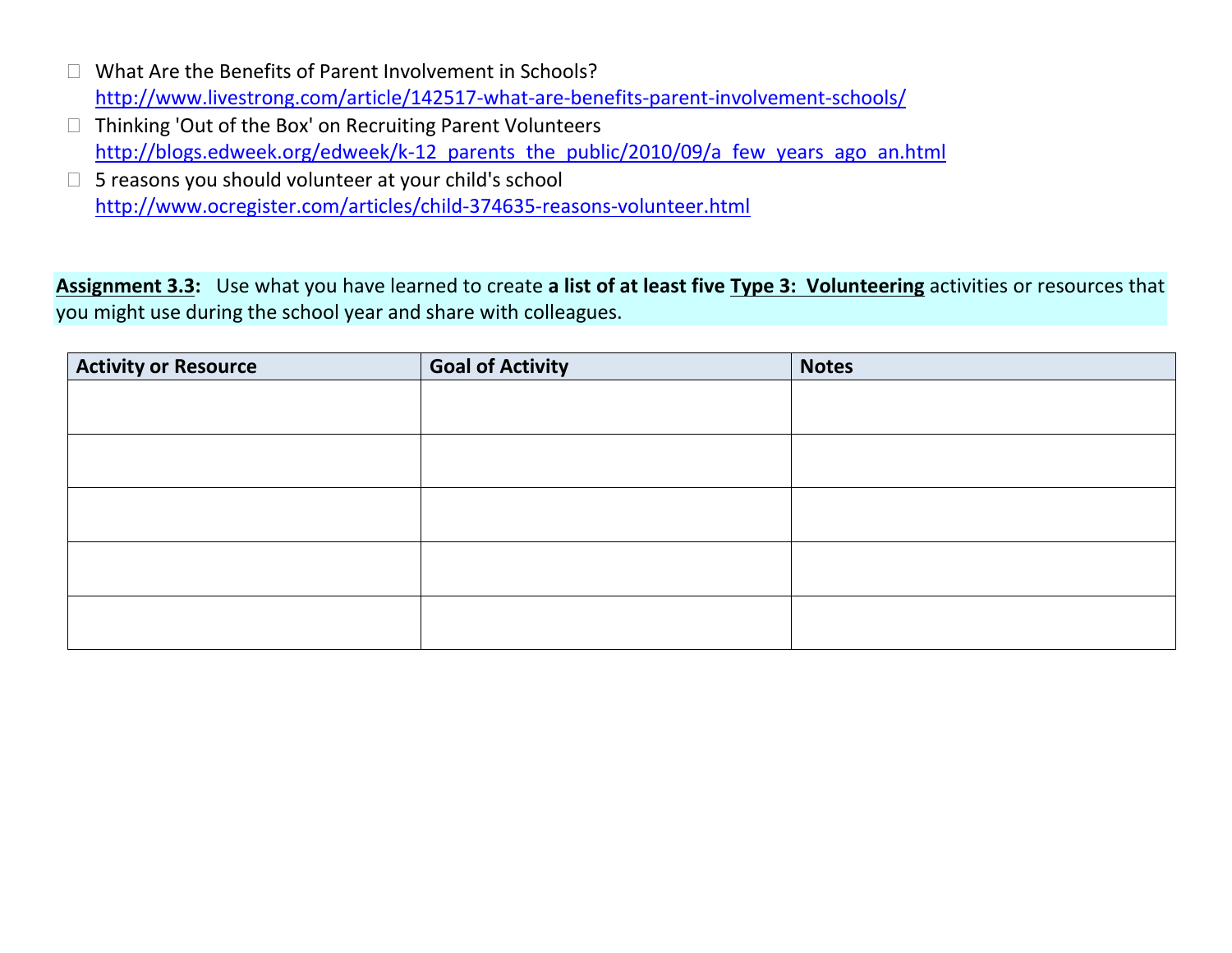### **Type 4: Learning at Home**

Epstein's model for developing partnerships includes a multi-pronged approach that focuses on six types of engagement. Type 4 – Learning at home – is focused on continuing formal educational processes outside of school and with the parent or caregiver. Involving families with their children in learning activities at home, including them in homework and other curriculum-related activities can lead to stronger partnerships and greater student success. This is oftentimes a tricky task, however, because homework and school-driven learning activities can sometimes be burdensome or unfamiliar and complicated. In this module, you will have the opportunity to explore strategies for supporting continued learning at home while concurrently enhancing the parent-child bond and parent-school partnerships.

## **Key Learning at Home Study Resources**

**Teachers Involve Parents in Schoolwork** 

Researchers and educators designed, implemented, and tested a partnership process called **Teachers Involve Parents in Schoolwork (TIPS) Interactive Homework**. With TIPS, any teacher can regularly keep more families informed and involved in their children's learning and help more students complete their homework. TIPS Interactive Homework is part of a comprehensive program of school, family, and community partnerships and is an example of a Type 4 Learning at Home activity. Read more: <http://nnps.jhucsos.com/tips/>. Be sure to follow all of the links!

- More on Epstein's interactive homework: [http://www.centerforpubliceducation.org/Main-Menu/Public-education/Parent-Involvement/Example-TIPS-homework](http://www.centerforpubliceducation.org/Main-Menu/Public-education/Parent-Involvement/Example-TIPS-homework-high-school-PDF.pdf)[high-school-PDF.pdf](http://www.centerforpubliceducation.org/Main-Menu/Public-education/Parent-Involvement/Example-TIPS-homework-high-school-PDF.pdf)
- $\Box$  OLD Epstein article—interesting from historical perspective: <http://files.eric.ed.gov/fulltext/ED250351.pdf>
- $\Box$  Interactive Homework Spurs Parent Involvement, Study Finds [http://blogs.edweek.org/edweek/inside-school-research/2012/12/interactive\\_homework\\_parent\\_involvement.html](http://blogs.edweek.org/edweek/inside-school-research/2012/12/interactive_homework_parent_involvement.html)
- How can connecting schools and communities help teachers with lesson planning? [http://www.thirteen.org/edonline/concept2class/familycommunity/demo\\_sub1.html](http://www.thirteen.org/edonline/concept2class/familycommunity/demo_sub1.html)

## **Other Resources**

□ Parental Involvement in Homework: A Review of Current Research and Its Implications for Teachers, After School Program Staff, and Parent Leaders

[http://www.hfrp.org/publications-resources/browse-our-publications/parental-involvement-in-homework-a-review-of](http://www.hfrp.org/publications-resources/browse-our-publications/parental-involvement-in-homework-a-review-of-current-research-and-its-implications-for-teachers-after-school-program-staff-and-parent-leaders)[current-research-and-its-implications-for-teachers-after-school-program-staff-and-parent-leaders](http://www.hfrp.org/publications-resources/browse-our-publications/parental-involvement-in-homework-a-review-of-current-research-and-its-implications-for-teachers-after-school-program-staff-and-parent-leaders)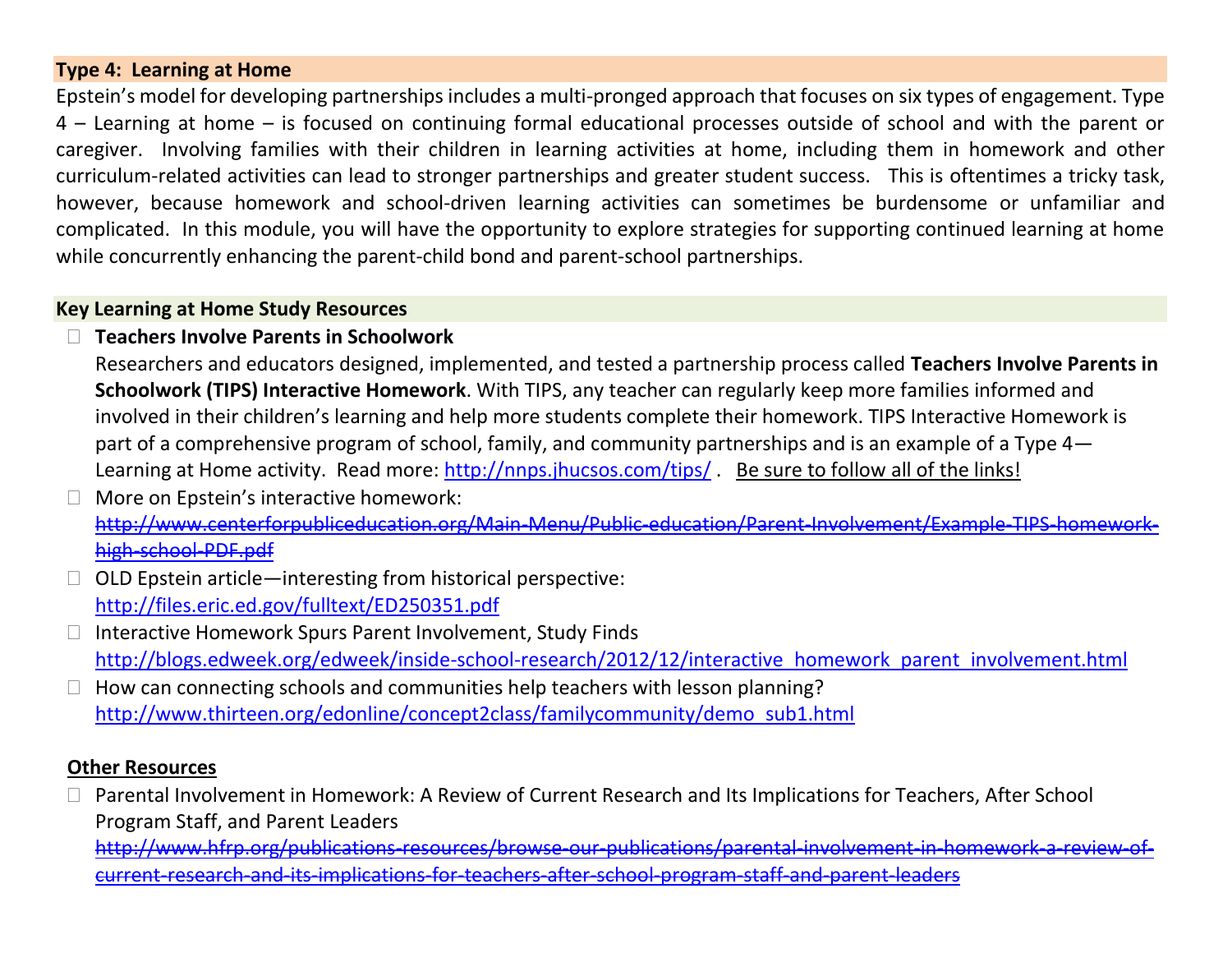(comes up Global Family Research Project Archive)

- □ Wisconsin RTI Center [http://www.wisconsinrticenter.org/assets/files/Family%20Engagement%20Module/Activity%207\\_Handout\\_TIPS%20Par](http://www.wisconsinrticenter.org/assets/files/Family%20Engagement%20Module/Activity%207_Handout_TIPS%20Part%201.pdf) [t%201.pdf](http://www.wisconsinrticenter.org/assets/files/Family%20Engagement%20Module/Activity%207_Handout_TIPS%20Part%201.pdf)
- $\Box$  Costs and Benefits of Family Involvement in Homework [http://www.davidsongifted.org/db/Articles\\_id\\_10703.aspx](http://www.davidsongifted.org/db/Articles_id_10703.aspx)
- $\Box$  Training Teachers to Design Interactive Homework <http://www.vtaide.com/png/ERIC/Interactive-Homework.htm>

**Assignment 3.4:** Use what you have learned to create **a list of at least five Type 4: Learning at Home** activities or resources that you might use during the school year and share with colleagues.

| <b>Activity or Resource</b> | <b>Goal of Activity</b> | <b>Notes</b> |
|-----------------------------|-------------------------|--------------|
|                             |                         |              |
|                             |                         |              |
|                             |                         |              |
|                             |                         |              |
|                             |                         |              |
|                             |                         |              |
|                             |                         |              |
|                             |                         |              |
|                             |                         |              |
|                             |                         |              |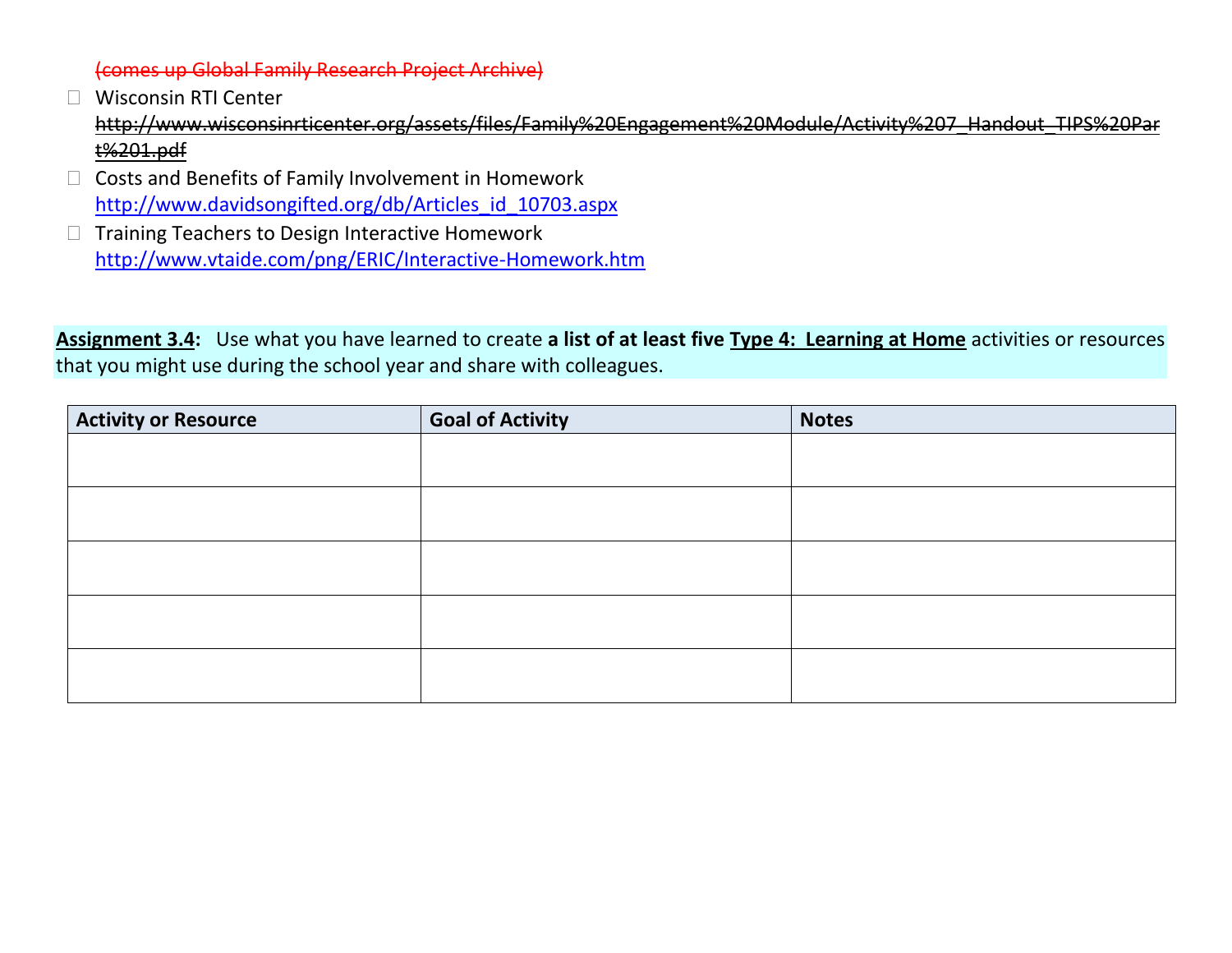## **Type 5: Decision Making**

Epstein's model for developing partnerships includes a multi-pronged approach that focuses on six types of engagement. Type 5 – Decision Making – seeks to engage family and community partners in activities and processes that empower them to assume a school ownership role. This type presents many challenges. Teachers and school leaders sometimes struggle with relinquishing some of the perceived power, and family members often do not view themselves as qualified to be school decision makers. We know, however, that the greater the perceived ownership family and community members have, the more likely they will be involved and invested in the school and her programs. As a result of their parents' and community members' emotional investments, students are more likely to be successful. In South Carolina, the School Improvement Council is the most common platform from which parents serve as decision makers. In this module, you will have the opportunity to explore strategies for engaging family and community partners in authentic and empowering decision-making roles.

#### **Key Decision Making Study Resources**

□ South Carolina School Improvement Council <https://sic.sc.gov/>

**Assignment 3.5:** Use what you have learned to create **a list of at least five Type 5, Decision Making** activities or resources that you might use during the school year and share with colleagues.

| <b>Activity or Resource</b> | <b>Goal of Activity</b> | <b>Notes</b> |
|-----------------------------|-------------------------|--------------|
|                             |                         |              |
|                             |                         |              |
|                             |                         |              |
|                             |                         |              |
|                             |                         |              |
|                             |                         |              |
|                             |                         |              |
|                             |                         |              |
|                             |                         |              |
|                             |                         |              |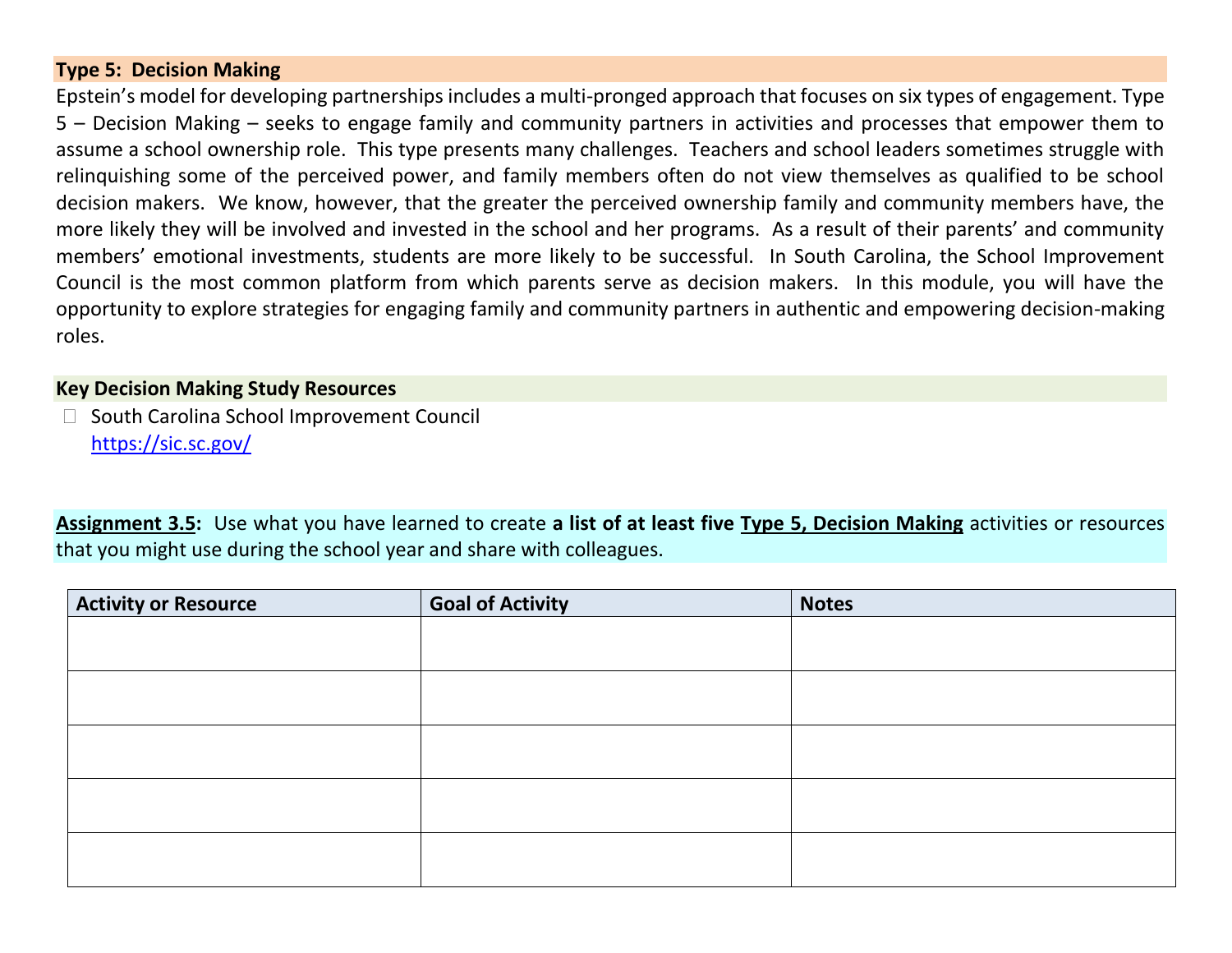## **Type 6 – Collaborating with the Community**

Epstein's model for developing partnerships includes a multi-pronged approach that focuses on six types of engagement. Type 6 – Collaborating with the Community – seeks to leverage community partners in ways that advance the school's agenda and, in turn, student success. There are many and varied challenges associated with these types of activities, including those related to geography, economics, social and cultural history, and norms. The benefits, however, of high quality, authentic community partnerships are well-documented. In this module, you will have the opportunity to explore ways to engage community businesses and industries, government, faith-based, and social groups as authentic partners.

## **Key Collaborating with the Community Study Resources**

- Family-School-Community Partnerships 2.0Collaborative Strategies to Advance Student Learning **<http://www.nea.org/assets/docs/Family-School-Community-Partnerships-2.0.pdf>**
- Building Community Partnerships: Resource Roundup **<http://www.edutopia.org/article/community-business-partnerships-resources>**
- School-Community Partnerships: A Guide **<http://smhp.psych.ucla.edu/pdfdocs/guides/schoolcomm.pdf>**
- $\Box$  School-Community Learning Partnerships: Essential to Expanded Learning Success <http://expandinglearning.org/expandingminds/article/school-community-learning-partnerships-essential-expanded-learning-success>
- $\Box$  The Power of Family School Community Partnerships A Training Resource Manual **[http://www2.nea.org/mediafiles/pdf/FSCP\\_Manual\\_2012.pdf](http://www2.nea.org/mediafiles/pdf/FSCP_Manual_2012.pdf)**
- OHIO COMMUNITY COLLABORATION MODEL FOR SCHOOL IMPROVEMENT **[https://education.ohio.gov/getattachment/Topics/Other-Resources/Family-and-Community-Engagement/Models-for-](https://education.ohio.gov/getattachment/Topics/Other-Resources/Family-and-Community-Engagement/Models-for-Family-and-Community-Engagement/Community-Partnerships.pdf.aspx)[Family-and-Community-Engagement/Community-Partnerships.pdf.aspx](https://education.ohio.gov/getattachment/Topics/Other-Resources/Family-and-Community-Engagement/Models-for-Family-and-Community-Engagement/Community-Partnerships.pdf.aspx)**
- □ Benefits of School/Community Partnerships: **[http://durangoschools.org/sites/default/files/documents/communitypartnerships/partnership\\_benefits.pdf](http://durangoschools.org/sites/default/files/documents/communitypartnerships/partnership_benefits.pdf)**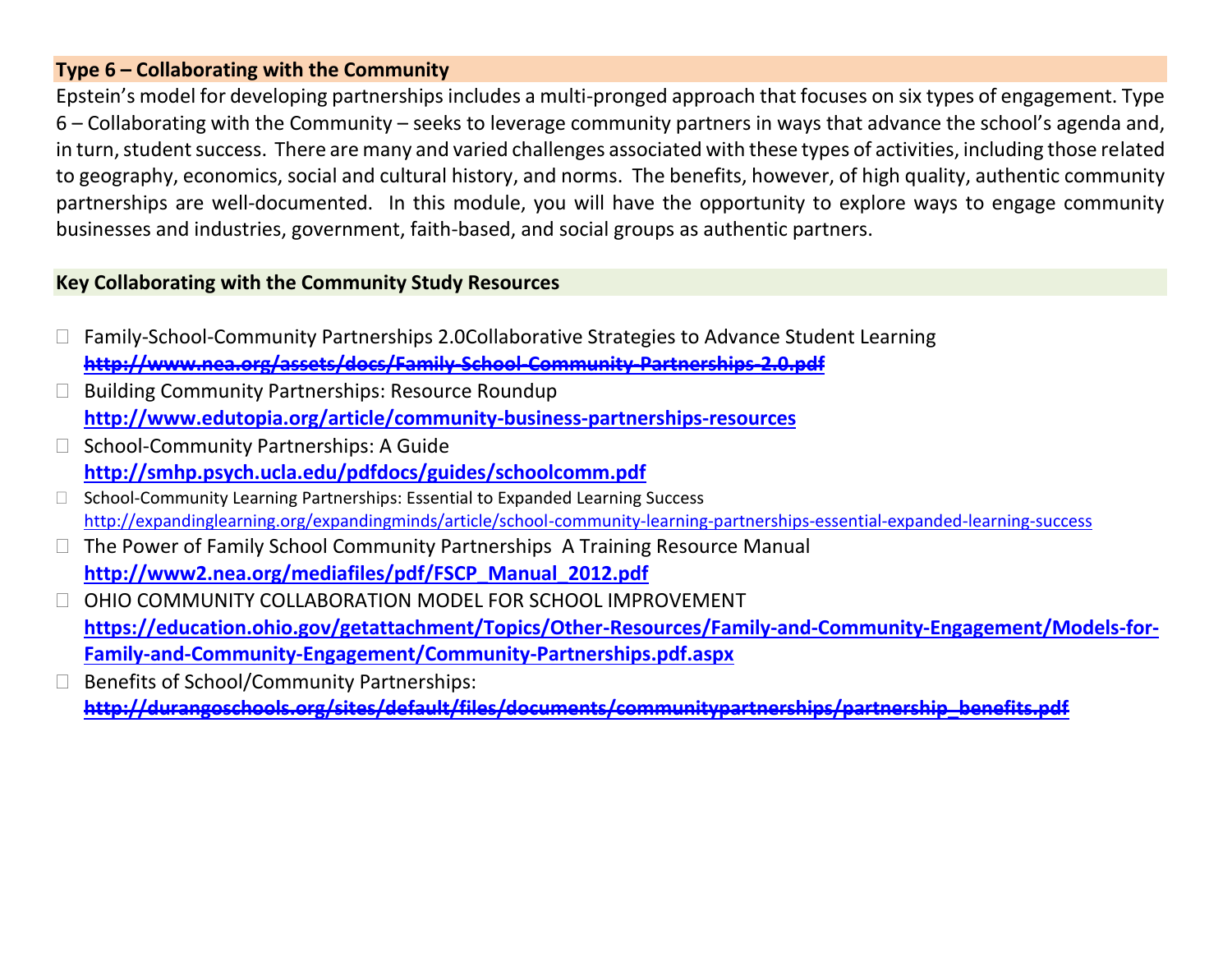**Assignment 3.6:** Use what you have learned to create a list of **at least five Type 6, Collaborating with the Community** activities or resources that you might use during the school year and share with colleagues.

| <b>Activity or Resource</b> | <b>Goal of Activity</b> | <b>Notes</b> |
|-----------------------------|-------------------------|--------------|
|                             |                         |              |
|                             |                         |              |
|                             |                         |              |
|                             |                         |              |
|                             |                         |              |
|                             |                         |              |
|                             |                         |              |
|                             |                         |              |
|                             |                         |              |
|                             |                         |              |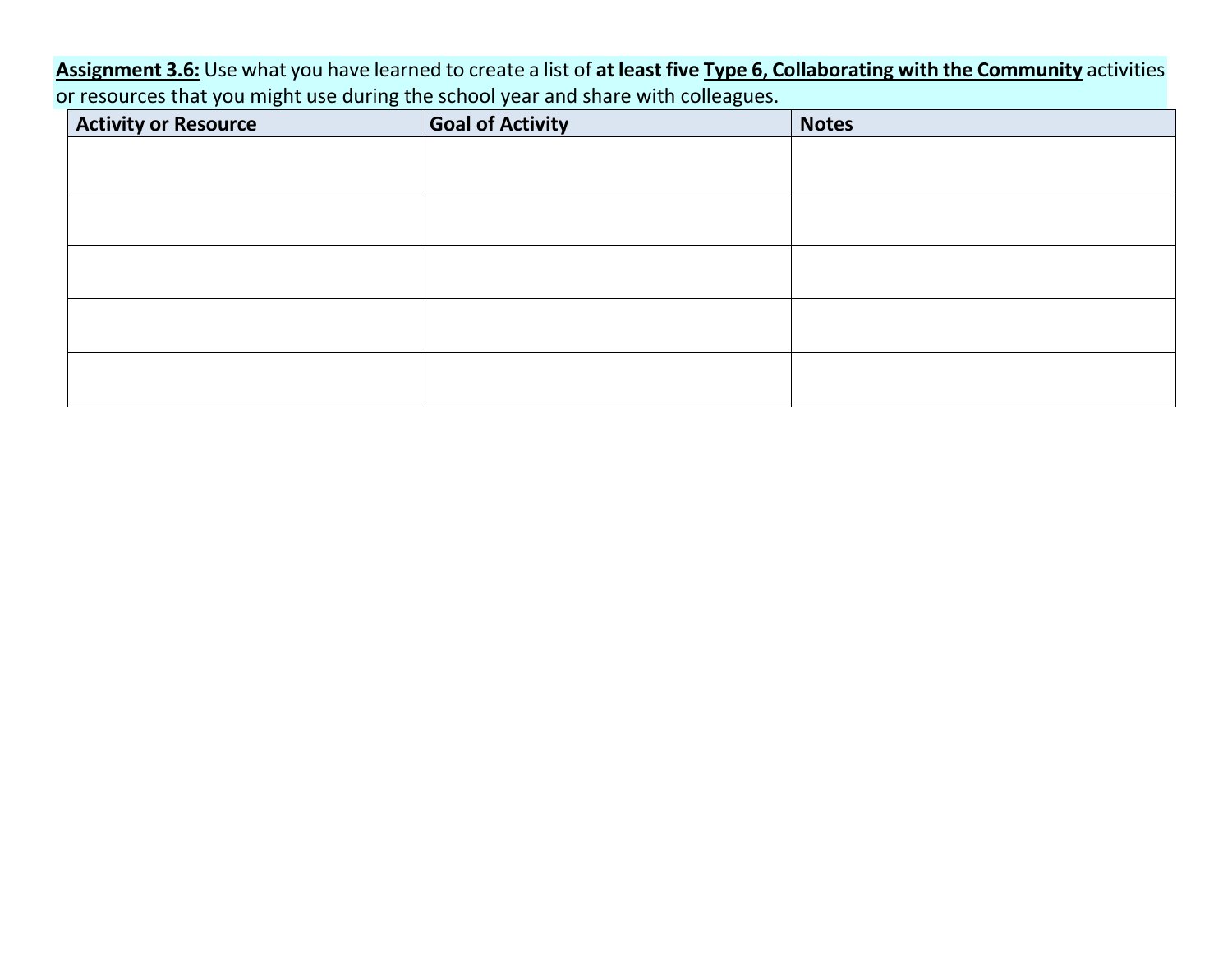**Assignment 3.7: Choice Activity Deeper Study.** You have had the opportunity to explore each of the six types of partnerships. While all six types are research-based and very important, in this activity you are **required to plan for only one of the three choices below**. **Again---plan only---you do not have to implement.** Select one activity from the following three choices for deeper study:

**Choice 1:** Choose one Type 2: Communicating strategy to further develop.

You may develop a formal plan or template for conducting parent-student-teacher conferences, you may create a plan or template for a regular newsletter, you may create a specific plan for home visiting, or you may have another idea (but please get that approved in advance). While you are NOT required to implement this strategic plan, do think in terms of both using this strategy and sharing it as a best practice with colleagues. Conclude by completing the final prompt for reflection.

Planned Activity

What is the research base for this activity? (Why is this a worthwhile communication strategy for your students/families?)

What is the goal for you and your activity? Why did you specifically select this communication strategy as a focus for your work?

Outline for implementation *(What steps will you follow for implementing this activity? Include details within a template you develop and attach, a list of specific action steps one might follow to implement, or a narrative description).*

Evaluation Plan *(While you are not required to implement this plan, it is important to think about how you would collect data that will enable you to know if this communication strategy accomplishes your goal. Again, some detail is needed here, and that detail may be presented in any format you deem appropriate—actual evaluation tool you develop, narrative descriptions, or other representations.)*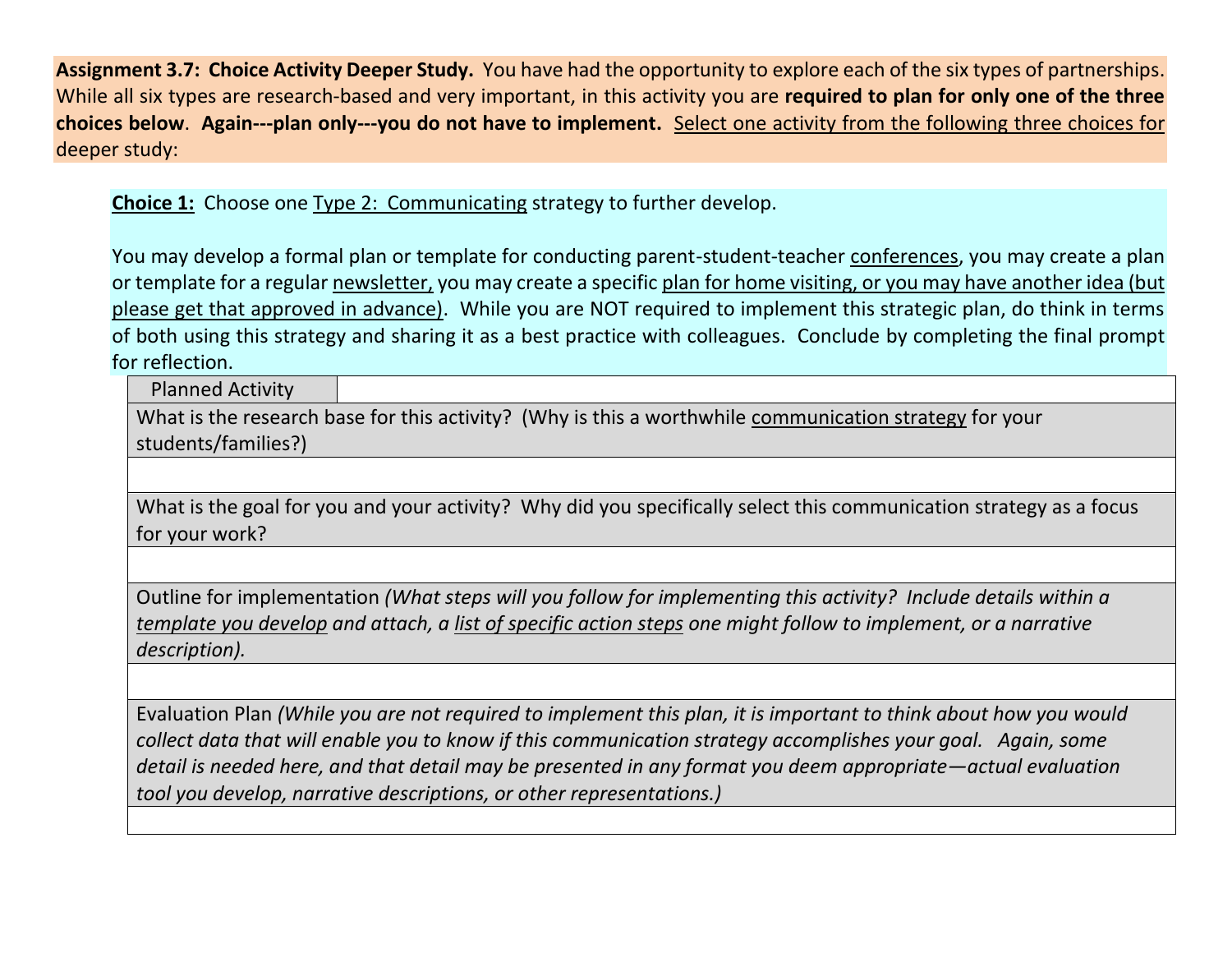**Choice 2:** Use what you have learned to create a **TIPS-style homework assignment**.

While you do not have to implement this homework assignment, do develop something that you might use during the school year and share with colleagues. You may use one of the NNPS blank templates linked below or create a new parent-child homework format (that still includes the NNPS elements) that works best for your needs. Conclude by completing the final prompt for reflection.

 $\Box$  Science Template:

<http://nnps.jhucsos.com/wp-content/uploads/2014/04/TIPStemplate-science.pdf>

- $\Box$  ELA and other subjects Template <http://nnps.jhucsos.com/wp-content/uploads/2014/04/TIPStemplate-language-arts.pdf>
- Math Template: <http://nnps.jhucsos.com/wp-content/uploads/2014/04/TIPStemplate-elementary-math.pdf> <http://nnps.jhucsos.com/wp-content/uploads/2014/04/TIPStemplate-middle-math.pdf>

**Choice 3:** Attend and reflect on a School Improvement Council meeting or similar family-school-community partnership activity.

Use the Self-Assessment Profile linked below to guide your **study of SIC at your school.** Conclude by completing the final prompts for reflection.

□ School Improvement Council Self Assessment Profile [https://sic.sc.gov/sites/default/files/Documents/SICs%20%26%20SIC%20Leaders/SIC%20Self-](https://sic.sc.gov/sites/default/files/Documents/SICs%20%26%20SIC%20Leaders/SIC%20Self-Assessment%20Profile.pdf)[Assessment%20Profile.pdf](https://sic.sc.gov/sites/default/files/Documents/SICs%20%26%20SIC%20Leaders/SIC%20Self-Assessment%20Profile.pdf)

REQUIRED Reflection:

How important, currently, is **your SIC** to the work you do? Explain.

How important **could your SIC** be to the work you do? Explain.

What recommendations would you make for continuing the work of your SIC?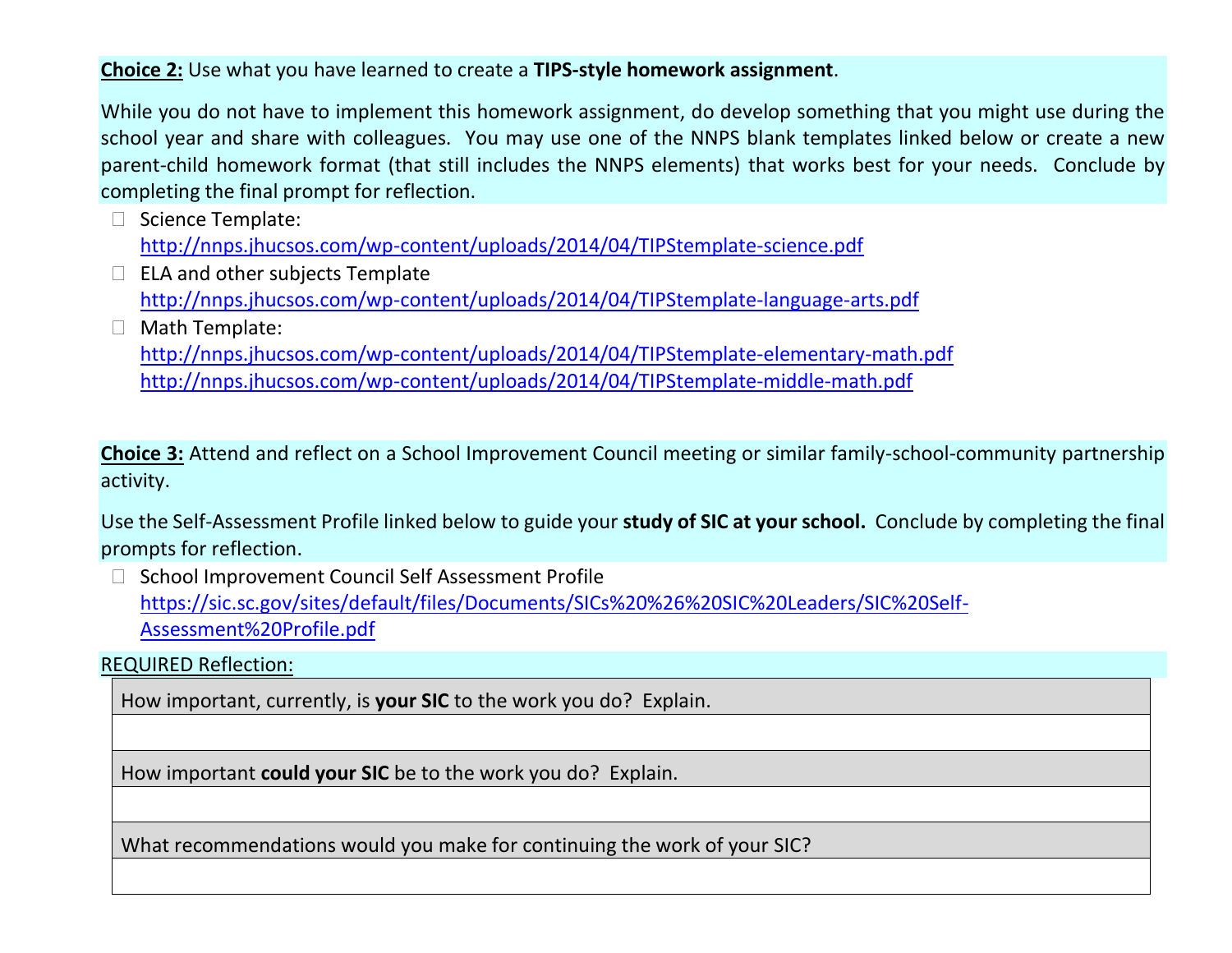# **Modules 4, 5, & 6**

Now is the time to begin thinking very specifically about your school, class, students, and families.

You will collect demographic data in **Module 4** (Assignment 4).

You will consider under-served populations in **Module 5** (Assignment 5).

\*\*You will survey (Assignment 6.1) school staff in **Module 6** to gauge their thinking about family-school-community partnerships. \*\*You will survey (Assignment 6.2) families in **Module 6** to gauge their thinking about family-school-community partnerships. You will complete a **Family Friendly School Checklist** (Assignment 6.3) in **Module 6** to think about your school in a formal way. You will complete a Data Summary (Assignment 6.4) in **Module 6** to analyze data from both surveys.

*\*Highlighted assignments require school or other human resources; all others may be done 'on your own.'*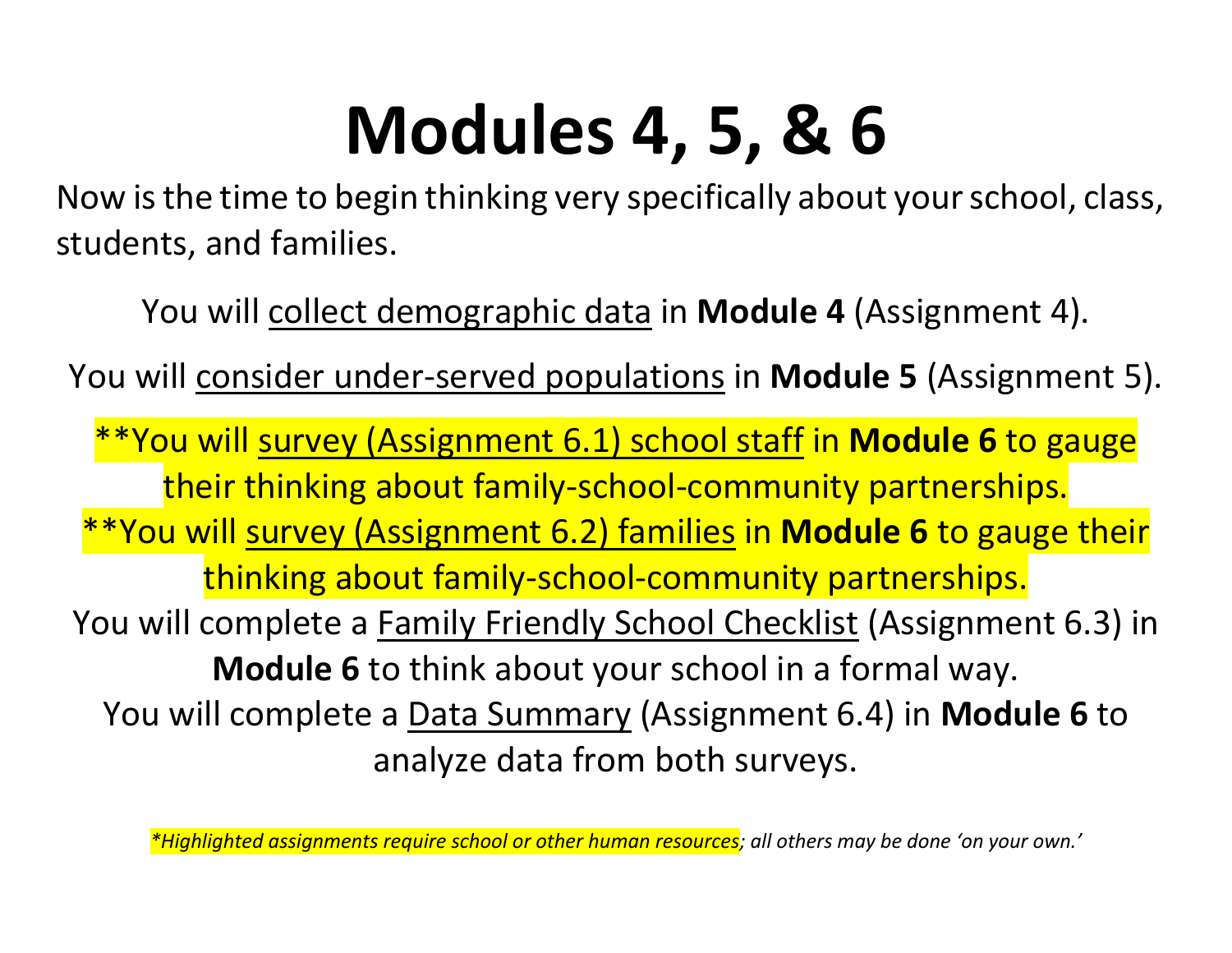#### **Module 4: Who are my families and my community stakeholders?**

Understanding our families and communities can enable us to better serve their needs. In this module you will have the opportunity to explore the demographics of your families and community. Using the recommended resources or others you find appropriate, collect data about your students, their families, and the communities in which they live and record that information on the template provided.

## **Study Resources**

 **US Census website (Easy to find by searching 'SAIPE')** <http://www.census.gov/did/www/saipe/> This website will enable you to identify specific demographic data about your state, your county, and your school district.

 **Kids Count Data Book (Annie E. Casey Foundation)** <https://scchildren.org/resources/kids-count-south-carolina/> This resource will enable you to identify specific demographic data about your state and your county.

## **South Carolina School Report Card**

<https://ed.sc.gov/data/report-cards/sc-school-report-card/>

This resource will enable you to collect specific district- and school-level data.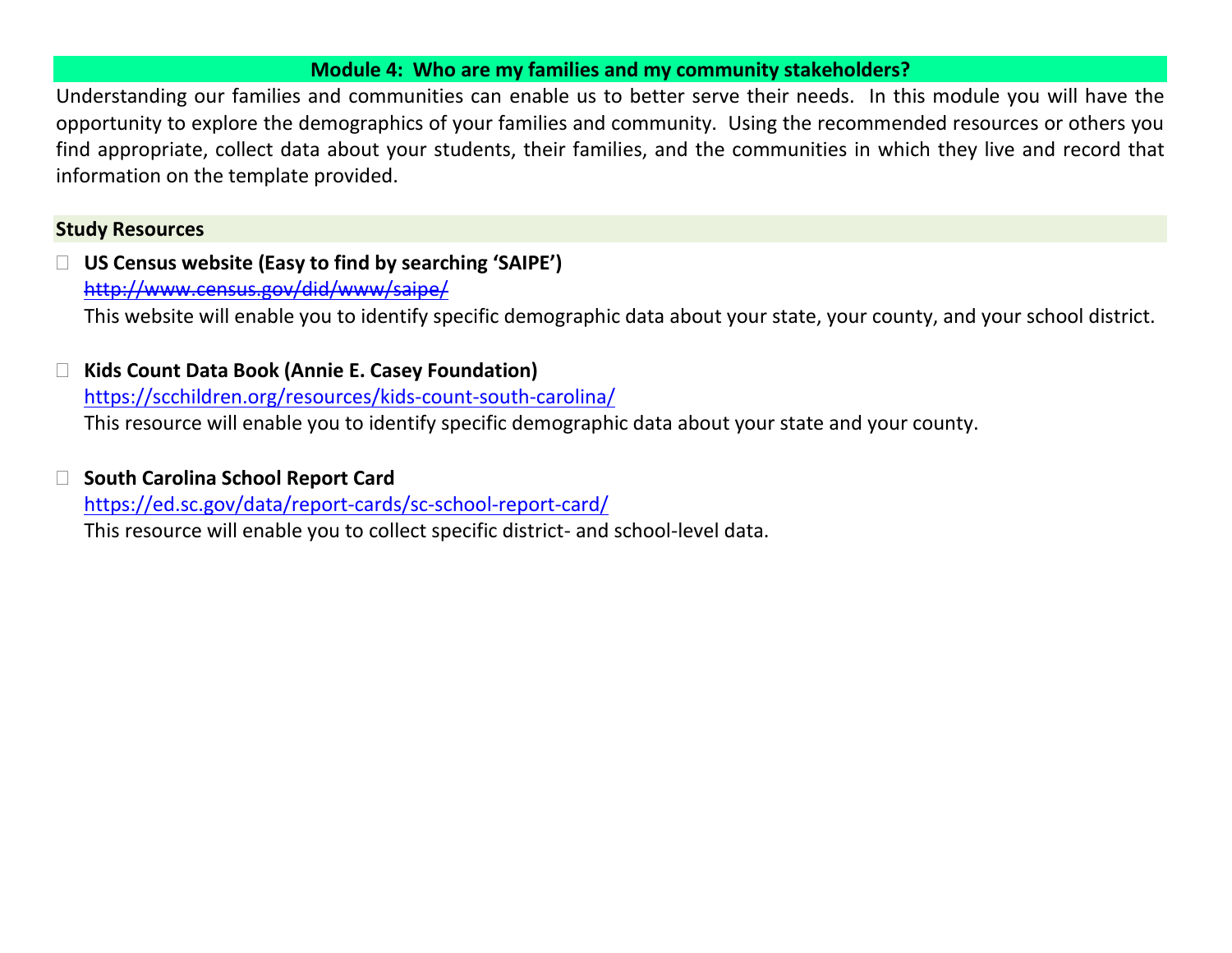## **Assignment 4: Demographic Data Worksheet**

Understanding the demographics of the populations we serve can help to inform the strategies we plan. Use the resources, above, to complete the data worksheets below.

|                                                                          |                        | <b>US</b> | <b>SC</b> | <b>District</b> | <b>School</b> | <b>Implications</b> |
|--------------------------------------------------------------------------|------------------------|-----------|-----------|-----------------|---------------|---------------------|
|                                                                          | Median<br>Income       |           |           |                 |               |                     |
|                                                                          | All ages -<br>number   |           |           |                 |               |                     |
|                                                                          | All ages -<br>percent  |           |           |                 |               |                     |
|                                                                          | Under 5 -<br>number    |           |           |                 |               |                     |
| Poverty                                                                  | Under 5 -<br>percent   |           |           |                 |               |                     |
|                                                                          | Ages 5-17 -<br>number  |           |           |                 |               |                     |
|                                                                          | Ages 5-17 -<br>percent |           |           |                 |               |                     |
|                                                                          | District<br>Index      |           |           |                 |               |                     |
|                                                                          | School Index           |           |           |                 |               |                     |
| Income<br>Low                                                            | Number                 |           |           |                 |               |                     |
|                                                                          | Percent                |           |           |                 |               |                     |
|                                                                          |                        |           |           |                 |               |                     |
|                                                                          |                        |           |           |                 |               |                     |
| <b>Kids Count Indicators</b><br>(Select and report on a<br>minimum of 5) |                        |           |           |                 |               |                     |
|                                                                          |                        |           |           |                 |               |                     |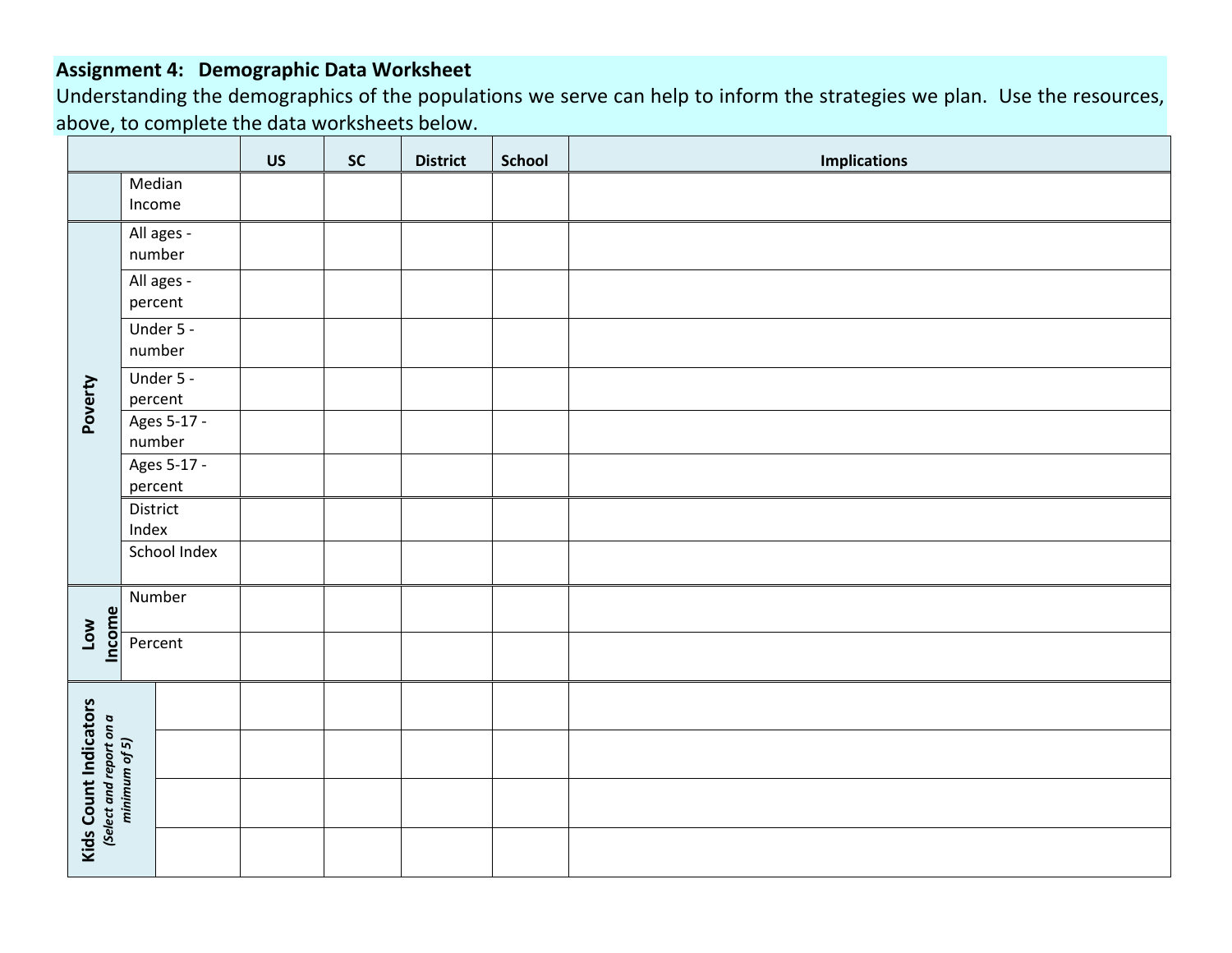|                         |                                                                                              |  |  |                                                       |   |                                                                                                  |   | Other district and school data can be helpful for planning for the needs of students and their families. Record the |
|-------------------------|----------------------------------------------------------------------------------------------|--|--|-------------------------------------------------------|---|--------------------------------------------------------------------------------------------------|---|---------------------------------------------------------------------------------------------------------------------|
|                         |                                                                                              |  |  | following information about your district and school: |   |                                                                                                  |   |                                                                                                                     |
|                         |                                                                                              |  |  | <b>District</b>                                       |   | <b>School</b>                                                                                    |   |                                                                                                                     |
|                         |                                                                                              |  |  | #                                                     | % | #                                                                                                | % | <b>Implications</b>                                                                                                 |
|                         | <b>Distribution by race/ethnicity</b>                                                        |  |  |                                                       |   |                                                                                                  |   |                                                                                                                     |
|                         | <b>Second language learners</b>                                                              |  |  |                                                       |   |                                                                                                  |   |                                                                                                                     |
| <b>Migrant students</b> |                                                                                              |  |  |                                                       |   |                                                                                                  |   |                                                                                                                     |
| Others?                 |                                                                                              |  |  |                                                       |   |                                                                                                  |   |                                                                                                                     |
|                         |                                                                                              |  |  |                                                       |   |                                                                                                  |   |                                                                                                                     |
|                         |                                                                                              |  |  |                                                       |   | What are the implications of these data points for your practice, specifically in terms of FACE? |   |                                                                                                                     |
|                         |                                                                                              |  |  |                                                       |   |                                                                                                  |   |                                                                                                                     |
|                         | Do you find it more helpful to know numbers or percentages in each category? Why or why not? |  |  |                                                       |   |                                                                                                  |   |                                                                                                                     |
|                         |                                                                                              |  |  |                                                       |   |                                                                                                  |   |                                                                                                                     |
| <b>Final thoughts?</b>  |                                                                                              |  |  |                                                       |   |                                                                                                  |   |                                                                                                                     |
|                         |                                                                                              |  |  |                                                       |   |                                                                                                  |   |                                                                                                                     |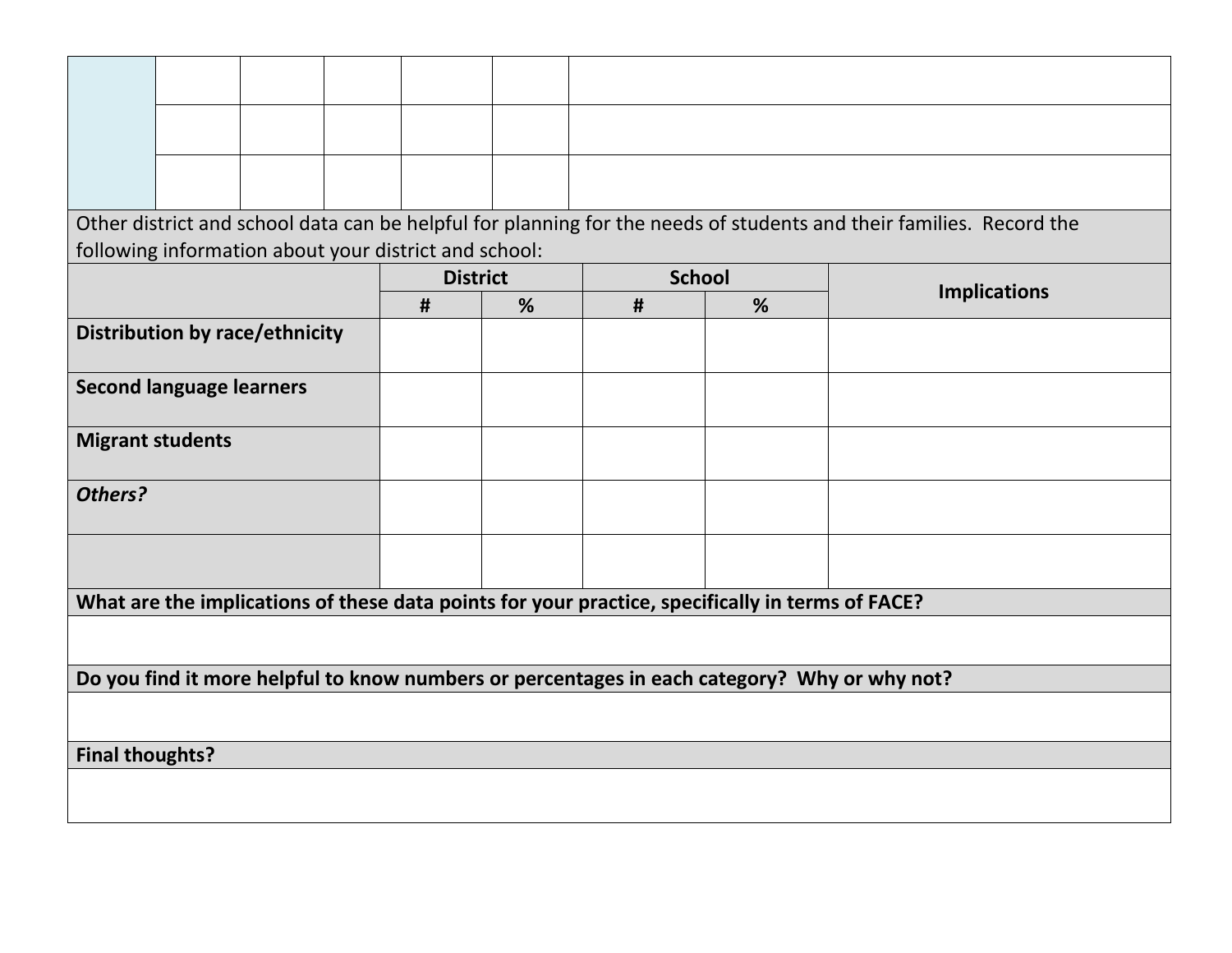#### **Module 5: Welcoming ALL families – How are we doing?**

It is sometimes difficult to reach out effectively to under-represented groups and to push aside barriers to their authentic engagement. This module is designed to give you the opportunity to think about who might typically be under-represented in schools and to focus specifically on those populations and the work you are doing in support of them in your school.

Read and study the New Mexico document, "Ideas for Engaging Underrepresented Groups: Key Strategies for Working with Specific Groups" **[http://nmengaged.com/wp-content/uploads/2017/05/Ideas-for-Enaging-Under-Represented-Groups-](http://nmengaged.com/wp-content/uploads/2017/05/Ideas-for-Enaging-Under-Represented-Groups-Toolkit-2017-a.pdf)[Toolkit-2017-a.pdf](http://nmengaged.com/wp-content/uploads/2017/05/Ideas-for-Enaging-Under-Represented-Groups-Toolkit-2017-a.pdf)**

**Assignment 5. Underserved Populations.** Use this worksheet adapted from the from National PTA Diversity and Inclusion Toolkit as a guide in reviewing and planning for culturally and linguistically responsive practices in your school community. First, describe your community in each of the six areas, then reflect on each area in terms of gaps, roadblocks, skills and talents, and possible actions. There may be some duplication---that is fine.

| <b>Families Represented in the</b>    | <b>Identified Gaps in</b> | <b>Roadblocks to Family</b> | Skills, Talents, and other       | <b>What School Staff Can Do</b> |
|---------------------------------------|---------------------------|-----------------------------|----------------------------------|---------------------------------|
| <b>School Community</b>               | <b>Family</b>             | Engagement                  | <b>Assets That Could Benefit</b> | to Engage Diverse               |
| Describe your community and consider: | Representation            |                             | <b>School Community</b>          | <b>Families</b>                 |
|                                       |                           |                             |                                  |                                 |
| <b>Race/Ethnicities</b>               |                           |                             |                                  |                                 |
|                                       |                           |                             |                                  |                                 |
| <b>Preferred Languages</b>            |                           |                             |                                  |                                 |
|                                       |                           |                             |                                  |                                 |
| <b>Age Ranges</b>                     |                           |                             |                                  |                                 |
|                                       |                           |                             |                                  |                                 |
| <b>Family Structures</b>              |                           |                             |                                  |                                 |
|                                       |                           |                             |                                  |                                 |
| <b>Economic Makeup</b>                |                           |                             |                                  |                                 |
|                                       |                           |                             |                                  |                                 |
| <b>Education Backgrounds</b>          |                           |                             |                                  |                                 |
|                                       |                           |                             |                                  |                                 |

Adapted from: National PTA Diversity and Inclusion Toolkit,2016. http://www.pta.org/diversity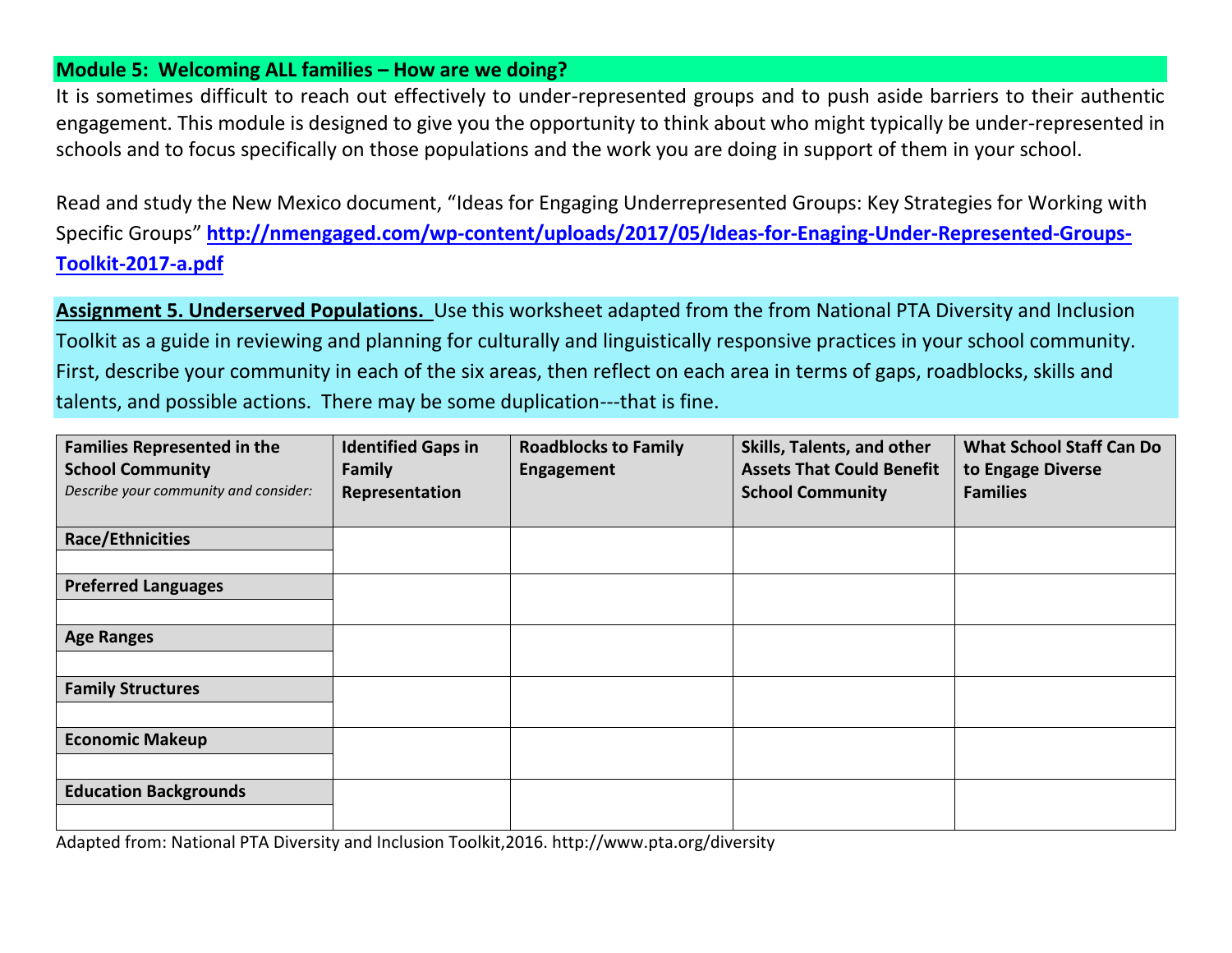#### **Module 6: What do school staff and parents and community stakeholders think?**

Many time schools and districts take actions in support of **FACE** without including stakeholders in the process. This module is designed to give you the opportunity to better understand the attitudes, beliefs, and needs of those involved in the process and those for whom we provide services. Use a survey below or create one of your own that will enable you to collect important data. While a larger sample generally yields the most reliable data, you may survey your entire school or only your class or team. You may partner with others in your school or district, if you wish. No specific data template is provided because data will vary based on the survey questions you choose to include, however you will report your results, including data analysis and implications for practice.

**Assignment 6.1.** Conduct a survey about FACE at your school with teachers and school leaders. You may use one of the links below for guidance, another survey you identify that is appropriate for your school and your goals, or you may create a new one of your own. Analyze data, and report and reflect using the prompts below. *(You may use a paper-pencil version, or create an online survey that you distribute by email (like Survey Monkey) and which automatically analyzes the data.)*

- **Study Resources and sample surveys**
- o <http://nmengaged.com/step-2/>
- o <http://www.cesdp.nmhu.edu/toolkit/index.asp>
- o [http://www.ipsd.org/uploads/PDAC/Family\\_Friendly\\_Strategies\\_Checklist.pdf](http://www.ipsd.org/uploads/PDAC/Family_Friendly_Strategies_Checklist.pdf)
- o <http://www.idra.org/images/stories/survey.pdf>
- <http://www.idra.org/images/stories/survey.pdf> ( duplicates of bullet # 4)
- o <http://www.doe.in.gov/sites/default/files/turnaround-principles/turnaround-principles-rubric-tp-8.pdf>
- o <https://www.surveymonkey.com/r/2PTYG2X>
- o <https://www.panoramaed.com/family-school-relationships-survey>
- o <http://www.doe.in.gov/sites/default/files/turnaround-principles/turnaround-principles-rubric-tp-8.pdf>
- o <http://nmengaged.com/step-2/#1492474846298-5f2b986b-0a80>
- o <http://nmengaged.com/step-3/>
- o <http://www.cesdp.nmhu.edu/toolkit/docs/pdfs/improving-communication/A%20Family%20Friendly%20Schools%20Walkthrough%20Checklist%202014.pdf>
- o [http://www.ipsd.org/uploads/PDAC/Family\\_Friendly\\_Strategies\\_Checklist.pdf](http://www.ipsd.org/uploads/PDAC/Family_Friendly_Strategies_Checklist.pdf)
- <http://www.idra.org/images/stories/survey.pdf> (duplicates of bullet #4)
- <http://www.idra.org/images/stories/survey.pdf>
- o <http://www.doe.in.gov/sites/default/files/turnaround-principles/turnaround-principles-rubric-tp-8.pdf> (duplicate of bullet #6)
- <https://www.surveymonkey.com/r/2PTYG2X>
- <https://www.panoramaed.com/family-school-relationships-survey> (duplicate of bullet #8)
- o <http://www.doe.in.gov/sites/default/files/turnaround-principles/turnaround-principles-rubric-tp-8.pdf> (duplicate of 6,9,16)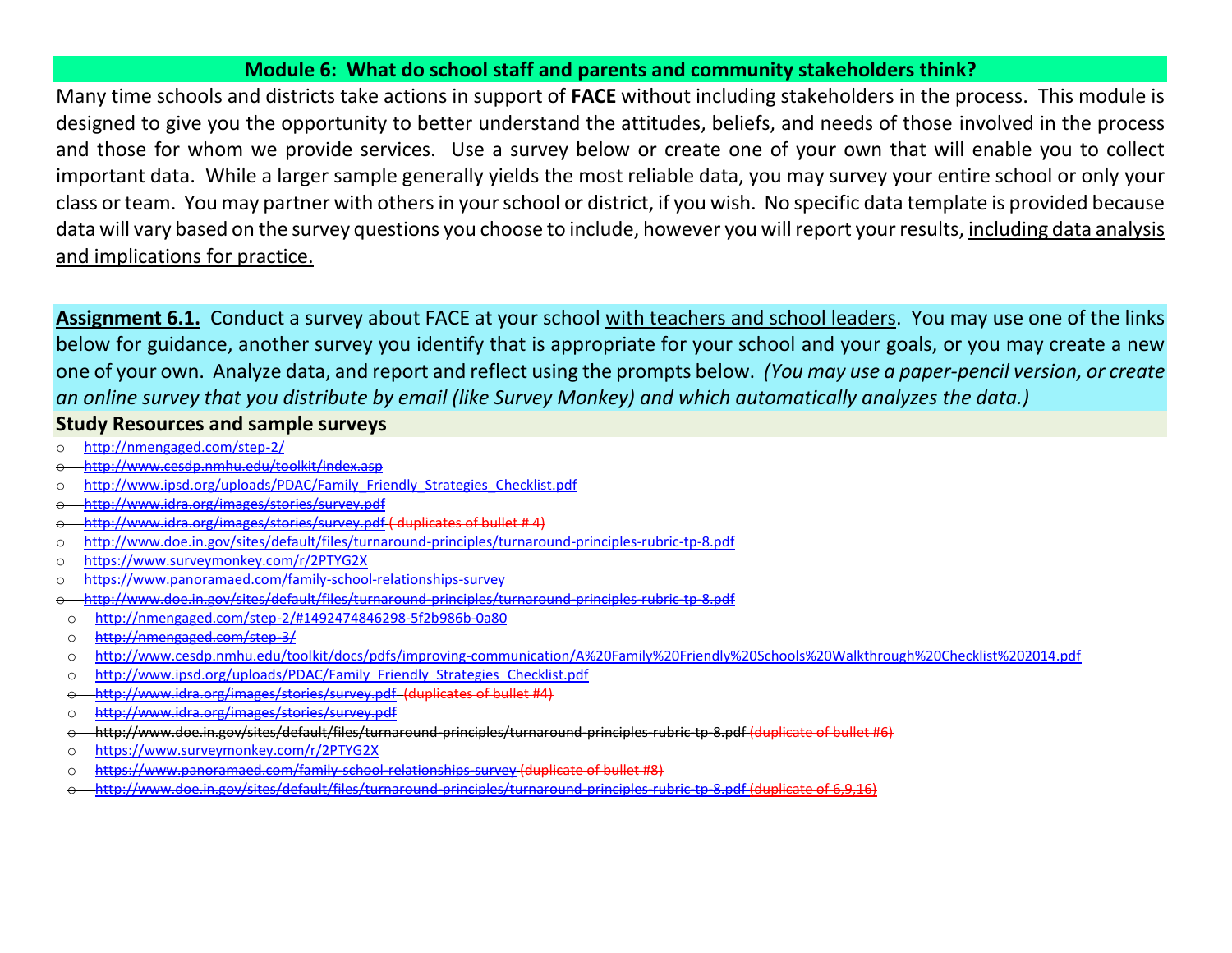**Assignment 6.1: School Survey**

Use the prompts below to record the results of this activity. Attach your survey, including raw data to help tell the story.

What was the goal of your survey? What did you want to learn?

Who responded to your survey? *(you'll need some identifying data points for this, like grade level, years teaching, gender, race, response percentage, etc.---any you choose or think are important to the goal of your study. Add additional lines as needed.)*

Complete the chart below:

| <b>Survey Data Point</b>                                                                | <b>Implications for Practice</b> |  |  |  |
|-----------------------------------------------------------------------------------------|----------------------------------|--|--|--|
|                                                                                         |                                  |  |  |  |
|                                                                                         |                                  |  |  |  |
|                                                                                         |                                  |  |  |  |
|                                                                                         |                                  |  |  |  |
|                                                                                         |                                  |  |  |  |
|                                                                                         |                                  |  |  |  |
| Reflection:                                                                             |                                  |  |  |  |
| What do you take-away from these survey results, based on your identified goal (above)? |                                  |  |  |  |
|                                                                                         |                                  |  |  |  |
| What have you learned that you might share with your school leaders or fellow teachers? |                                  |  |  |  |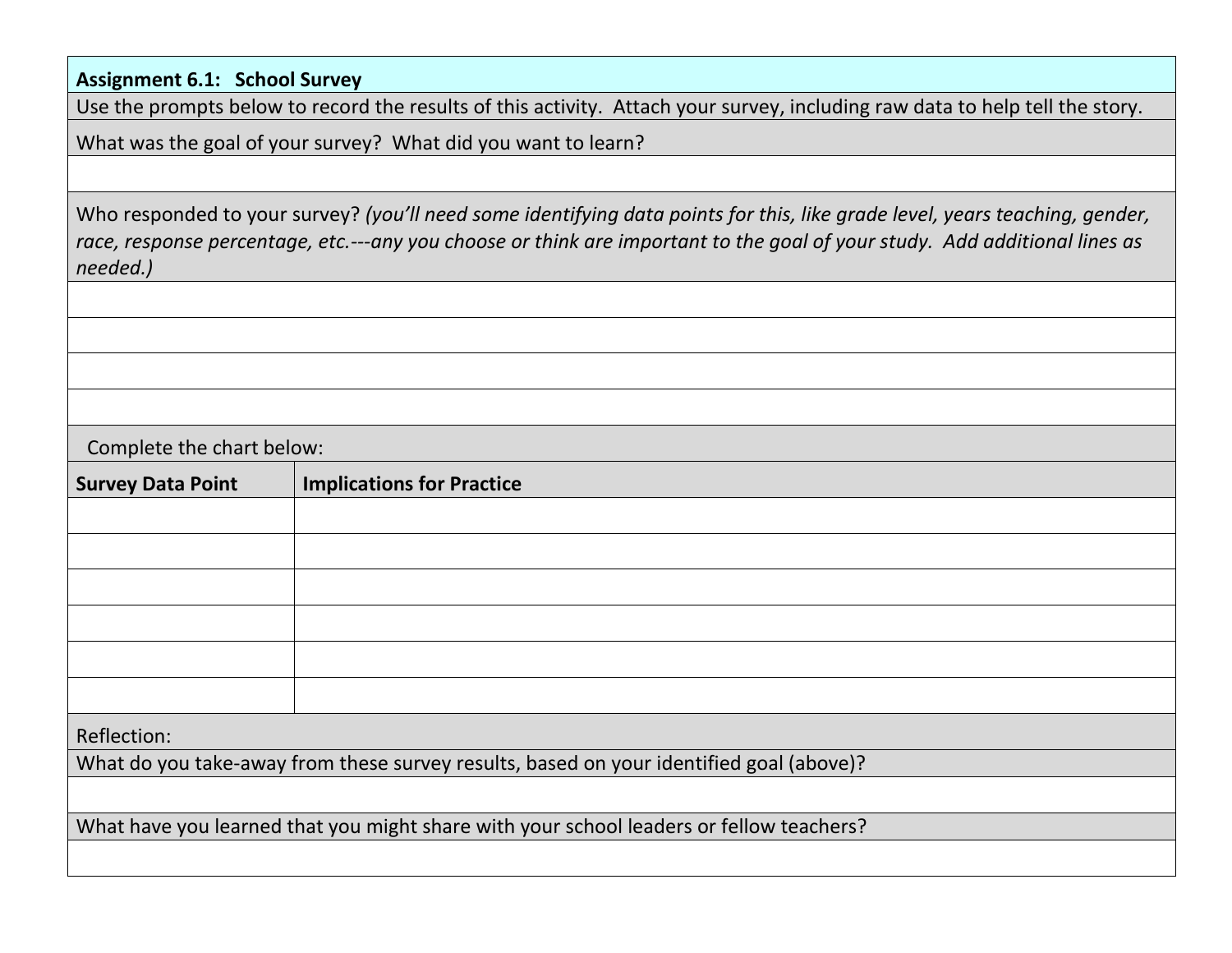o **Assignment 6.2:** Conduct a survey about FACE with family and community stakeholders. You may use one of the links above, another survey you identify that is appropriate for your school, or you may create a new one of your own. Survey parents, especially, and include community stakeholders, if you wish. Analyze data, and report and reflect using the prompts below. You may use one of these surveys or one of your own design to solicit information from your stakeholder groups. Look at the surveys located on the New Mexico site (6 separate surveys—one for each type) either in whole or part. They are parent friendly and focused on the six types of partnerships, so they will be easy to align with the course format (click on each of the six tabs across the top at this site: [http://nmengaged.com/step-2/#1492474846298-](http://nmengaged.com/step-2/#1492474846298-5f2b986b-0a80) [5f2b986b-0a80](http://nmengaged.com/step-2/#1492474846298-5f2b986b-0a80) or here: <http://nmengaged.com/step-2/>Use the prompts below to record the results of this activity:

**Assignment 6.2: Parents and Community Stakeholders Survey**

Use the prompts below to record the results of this activity. Attach your survey, including raw data to help tell the story.

What was the goal of your survey? What did you want to learn?

Who responded to your survey? *(you'll need some identifying data points for this, like family demographics, gender, race, response percentage, etc.--- any you choose or think are important to the goal of your study. Add additional lines as needed.)*

| <b>Survey Data Point</b><br>(key topics in your survey)                                 | <b>Implications for Practice</b> |  |  |
|-----------------------------------------------------------------------------------------|----------------------------------|--|--|
|                                                                                         |                                  |  |  |
|                                                                                         |                                  |  |  |
|                                                                                         |                                  |  |  |
|                                                                                         |                                  |  |  |
|                                                                                         |                                  |  |  |
| What do you take-away from this survey, based on your identified goal?                  |                                  |  |  |
|                                                                                         |                                  |  |  |
| What have you learned that you might share with your school leaders or fellow teachers? |                                  |  |  |
|                                                                                         |                                  |  |  |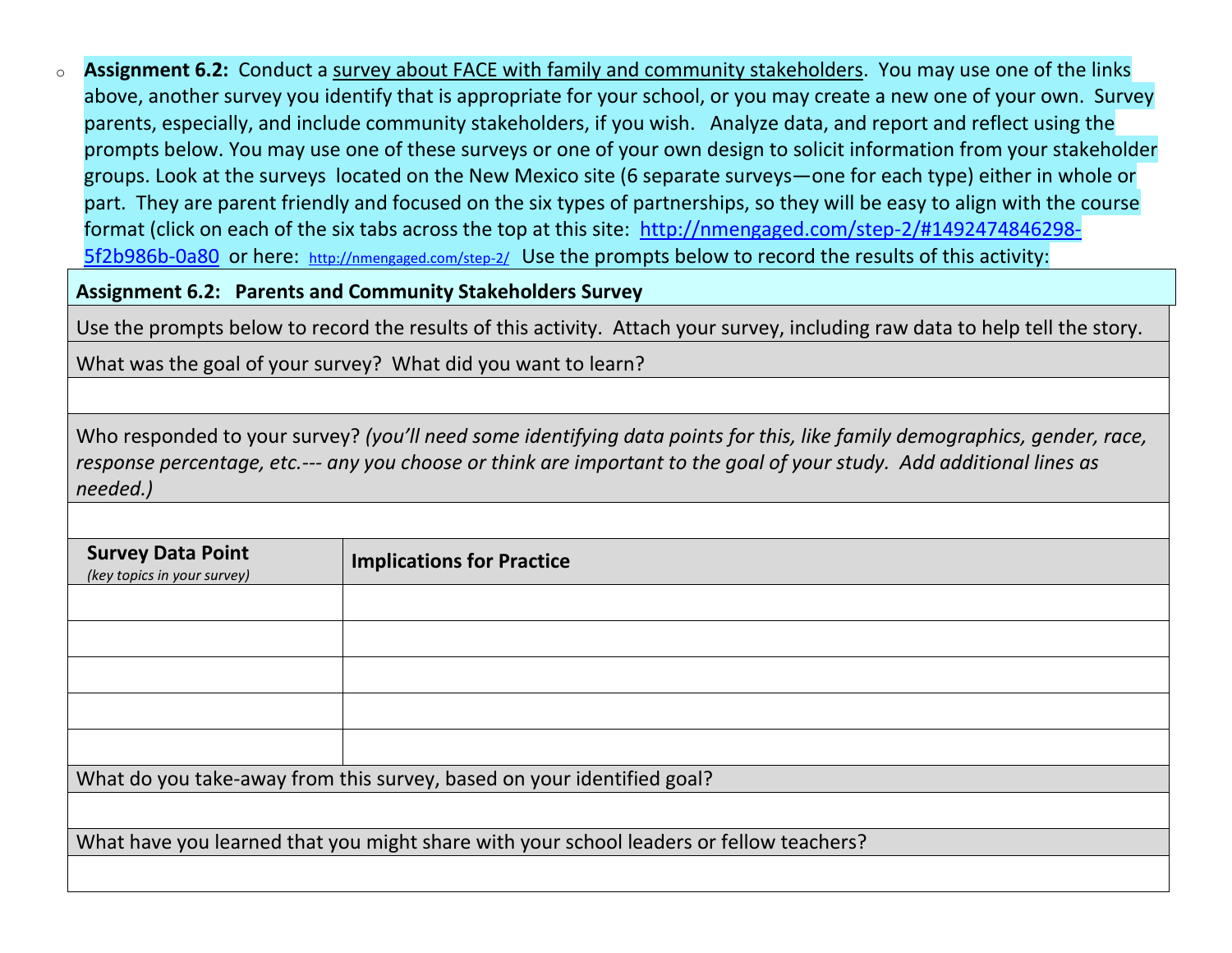#### **Assignment 6.3. Complete** *A Family-Friendly School Walkthrough Checklist.*

This checklist is designed to allow schools to assess their "family friendly" practices. This tool gives school leaders the opportunity to evaluate how inviting and "customer friendly" their school is to families and the community. It can also help to point out various areas that may have been previously overlooked and can be easily addressed.

Download the checklist and use it to guide your thinking about your school. While you may invite others to complete the study along with you and as recommended in the instructions, it is not required for this assignment.

#### *A Family-Friendly School Walkthrough Checklist link:*

**<http://nmengaged.com/wp-content/uploads/2017/05/Family-Friendly-Schools-Walkthrough-Checklist-English-Toolkit-2017-1.pdf>**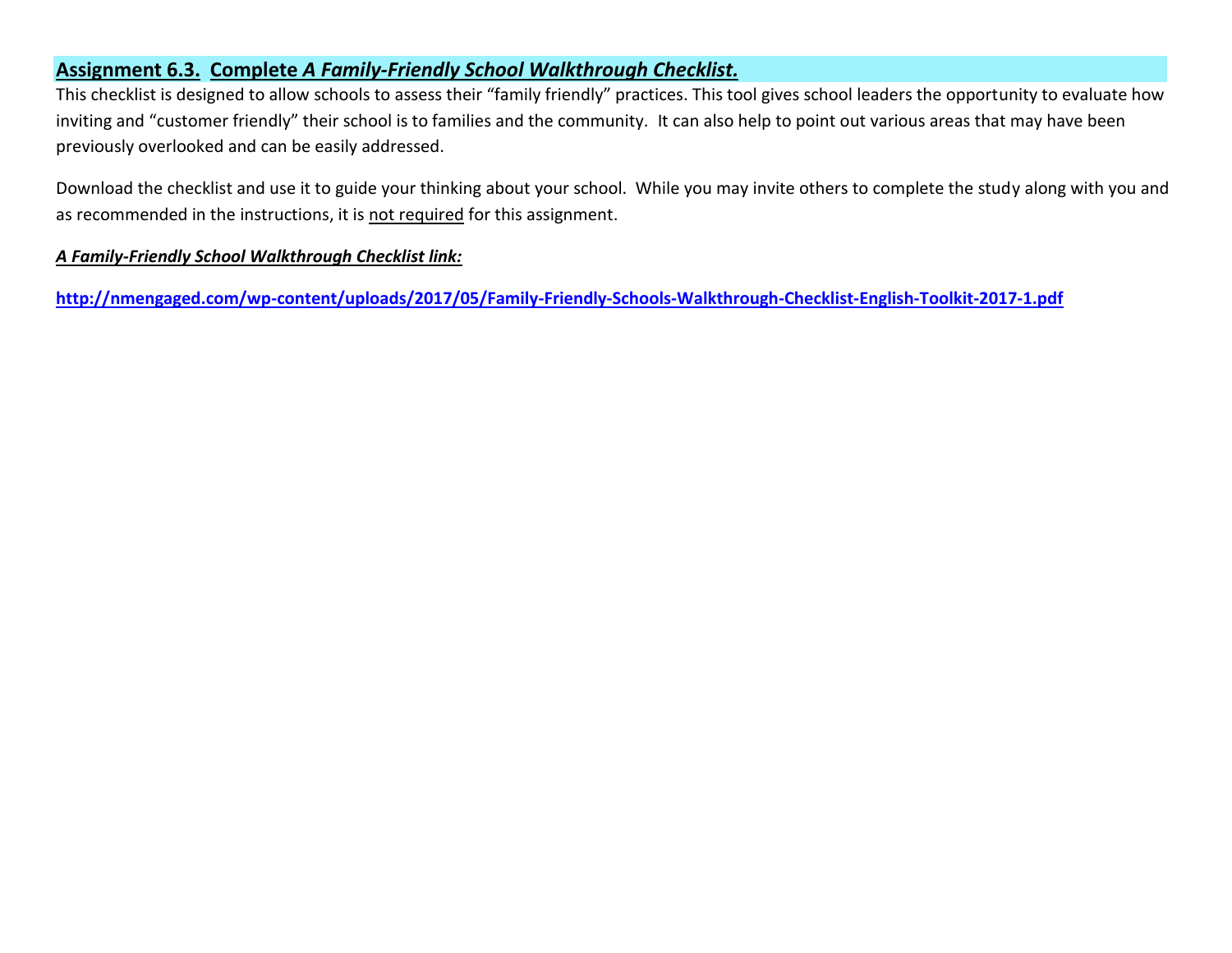#### **Assignment 6.4: Analyze your survey data using this adapted New Mexico Data Summary Guide.**

## **Assignment 6.4: Data Summary Guide**

Use this guide to help you to organize and to ask some probing questions about your data.

Spend some time looking at the trends across your survey data and summarize it here to select one or two areas to focus on in your next activity. These rubrics found at this site will not align perfectly, but are an excellent resource to help with analyses: <http://nmengaged.com/step-3/>

| <b>Assessment</b><br>Tool                                                      | <b>What immediately</b><br>jumps out to you<br>in the responses? | What are some<br>strengths of your<br>school community? | What data points indicate areas<br>of greatest need? | Which of the six areas<br>are you considering<br>from this data? (Check<br>all that apply)                             |
|--------------------------------------------------------------------------------|------------------------------------------------------------------|---------------------------------------------------------|------------------------------------------------------|------------------------------------------------------------------------------------------------------------------------|
| <b>Family Survey</b>                                                           |                                                                  |                                                         |                                                      | Parenting<br>Communicating<br>Volunteering<br>Learning at Home<br><b>Decision Making</b><br>Collaborating w/ Community |
| <b>Staff Survey</b>                                                            |                                                                  |                                                         |                                                      | Parenting<br>Communicating<br>Volunteering<br>Learning at Home<br><b>Decision Making</b><br>Collaborating w/ Community |
| Family,<br>School, and<br><b>Community</b><br><b>Partnerships</b><br>Inventory |                                                                  |                                                         |                                                      | Parenting<br>Communicating<br>Volunteering<br>Learning at Home<br><b>Decision Making</b><br>Collaborating w/ Community |

## **Putting It All Together**

Based on your Data Collection points (Student Survey, Family Survey, Staff Survey, and the Inventory), what are the areas that stand out to you that the team would like to work on? *Select one or two areas only* Explain Why.

| Key Area | Why |
|----------|-----|
|          |     |
|          |     |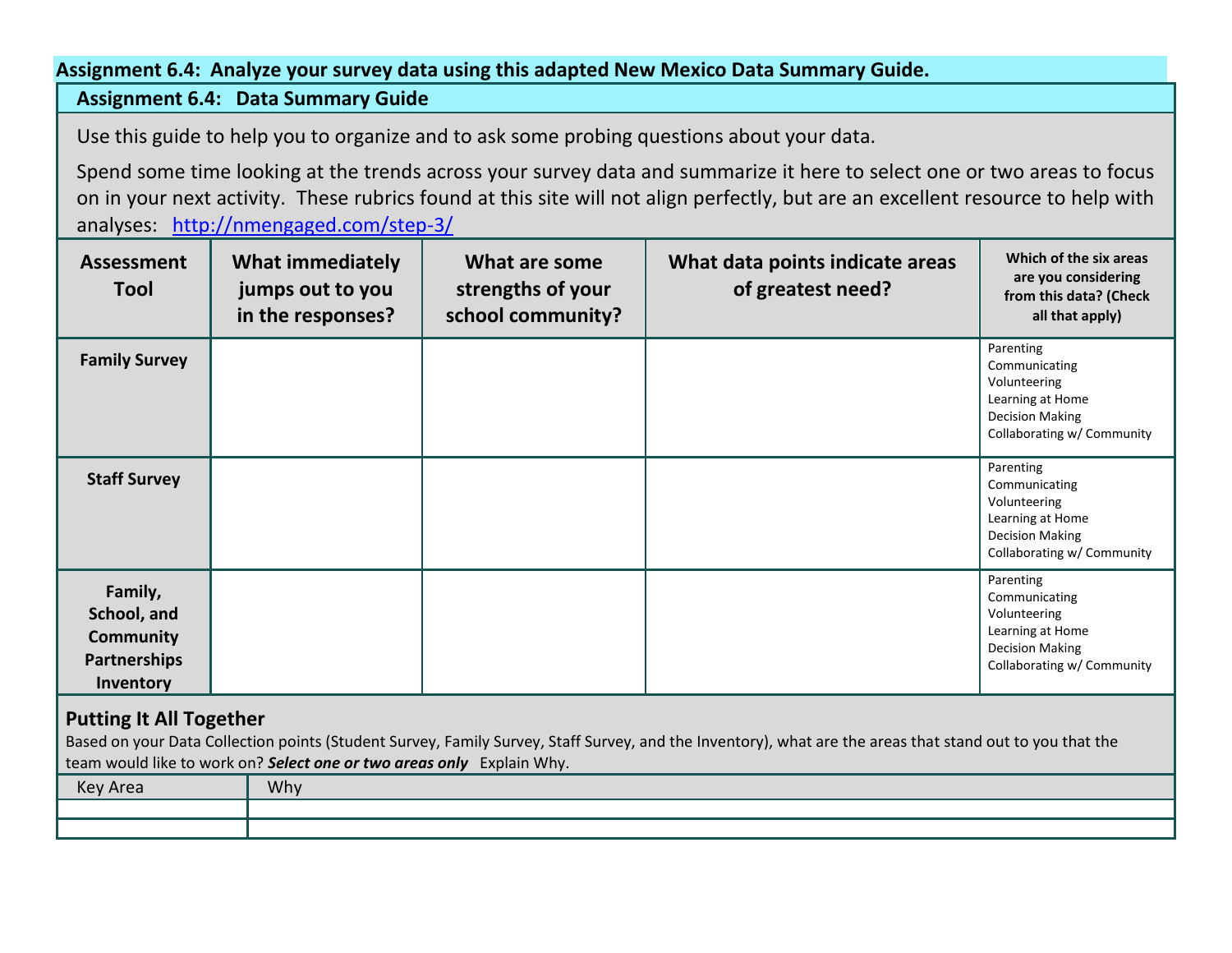## **Modules 7, 8, & 9**

You will take what you have learned about the different types of partnership activities and use that information to craft three goal-based partnership plans: Welcoming School Climate (Assignment 7) Academic Goal (Assignment 8) Behavior Goal (Assignment 9).

> NOTE: Next, you will actually implement **a portion of one** of the three plans you develop in Module 10 (Assignment 10).

 *\*Highlighted assignments require school or other human resources; all others may be done 'on your own.'*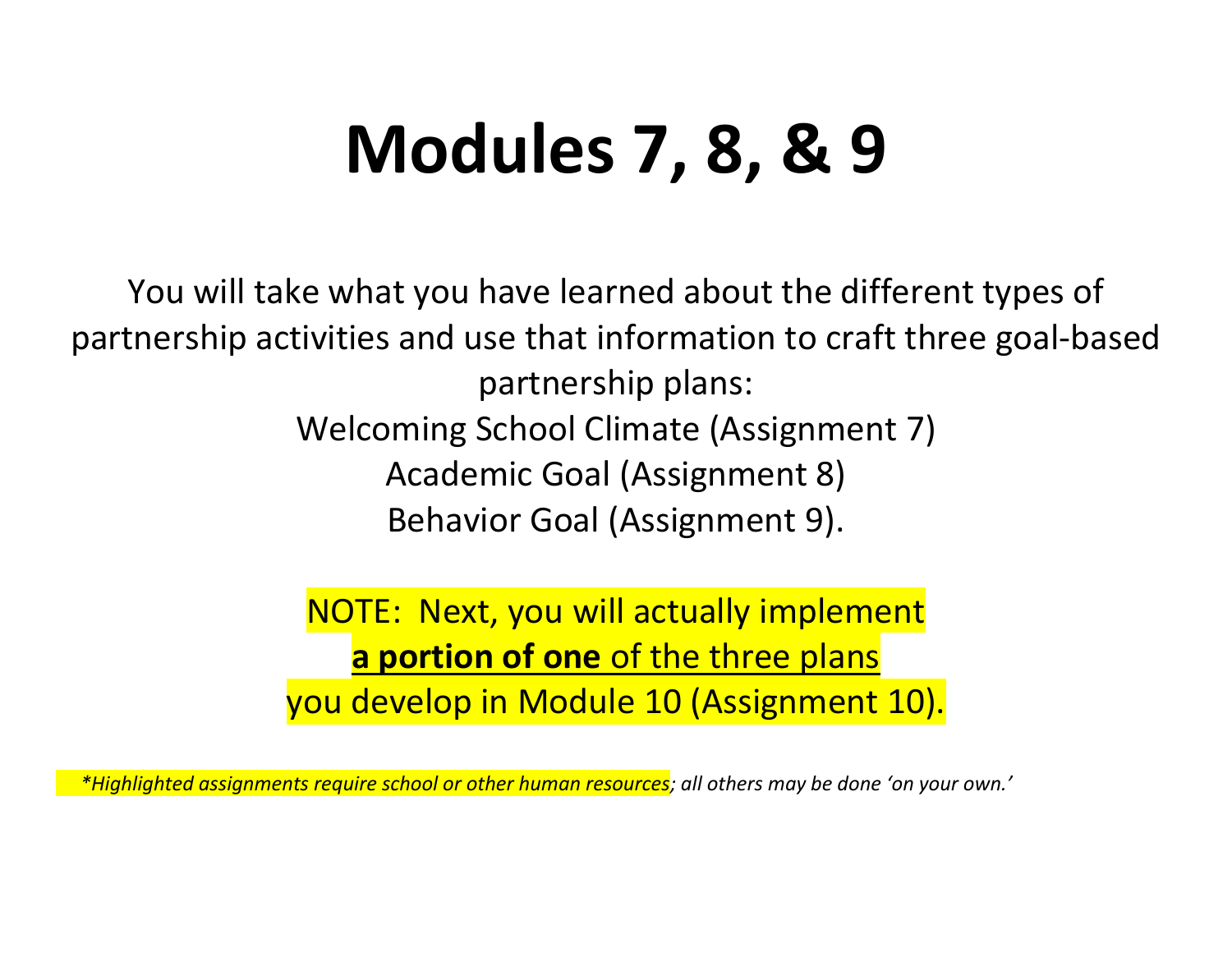## **Module 7: Creating a Welcoming School Climate Planning**

Epstein's model for developing partnerships includes a focus, in part, on developing a welcoming school climate. In this module, you will have the opportunity to consider the importance of school climate and then to create a plan for the same in your school. *(Note that later in this course you will be required to implement a portion of one of the plans you develop in Modules 7, 8, and 9.)* 

## **Key Welcoming School Climate Study Resources**

Read and study from this list of resources, your own resources, or those available within the searchable database available on the Center website. Use them to develop a plan designed to advance an identified goal for behavior. Use them to develop a plan for creating a welcoming school climate.

- \*\*Stanton Network School Welcoming Walkthrough Report Summary and Recommendations of Welcoming Walkthrough, Parent Surveys and Teacher Surveys [http://www.norwichpublicschools.org/uploaded/documents/\\_sta/sgc/welcoming-walkthrough-report-sta-040114.pdf](http://www.norwichpublicschools.org/uploaded/documents/_sta/sgc/welcoming-walkthrough-report-sta-040114.pdf)
- Measuring School Climate: A Toolkit for Districts and Schools <http://www.coloradoedinitiative.org/wp-content/uploads/2014/08/Measuring-School-Climate-Toolkit.pdf>
- □ All In: Using Advisory to Transform School Climate <http://www.coloradoedinitiative.org/resources/all-in-using-advisory-to-transform-school-climate/>
- □ Does Your School's Atmosphere Shout "Welcome"? [http://www.educationworld.com/a\\_admin/admin/admin424.shtml](http://www.educationworld.com/a_admin/admin/admin424.shtml)
- $\Box$  Safe and Welcoming Schools <https://coe.uga.edu/outreach/programs/safe-welcoming-schools>
- School Climate <http://character.org/key-topics/school-climate/>
- □ The National School Climate Center (NSCC) School Climate Improvement Road Map <http://www.schoolclimate.org/climate/roadmap.php>
- School Climate District Guide <http://www.schoolclimate.org/climate/districtguide.php>
- Cultivating Caring Learning Communities Toolkit <http://www.schoolclimate.org/educators/documents/CultivatingCaringLearningCommunities.pdf>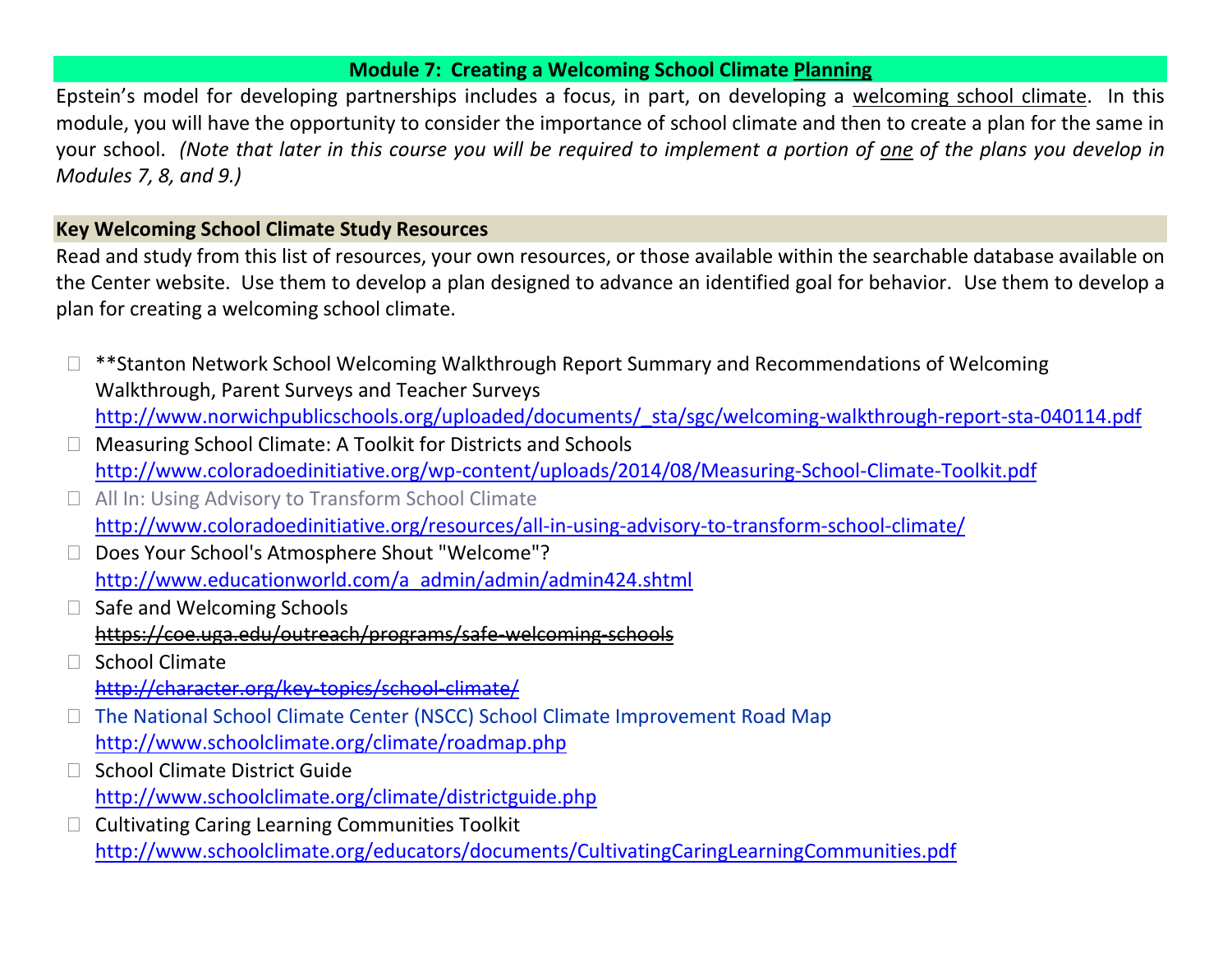A Resource and Promising Practices Guide for School Administrators & Faculty SECTION I: SCHOOL CLIMATE AND **CULTURE** 

<http://www.p12.nysed.gov/dignityact/rgsection1.html>

- □ ENGAGE! In Welcoming All Families <http://onevoice.pta.org/?p=3312>
- School Climate Edutopia <http://www.edutopia.org/topic/school-climate>
- A Feelings Walking Tour: Surveying Your School Culture and Climate <http://www.edutopia.org/blog/feelings-walking-tour-surveying-school-climate-maurice-elias>
- PROMOTING A POSITIVE SCHOOL CLIMATE: A Resource for Schools <http://www.edu.gov.on.ca/eng/parents/ResourceDocEng.pdf>
- $\Box$  Sample Best Practices for Parent Involvement in Schools [http://education.ohio.gov/Topics/Other-Resources/Family-and-Community-Engagement/Getting-Parents-](http://education.ohio.gov/Topics/Other-Resources/Family-and-Community-Engagement/Getting-Parents-Involved/Sample-Best-Practices-for-Parent-Involvement-in-Sc)[Involved/Sample-Best-Practices-for-Parent-Involvement-in-Sc](http://education.ohio.gov/Topics/Other-Resources/Family-and-Community-Engagement/Getting-Parents-Involved/Sample-Best-Practices-for-Parent-Involvement-in-Sc)
- National School Climate Standards National School Climate Center <http://www.schoolclimate.org/climate/documents/school-climate-standards-csee.pdf>

**Assignment 7:** Use what you have learned to create a partnership plan that focuses on developing a welcoming school climate. You must list (include enough of a description for me to clearly understand your intent for the activity) **a minimum of ten activities across a minimum of five of the six types.**

**Goal: Create a welcoming school climate.**

**Type 1: Parenting**

**Type 2: Communicating**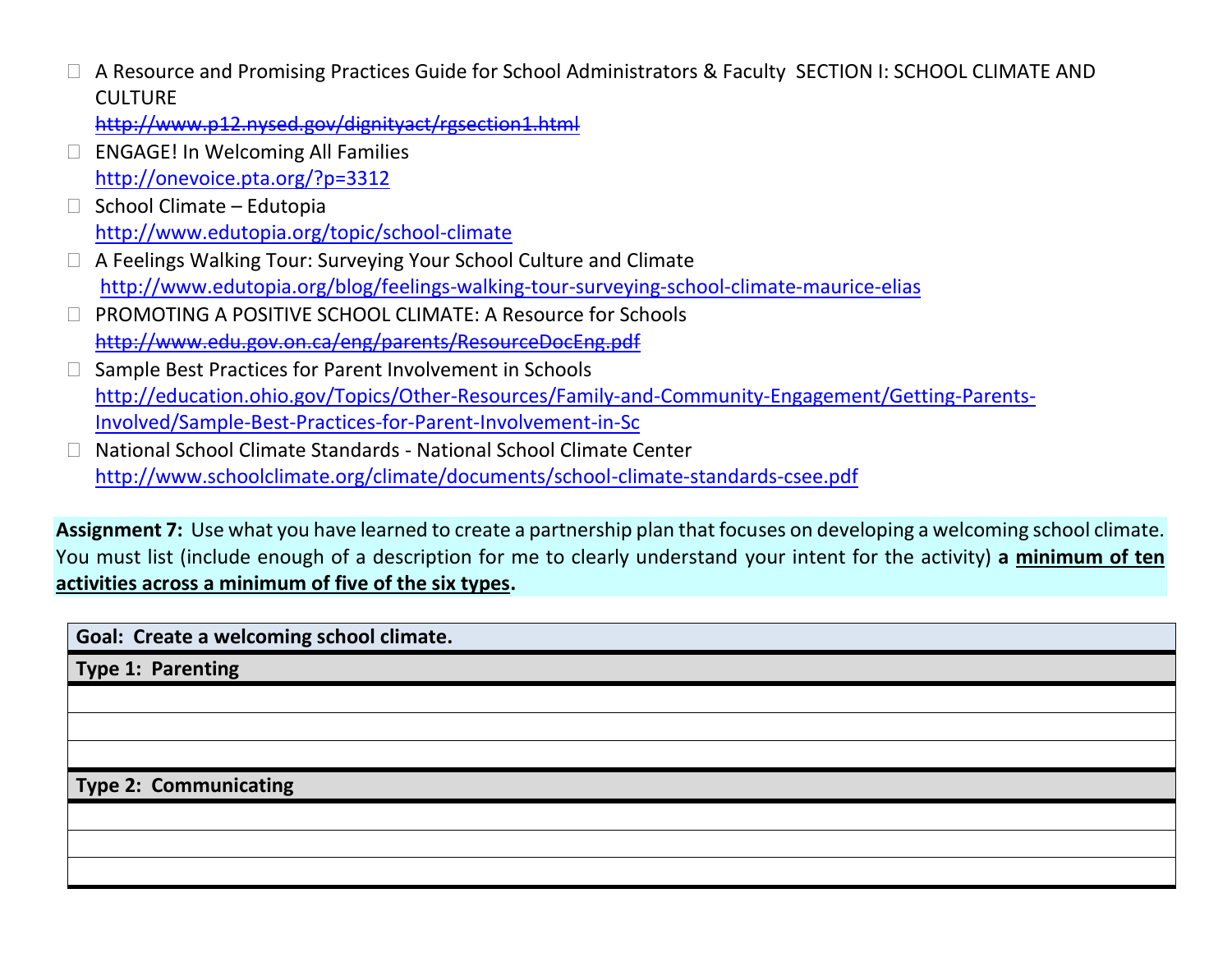| Type 3: Volunteering                     |
|------------------------------------------|
|                                          |
|                                          |
|                                          |
|                                          |
| Type 4: Learning at Home                 |
|                                          |
|                                          |
|                                          |
| <b>Type 5: Decision Making</b>           |
|                                          |
|                                          |
|                                          |
| Type 6: Collaborating with the Community |
|                                          |
|                                          |
|                                          |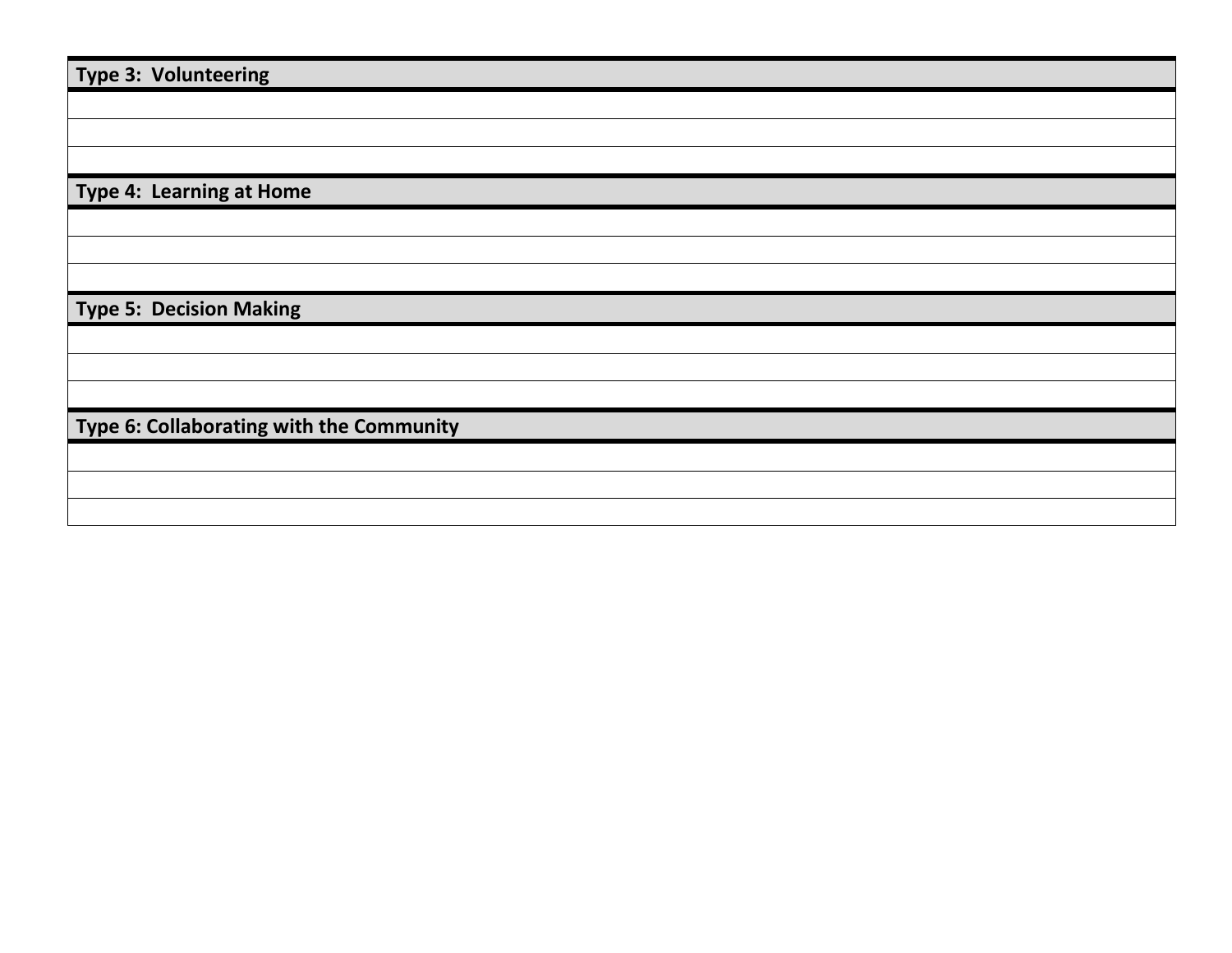## **Module 8: Partnership Planning with an Academic Goal**

Epstein's model for developing partnerships includes a focus, in part, on increasing students' academic success. In this module, you will have the opportunity to identify an academic goal and then to create a plan for the same in your school. Your academic goal should generally relate to academic content—for example "increase math MAP scores by X%" or "increase the pass percentage on US History EOC by X%." *(Note that later in this course you will be required to implement a portion of one of the plans you develop in Modules 7, 8, and 9.)* 

**Assignment 8:** Use what you have learned to create a partnership plan that focuses on your defined academic goal. You must list (include enough of a description for me to clearly understand the activity) **a minimum of ten activities across a minimum of five of the six types.**

| Academic Goal: (define your academic goal<br>clearly here) |  |
|------------------------------------------------------------|--|
| Type 1: Parenting                                          |  |
|                                                            |  |
|                                                            |  |
|                                                            |  |
| <b>Type 2: Communicating</b>                               |  |
|                                                            |  |
|                                                            |  |
|                                                            |  |
| Type 3: Volunteering                                       |  |
|                                                            |  |
|                                                            |  |
|                                                            |  |
| Type 4: Learning at Home                                   |  |
|                                                            |  |
|                                                            |  |
|                                                            |  |
| <b>Type 5: Decision Making</b>                             |  |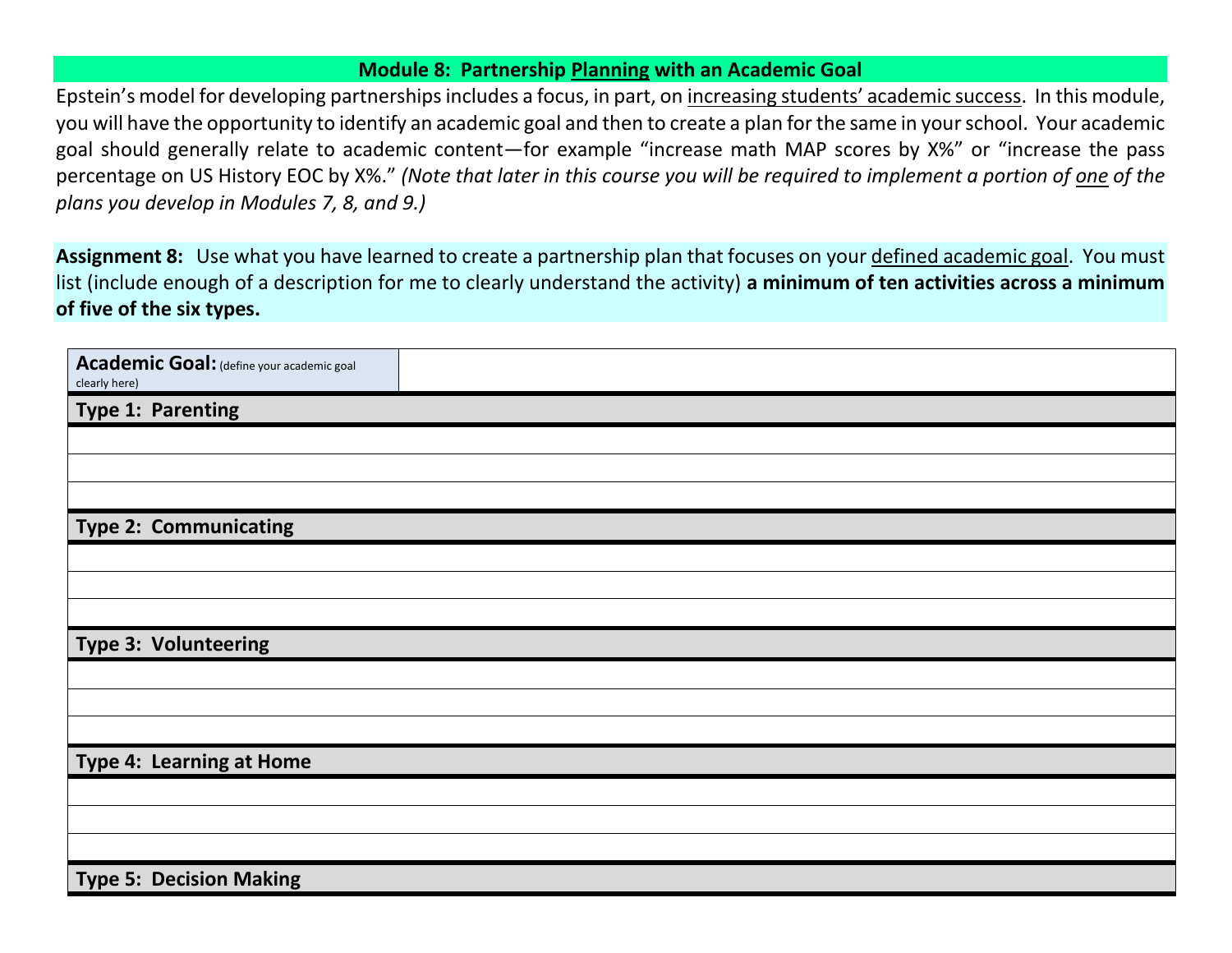|  | Type 6: Collaborating with the Community |  |  |
|--|------------------------------------------|--|--|
|--|------------------------------------------|--|--|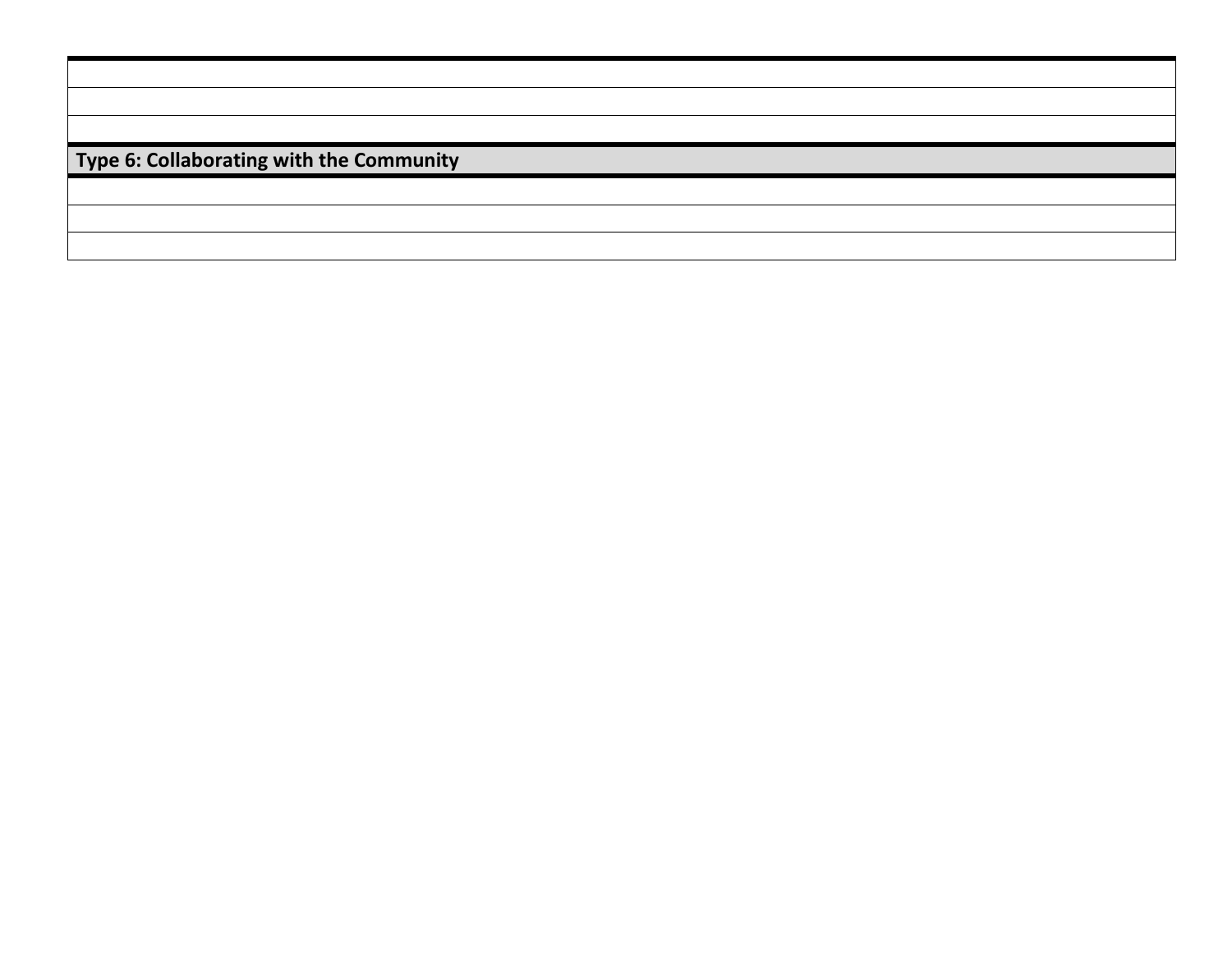#### **Module 9: Partnership Planning with a Behavior Goal**

Epstein's model for developing partnerships includes a focus, in part, on increasing students' socio-emotional success, specifically by using partnerships to address behavior-related goals. In this module, you will have the opportunity to identify a behavior goal and then to create a plan for the same in your school. Your behavior goal should generally relate to a student behavior that is associated with school and life success—for example "increase student attendance by X%" or "reduce behavior referrals during the morning hours by X%." *(Note that later in this course you will be required to implement a portion of one of the plans you develop in Modules 7, 8, and 9.)* 

#### **Study Resources**

Read and study from your own resources or those available within the searchable database available on the Center website. Use them to develop a plan designed to advance an identified goal for behavior.

**Assignment 9:** Use what you have learned to create a partnership plan that focuses on your defined behavior goal. You must list (include enough of a description for me to clearly understand the activity) **a minimum of ten activities across a minimum of five of the six types.**

| <b>Behavior Goal:</b> (define your behavior goal<br>clearly here) |  |
|-------------------------------------------------------------------|--|
| Type 1: Parenting                                                 |  |
|                                                                   |  |
|                                                                   |  |
|                                                                   |  |
| <b>Type 2: Communicating</b>                                      |  |
|                                                                   |  |
|                                                                   |  |
|                                                                   |  |
| Type 3: Volunteering                                              |  |
|                                                                   |  |
|                                                                   |  |
|                                                                   |  |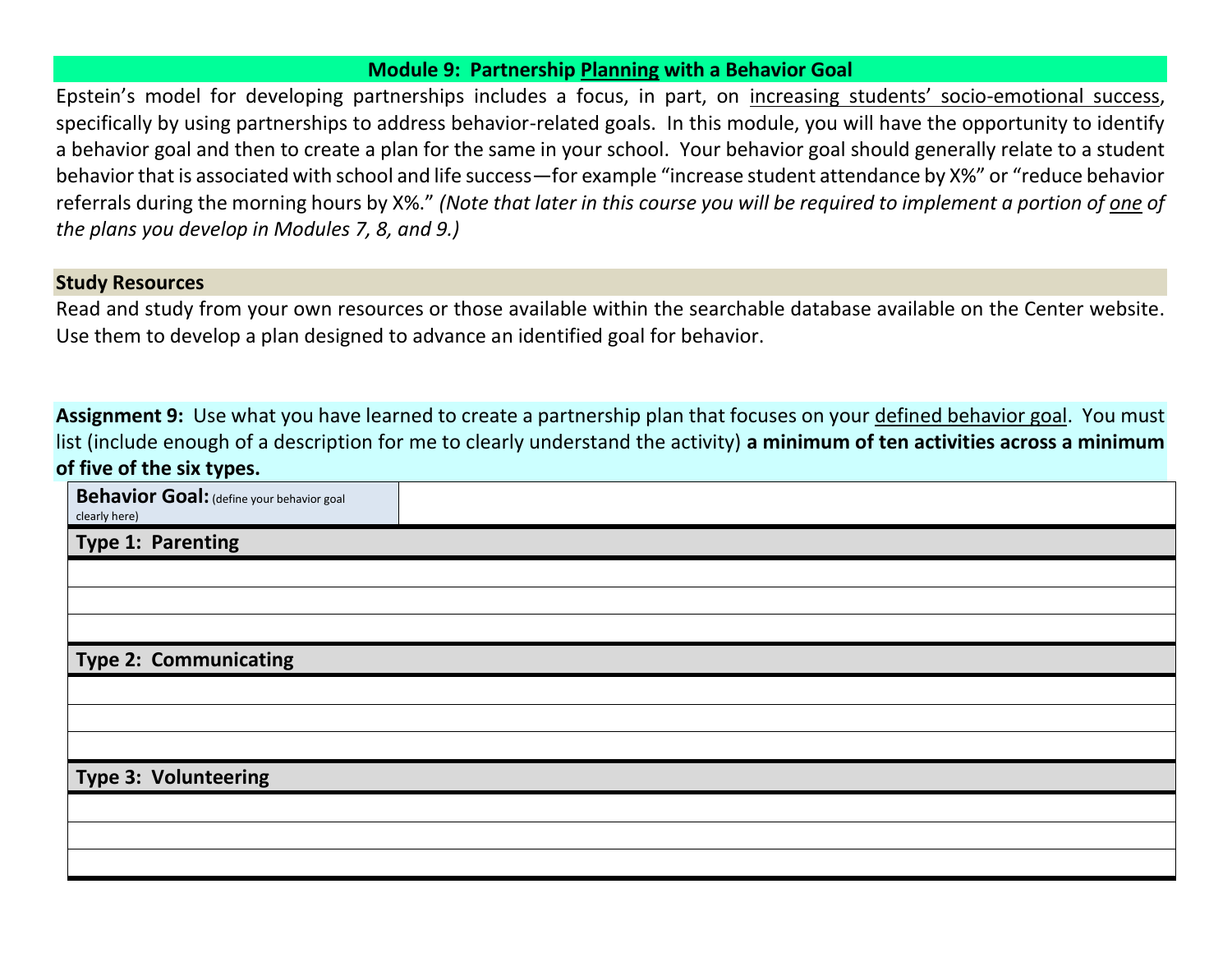**Type 4: Learning at Home**

**Type 5: Decision Making**

**Type 6: Collaborating with the Community**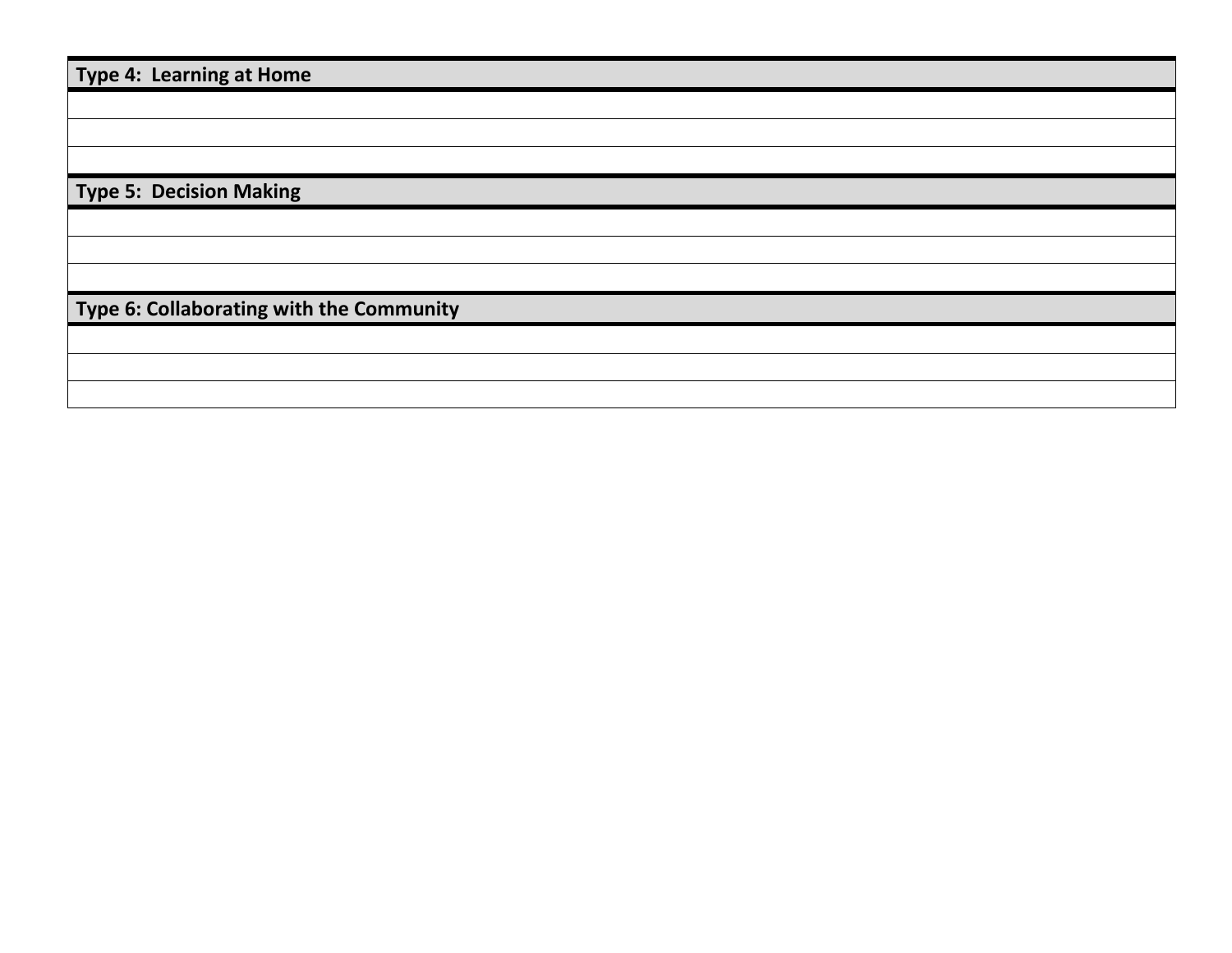#### **Module 10: Partnership Plan Implementation**

In Modules 7, 8, and 9, you developed a variety of partnership activities that were, together, focused on accomplishing a specific goal (welcoming school climate goal, academic goal, and behavior goal). This module requires you to implement portions of one of the three plans and to reflect on that plan and the outcomes.

**Assignment 10:** Select one of the three plans you developed in Modules 7, 8, or 9 and **implement a minimum of 5 activities across at least four different types.** Use the template below to report and reflect on your Partnership Plan Implementation. Though not required, I would welcome the opportunity to see photos of your activities. Remember that "Outputs" refers to the things you do, or even things that the partners do, while "Outcomes" refers to what happened that is directly related to your goal. For example your goal might be to 'reduce absenteeism.' An output might be to give students alarm clocks, while an outcome might be that late arrivals were reduced by x%.

| Goal: (define your project goal<br>clearly here) |                              |
|--------------------------------------------------|------------------------------|
| <b>Type 1: Parenting</b>                         |                              |
| <b>Activity (Outputs)</b>                        | <b>Goal-focused Outcomes</b> |
|                                                  |                              |
|                                                  |                              |
| <b>Type 2: Communicating</b>                     |                              |
| <b>Activity (Outputs)</b>                        | <b>Goal-focused Outcomes</b> |
|                                                  |                              |
|                                                  |                              |
| <b>Type 3: Volunteering</b>                      |                              |
| <b>Activity (Outputs)</b>                        | <b>Goal-focused Outcomes</b> |
|                                                  |                              |
|                                                  |                              |
| <b>Type 4: Learning at Home</b>                  |                              |
| <b>Activity (Outputs)</b>                        | <b>Goal-focused Outcomes</b> |
|                                                  |                              |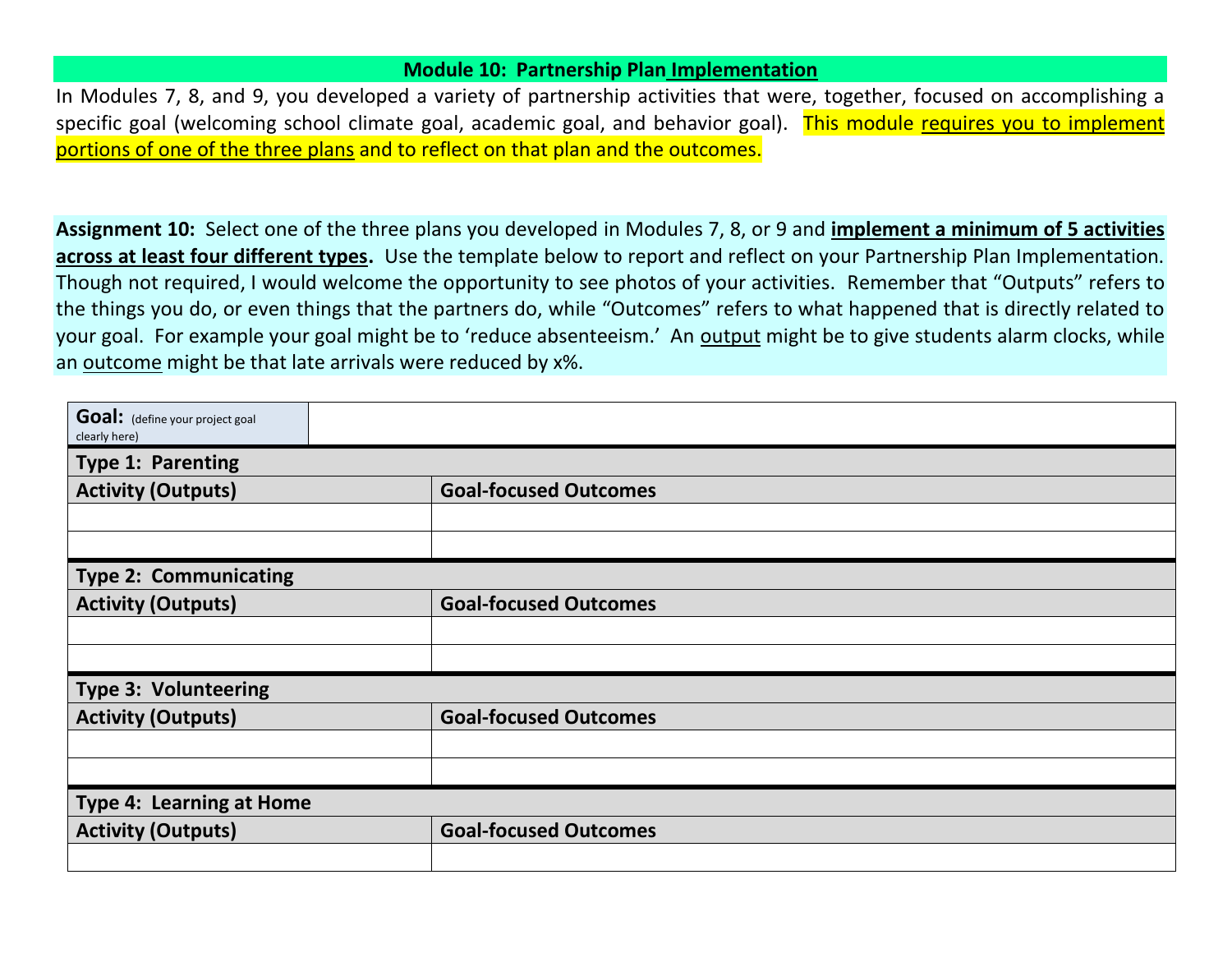| Type 5: Decision Making                  |                                                                                                                                                                         |  |  |  |
|------------------------------------------|-------------------------------------------------------------------------------------------------------------------------------------------------------------------------|--|--|--|
| <b>Activity (Outputs)</b>                | <b>Goal-focused Outcomes</b>                                                                                                                                            |  |  |  |
|                                          |                                                                                                                                                                         |  |  |  |
|                                          |                                                                                                                                                                         |  |  |  |
| Type 6: Collaborating with the Community |                                                                                                                                                                         |  |  |  |
|                                          |                                                                                                                                                                         |  |  |  |
| <b>Activity (Outputs)</b>                | <b>Goal-focused Outcomes</b>                                                                                                                                            |  |  |  |
|                                          |                                                                                                                                                                         |  |  |  |
|                                          |                                                                                                                                                                         |  |  |  |
|                                          |                                                                                                                                                                         |  |  |  |
|                                          | Reflection (What are your take-aways from this project? Discuss changes you noted in students and teachers. Discuss changes you noted in parent or community partners.) |  |  |  |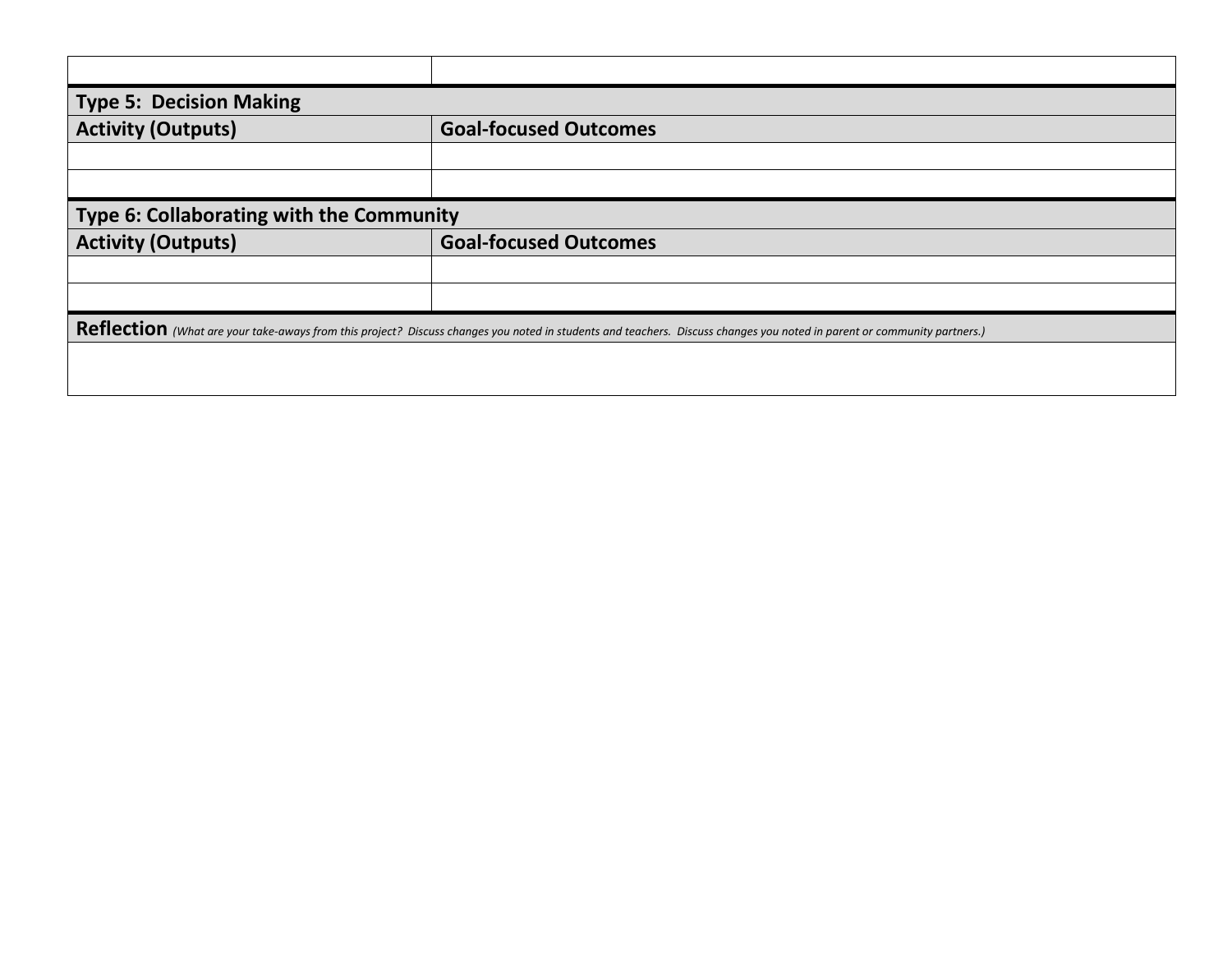## **Module 11**

You will take what you have learned about the different types of partnership activities and apply that information in an effort to engage the family partners of a specific student (Assignment 11) who might not already be positively connected with the school.

\*Requires school or human resources.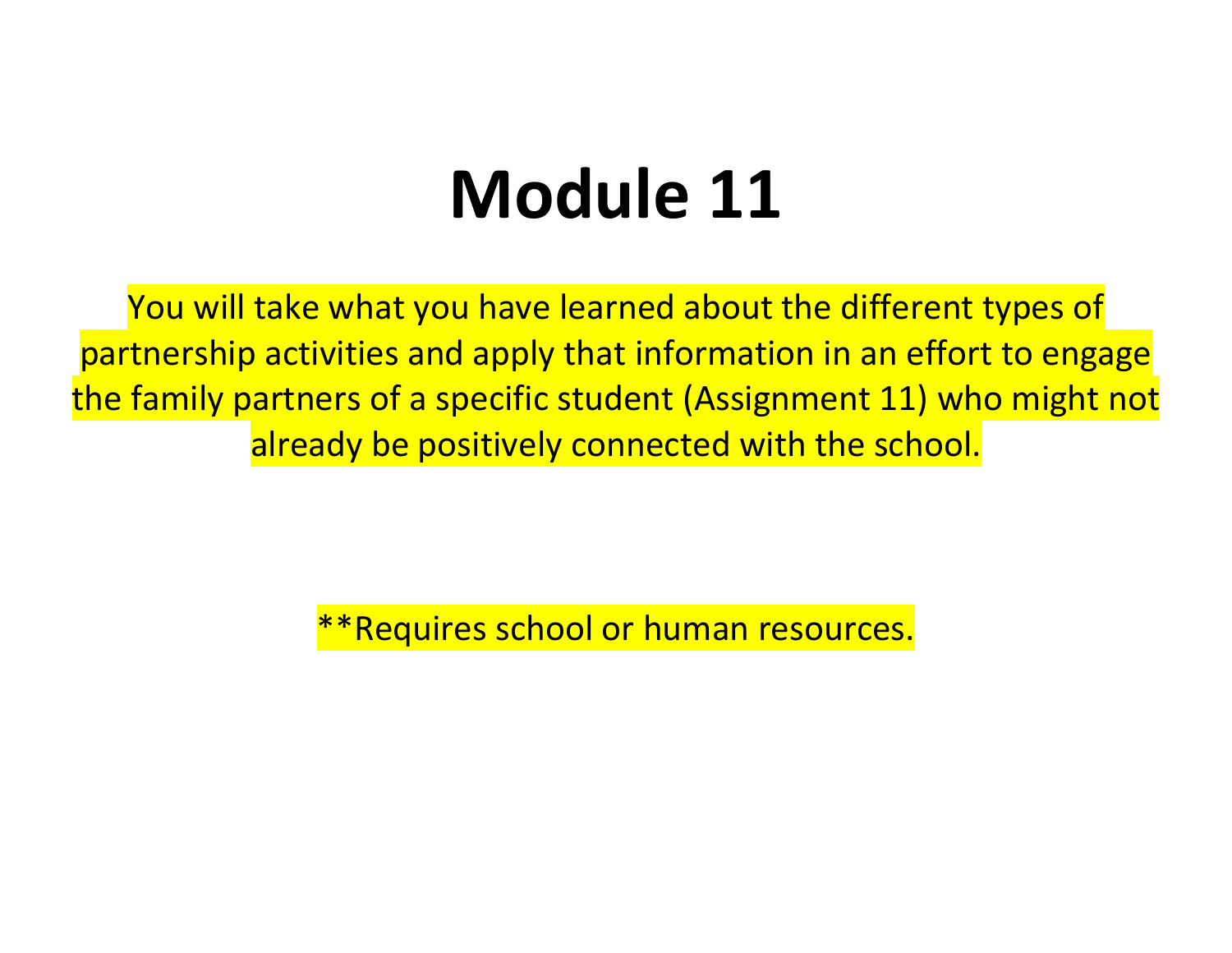## **Module 11: Action Research**

This module will provide the opportunity for you to document and reflect on **the engagement of one student'sfamily partners across a six week period.** The objectives of this activity are to:

- identify a student who may especially benefit from enhanced family-school partnerships
- implement strategies to cultivate stronger relationships with their family partners
- record on-going patterns of engagement over a six week period
- reflect on the process and its outcomes

**Assignment 11:** Identify a student who will be your subjects for this study. You may select any student for this project. You may select a student who may be struggling or you may select a student who is not achieving at desired levels of academic and/or behavioral success. You may identify a subject for your study based on your existing (or non-existent) relationship with their parents or caregivers. Work to cultivate a relationship with family partners. Collect data over a six week period. Reflect on your study.

| <b>Student</b>                                                          |  |  |  |  |
|-------------------------------------------------------------------------|--|--|--|--|
| Why selected:                                                           |  |  |  |  |
| Define and describe the desired                                         |  |  |  |  |
| outcome (goal) for student as a result                                  |  |  |  |  |
| of enhanced family-school                                               |  |  |  |  |
| partnership                                                             |  |  |  |  |
| <b>Before the study begins:</b>                                         |  |  |  |  |
| Describe student, pre-treatment                                         |  |  |  |  |
| <b>Describe status of family-school</b>                                 |  |  |  |  |
| partnership, pre-treatment                                              |  |  |  |  |
| List possible strategies (outputs) you may use to accomplish your goal: |  |  |  |  |
|                                                                         |  |  |  |  |
|                                                                         |  |  |  |  |
|                                                                         |  |  |  |  |
|                                                                         |  |  |  |  |
|                                                                         |  |  |  |  |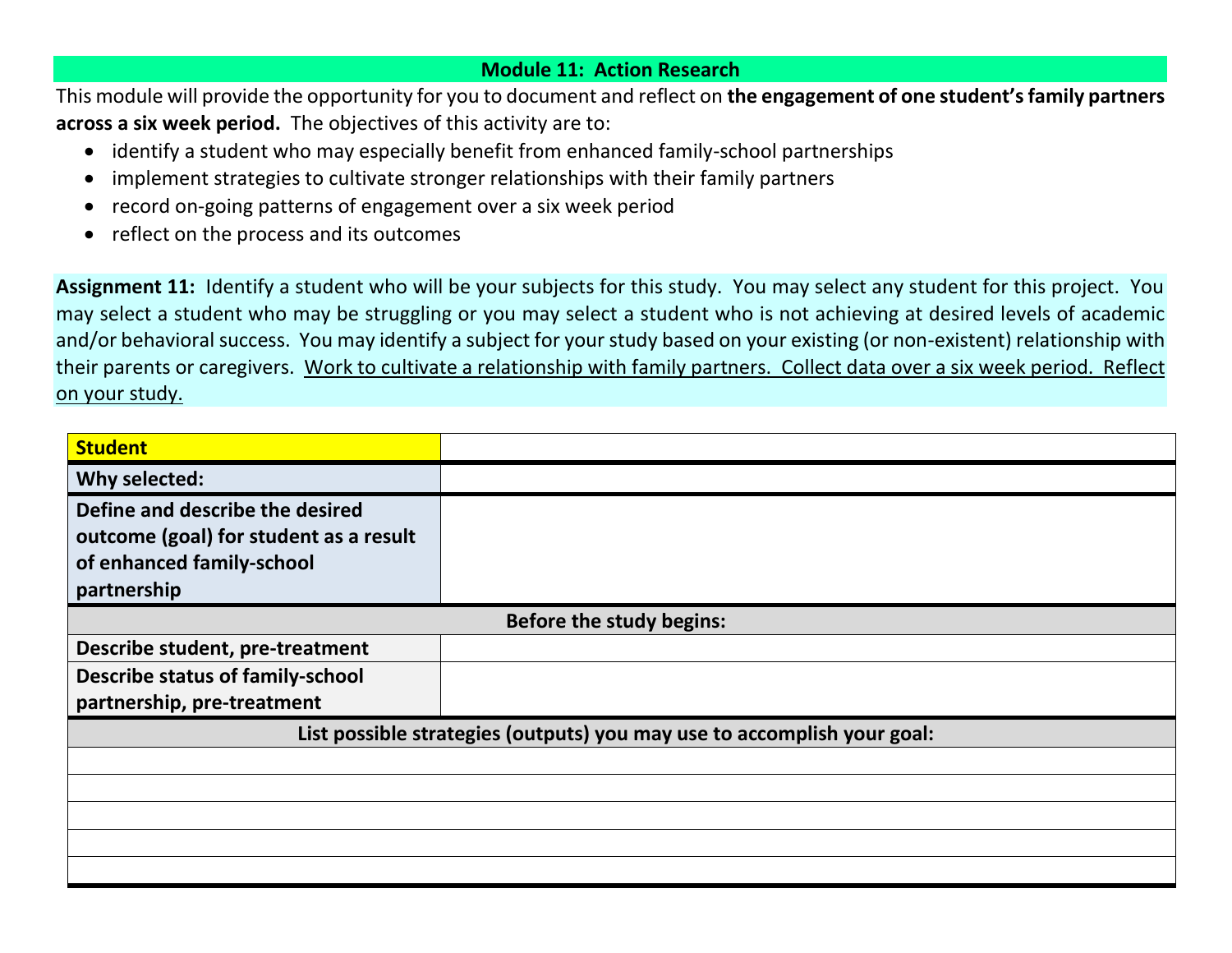| Week 1                           |                                     |
|----------------------------------|-------------------------------------|
| <b>Outputs (teacher actions)</b> | <b>Outcomes (parent responses)</b>  |
|                                  |                                     |
|                                  |                                     |
|                                  |                                     |
|                                  | <b>Outcomes (student responses)</b> |
|                                  |                                     |
|                                  |                                     |
| Week 2                           |                                     |
| <b>Outputs (teacher actions)</b> | <b>Outcomes (parent responses)</b>  |
|                                  |                                     |
|                                  |                                     |
|                                  |                                     |
|                                  | <b>Outcomes (student responses)</b> |
|                                  |                                     |
|                                  |                                     |
| Week 3                           |                                     |
| <b>Outputs (teacher actions)</b> | <b>Outcomes (parent responses)</b>  |
|                                  |                                     |
|                                  |                                     |
|                                  |                                     |
|                                  | <b>Outcomes (student responses)</b> |
|                                  |                                     |
|                                  |                                     |
| Week 4                           |                                     |
| <b>Outputs (teacher actions)</b> | <b>Outcomes (parent responses)</b>  |
|                                  |                                     |
|                                  |                                     |
|                                  |                                     |
|                                  | <b>Outcomes (student responses)</b> |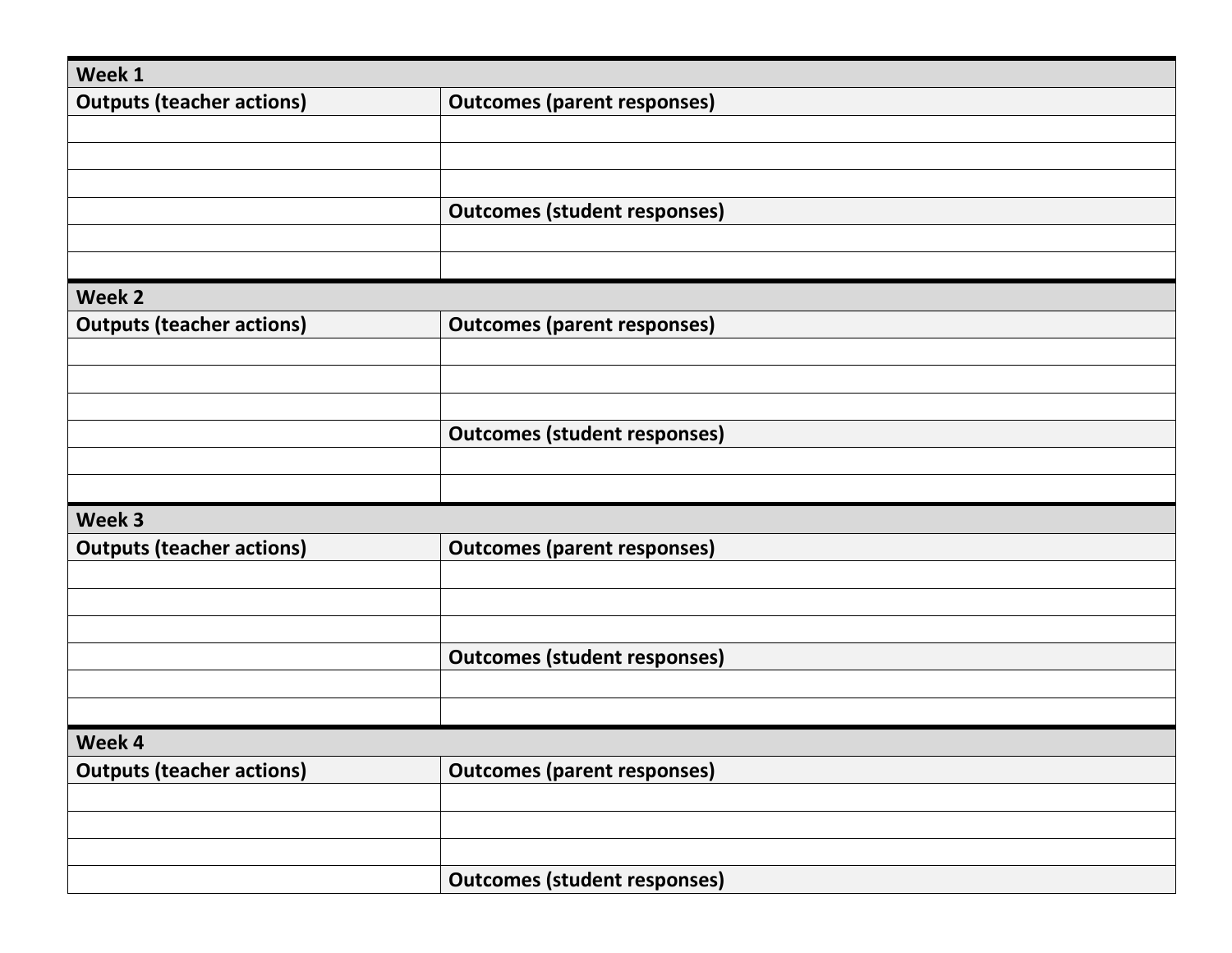| Week 5                           |  |                                     |
|----------------------------------|--|-------------------------------------|
| <b>Outputs (teacher actions)</b> |  | <b>Outcomes (parent responses)</b>  |
|                                  |  |                                     |
|                                  |  |                                     |
|                                  |  |                                     |
|                                  |  | <b>Outcomes (student responses)</b> |
|                                  |  |                                     |
|                                  |  |                                     |
| Week 6:                          |  |                                     |
| <b>Outputs (teacher actions)</b> |  | <b>Outcomes (parent responses)</b>  |
|                                  |  |                                     |
|                                  |  |                                     |
|                                  |  |                                     |
|                                  |  | <b>Outcomes (student responses)</b> |
|                                  |  |                                     |
|                                  |  |                                     |
|                                  |  | Reflection - After the study ends   |
| <b>Changes in</b>                |  |                                     |
| teacher?                         |  |                                     |
| <b>Changes in</b>                |  |                                     |
| parent?                          |  |                                     |
| <b>Changes in</b>                |  |                                     |
| student?                         |  |                                     |
| Goal met?                        |  |                                     |
| Why or                           |  |                                     |
| why not?                         |  |                                     |
| Next steps?                      |  |                                     |
|                                  |  |                                     |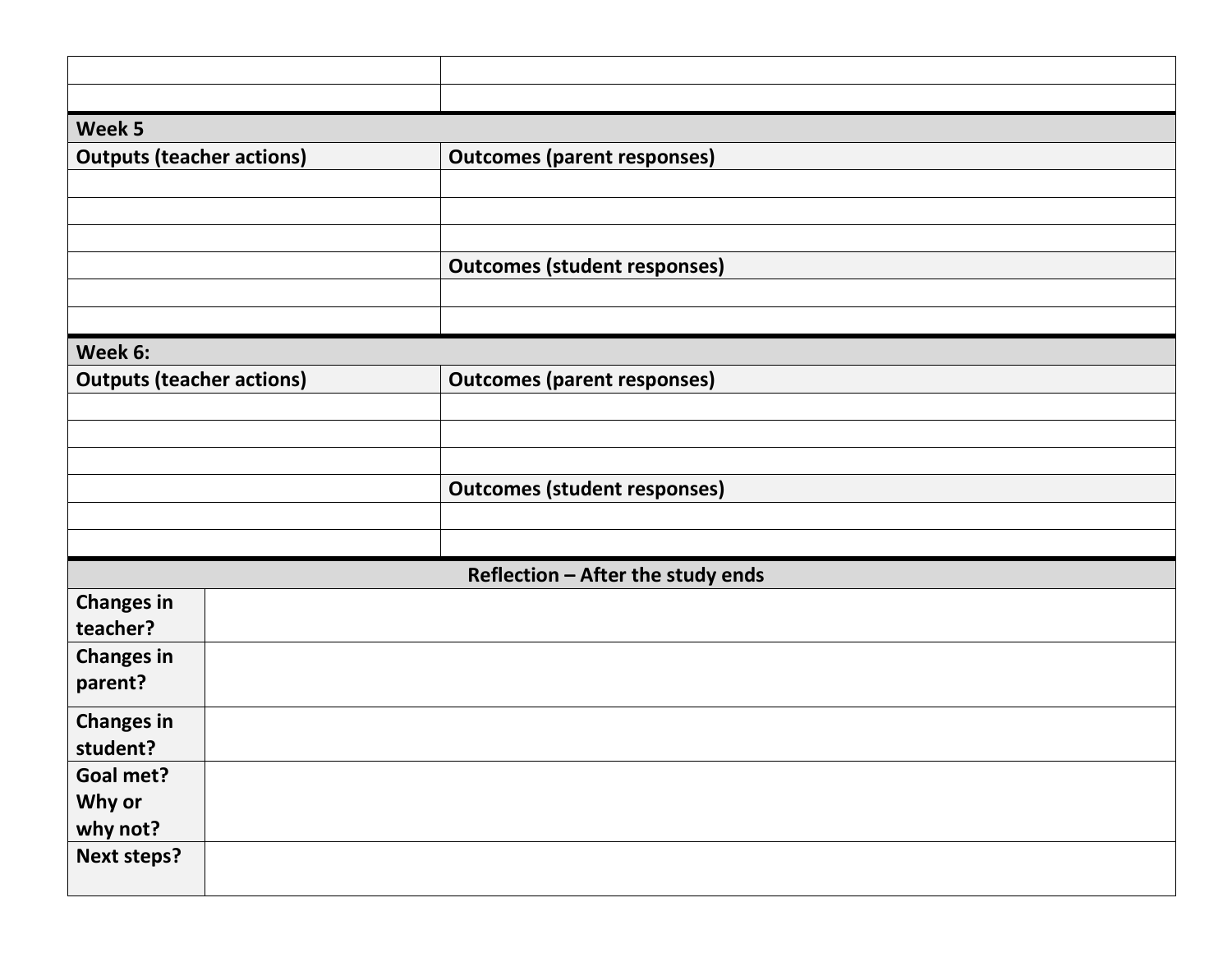## **Module 12**

You will document your shifts in thinking (Assignment 12) that have occurred, in part, as a result of your study in this course.